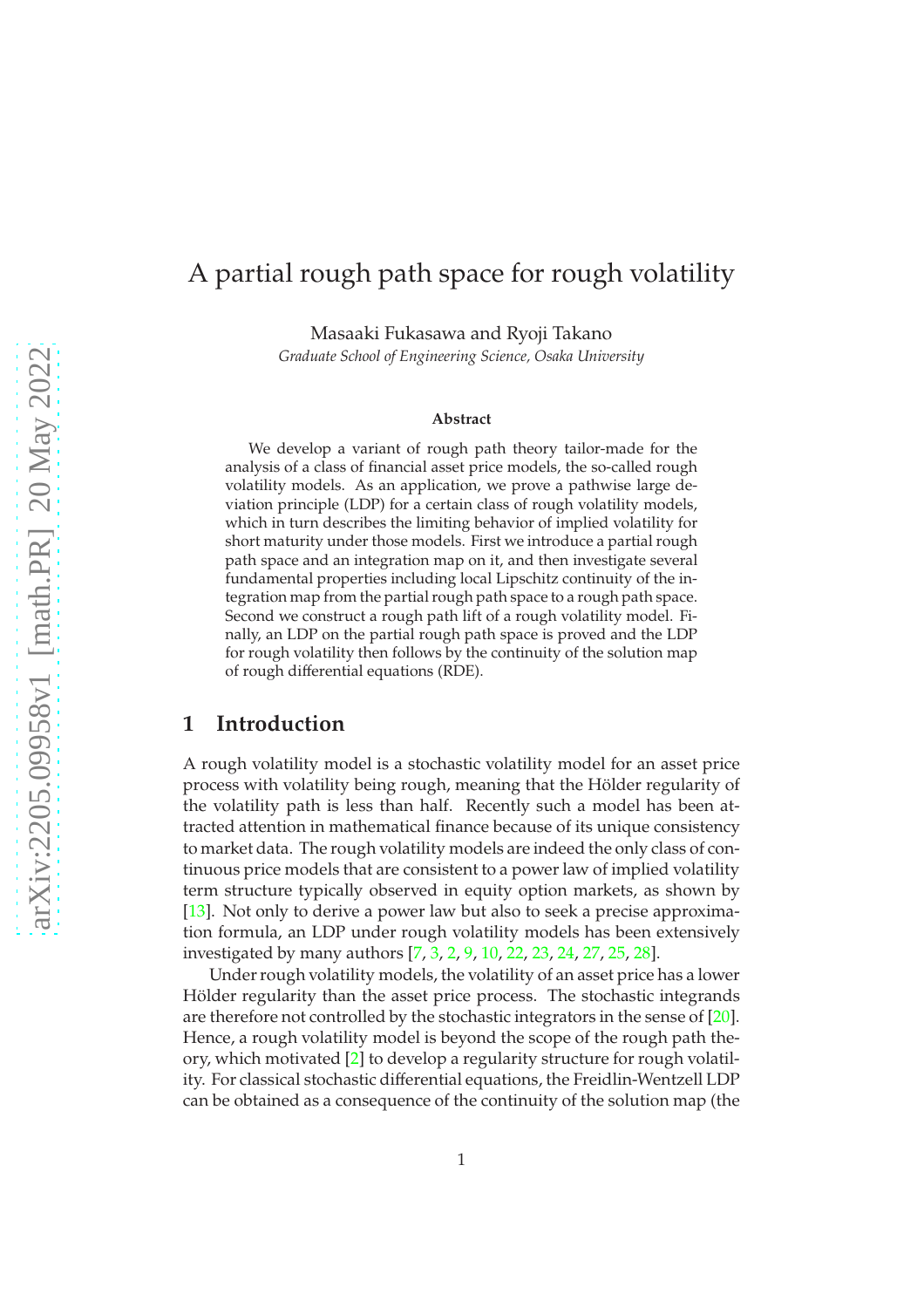Lyons-Itô map) that is the core of the rough path theory. In [\[2\]](#page-39-3), the LDP for rough volatility models is obtained using the continuity of Hairer's reconstruction map. We takes a similar to [\[2\]](#page-39-3) in spirit but different approach in this paper. In stead of embedding a rough volatility model into the abstract framework of regularity structure, we develop a minimal extension of the rough path theory to incorporate rough volatility models. The advantage of our approach is, besides its relatively elementary construction, is that we can prove the continuity of the integration map between rough path spaces. This enables us to treat a more general model than in [\[2\]](#page-39-3) using the simple fact that the composition of continuous maps is continuous.

We focus on a model of the following form:

<span id="page-1-0"></span>
$$
dS_t = \sigma(S_t, t) f(\hat{X}_t) dX_t, \quad S_0 \in \mathbb{R}, \tag{1.1}
$$

where X is a *d*-dimensional Brownian motion and  $\hat{X}$  is a one dimensional Riemann-Liouville fractional Brownian motion with the Hurst parameter  $H \in (0, 1/2]$ . The stochastic integration is in the Itô sense. From empirical evidences, we are particularly interested in the case where  $\hat{X}$  is correlated with X and  $H < 1/4$  [\[18,](#page-40-7) [4,](#page-39-6) [17,](#page-40-8) [5\]](#page-39-7). The rough Bergomi model introduced by [\[1\]](#page-38-0) and its SABR-type extension (the rough SABR model) [\[15,](#page-39-8) [29,](#page-40-9) [16,](#page-39-9) [14\]](#page-39-10) are of the form [\(1.1\)](#page-1-0) with f being an exponential function. Notice that  $\hat{X}$  is not controlled by X due to its lower regularity. Note also that a rough path lift of  $(X, \hat{X})$  requires to consider iterated integrals of  $\hat{X}$ , which is problematic when  $H < 1/4$  as is well-known in the rough path literature. Our idea, inspired by [\[2\]](#page-39-3), is to consider a partial rough path space where we lack of the iterated integrals of  $\hat{X}$  but are still able to treat [\(1.1\)](#page-1-0).

Here we argue how such a partial rough path space should be. Suppose that  $x : [0, T] \to \mathbb{R}^d$   $(d \ge 1)$ ,  $\hat{x} : [0, T] \to \mathbb{R}$ , and  $f : \mathbb{R} \to \mathbb{R}$  are good enough. By the Taylor expansion, for  $s < t$  (which are close enough),

$$
\int_s^t f(\hat{x}_r) \mathrm{d}x_r \approx f(\hat{x}_s)(x_t - x_s) + \sum_{i=1}^n \frac{1}{i!} \nabla^i f(\hat{x}_s) \left[ \int_s^t (\hat{x}_r - \hat{x}_s)^i \mathrm{d}x_r \right],
$$

and

$$
\int_{s}^{t} \left( \int_{s}^{r} dy_{u} \right) \otimes dy_{r}
$$
\n
$$
\approx \sum_{0 \leq j+k \leq n} \frac{1}{j!k!} \nabla^{j} f(\hat{x}_{s}) \nabla^{k} f(\hat{x}_{s}) \left[ \int_{s}^{t} (\hat{x}_{r} - \hat{x}_{s})^{k} \left( \int_{s}^{r} (\hat{x}_{u} - \hat{x}_{s})^{j} dx_{u} \right) \otimes dx_{r} \right],
$$

where  $y_t := \int_0^t$  $\int_0^{\infty} f(\hat{x}_r) dx_r$ . Therefore, if we could define

$$
X_{st}^{(i)} := \frac{1}{i!} \int_s^t (\hat{x}_r - \hat{x}_s)^i dx_r, \quad \mathbf{X}_{st}^{(jk)} := \frac{1}{k!} \int_s^t (\hat{x}_r - \hat{x}_s)^k X_{sr}^{(j)} \otimes dx_r,
$$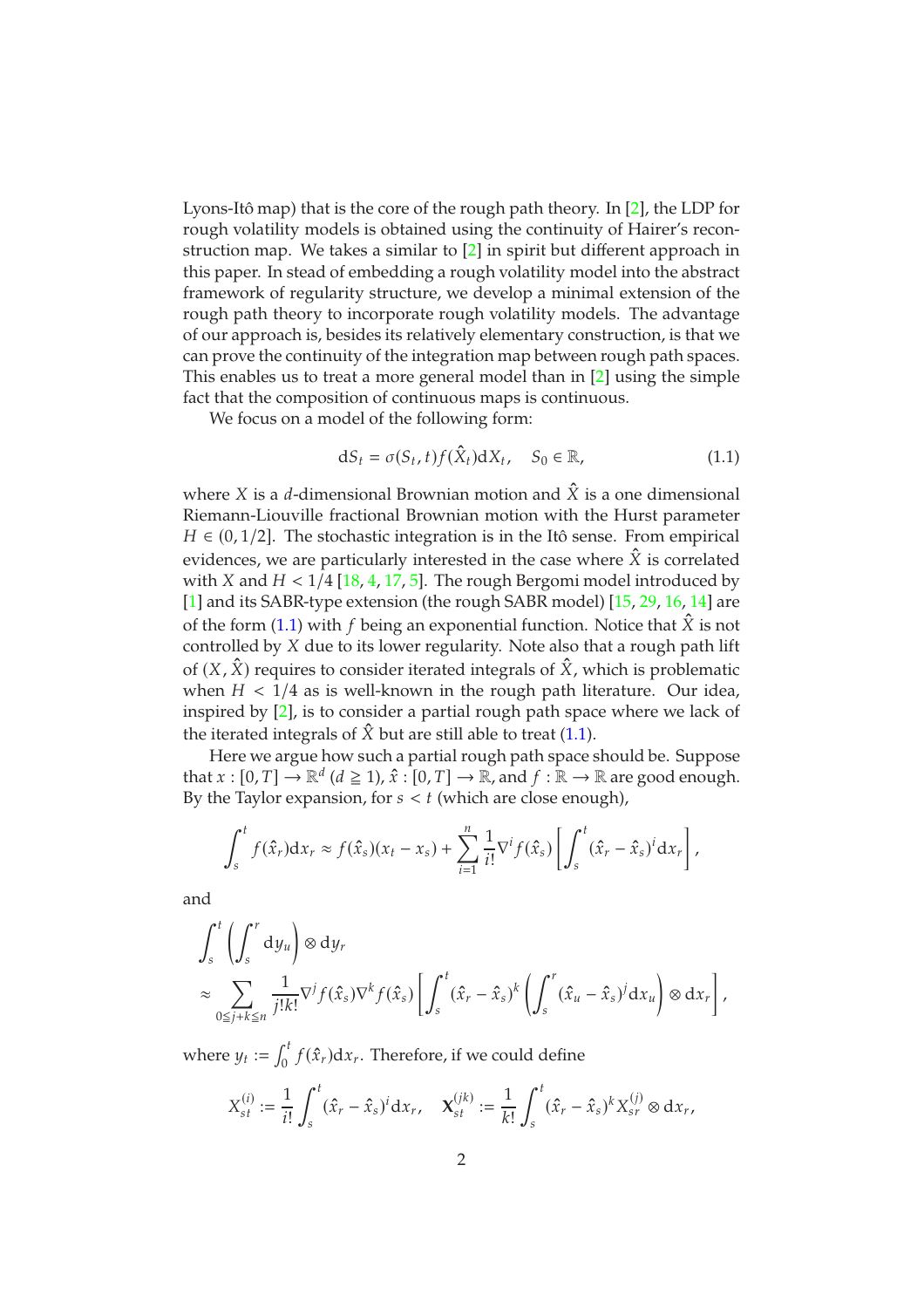we would be able to define a rough path integral  $\int f(\hat{x}_r) \mathrm{d} x_r$ . By the linearity of the integration and the binomial theorem,  $X^{(i)}$  and  $\mathbf{X}^{(jk)}$  satisfy the following formula respectively: for any  $i, j, k \ge 0$ , and  $s \le u \le t$ ,

<span id="page-2-0"></span>
$$
X_{st}^{(i)} = X_{su}^{(i)} + \sum_{p=0}^{i} \frac{1}{(i-p)!} (\hat{X}_{su})^{i-p} X_{ut}^{(p)},
$$
\n(1.2)

<span id="page-2-1"></span>and

$$
\mathbf{X}_{st}^{(jk)} = \mathbf{X}_{su}^{(jk)} + \sum_{q=0}^{k} \frac{1}{(k-q)!} (\hat{X}_{su})^{k-q} X_{su}^{(j)} \otimes X_{ut}^{(q)}
$$
  
+ 
$$
\sum_{p=0}^{j} \sum_{q=0}^{k} \frac{1}{(j-p)!(k-q)!} (\hat{X}_{su})^{j+k-p-q} \mathbf{X}_{ut}^{(pq)}.
$$
 (1.3)

These should play the role of Chen's identity for our partial rough path space. We remark that essential in avoiding iterated integrals of  $\hat{X}$  is the assumption that  $\hat{X}$  is one-dimensional.

In Section 2, we formulate such a partial rough path space and state some fundamental properties including the continuity of the integration map. In Section 3, we construct a rough path lift of our rough volatility model and state an LDP. Proofs are relegated to Section 4.

# **2 A partial rough path space**

#### **2.1 Definition**

Throughout this article, we fix  $\alpha \in (\frac{1}{3}, \frac{1}{2})$  $\frac{1}{2}$ ],  $\beta \in (0, \frac{1}{2})$  $\frac{1}{2}$ ) and denote

$$
\Delta_T:=\{(s,t)|0\leqq s\leqq t\leqq T\},\ \ I:=\{i\in\mathbb{Z}_+|i\beta+\alpha\leqq 1\},
$$

and

$$
J := \{ (j,k) \in \mathbb{Z}_+ \times \mathbb{Z}_+ | (j+k)\beta + 2\alpha \le 1 \},\
$$

where  $\mathbb{Z}_+$  is the set of the nonnegative integers. Extending the notion of  $\alpha$ -Hölder rough path in the rough path theory, here we define an  $(\alpha, \beta)$ rough path.

**Definition 2.1.** An  $(\alpha, \beta)$  rough path  $\mathbb{X} = (\hat{X}, X^{(i)}, X^{(jk)})$ i∈I,(j,k)∈J is a triplet of functions on  $\Delta_T$  satisfying the following conditions; for any  $i \in I$ ,  $(j, k) \in J$ and  $s \le u \le t$ .

(i)  $\hat{X}$  is  $\mathbb{R}$ -valued,  $X^{(i)}$  is  $\mathbb{R}^d$ -valued, and  $\mathbf{X}^{(jk)}$  is  $\mathbb{R}^d \otimes \mathbb{R}^d$ -valued.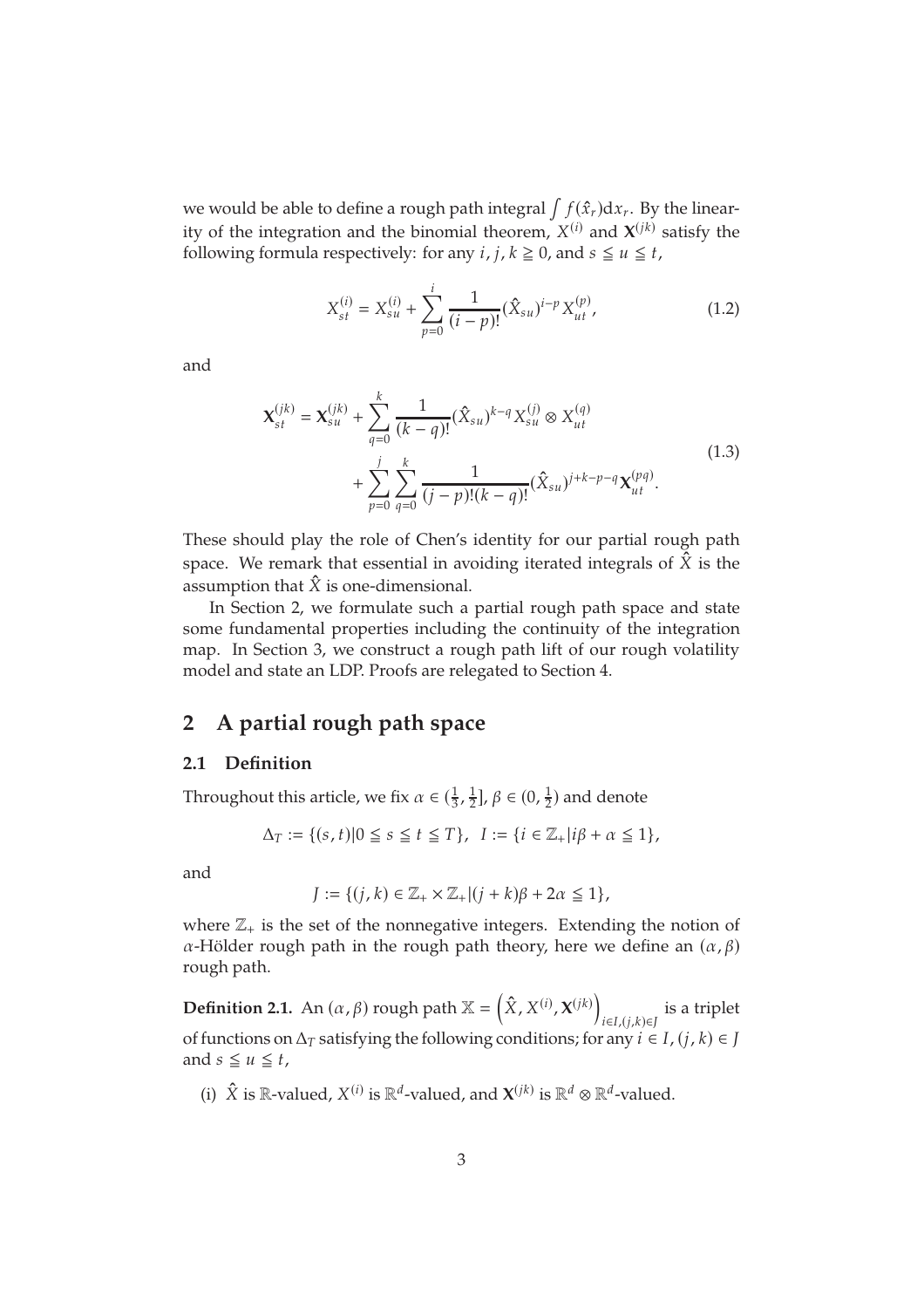- (ii) *Modified Chen's relation*:  $\hat{X}_{st} = \hat{X}_{su} + \hat{X}_{ut}$ , and  $X^{(i)}$  and  $X^{(jk)}$  satisfy (1.[2\)](#page-2-0) and (1.[3\)](#page-2-1) respectively.
- (iii) *Hölder regularity*:

$$
|\hat{X}_{st}| \le |t-s|^{\beta}, \quad |X_{st}^{(i)}| \le |t-s|^{i\beta+\alpha}, \quad |\mathbf{X}_{st}^{(jk)}| \le |t-s|^{(j+k)\beta+2\alpha}.
$$

Let  $\Omega_{(\alpha,\beta)}$ -Hld denote the set of the  $(\alpha,\beta)$  rough paths. We define a metric function  $d_{(\alpha,\beta)}$  on  $\Omega_{(\alpha,\beta)}$ -Hld and a homogeneous norm  $|||X|||_{(\alpha,\beta)}$  respectively by

$$
d_{(\alpha,\beta)}(\mathbb{X},\mathbb{Y})
$$
  
:=  $||\hat{X} - \hat{Y}||_{\beta\text{-Hld}} + \sum_{i\in I,(j,k)\in J}||X^{(i)} - Y^{(i)}||_{i\beta+\alpha\text{-Hld}} + ||\mathbf{X}^{(jk)} - \mathbf{Y}^{(jk)}||_{(j+k)\beta+2\alpha\text{-Hld}}$ 

and

 $|||\mathbb{X}|||_{(\alpha,\beta)}$ 

$$
:= ||\hat{X}||_{\beta\text{-Hld}} + \sum_{i\in I, (j,k)\in J}\left(||X^{(i)}||_{i\beta+\alpha\text{-Hld}}\right)^{1/(i+1)} + \left(||X^{(jk)}||_{(j+k)\beta+2\alpha\text{-Hld}}\right)^{1/(j+k+2)},
$$

where  $\|\cdot\|_{\gamma$ -Hd is the usual  $\gamma$ -Hölder norm for  $\gamma \in (0, 1]$ .

**Remark 2.2.** Note that the modified Chen's relation and the Hölder regularity of  $X^{(i)}$  and  $\boldsymbol{\chi}^{(jk)}$  are, as explained in Introduction, from the following correspondence:

$$
X_{st}^{(i)} \leftrightarrow \frac{1}{i!} \int_s^t \left(\hat{X}_{sr}\right)^i dX_r^{(0)}, \quad \mathbf{X}_{st}^{(jk)} \leftrightarrow \frac{1}{k!} \int_s^t \left(\hat{X}_{sr}\right)^k X_{sr}^{(j)} \otimes dX_r^{(0)}
$$

when  $X^{(0)}$  and  $\hat{X}$  have the Hölder regularity  $\alpha$  and  $\beta$  respectively. Note also that  $(X^{(0)}, X^{(00)})$  is an  $\alpha$ -Hölder rough path with the first level  $X^{(0)}$  and the second level  $\mathbf{X}^{(00)}$  in the usual rough path terminology. An  $(\alpha, \beta)$  rough path has two first level paths:  $X^{(0)}$  and  $\hat{X}.$ 

**Remark 2.3.** Our modified Chen's relation is a particular form of the alge-braic structure of branched rough paths studied in [\[21\]](#page-40-10). However, since  $\hat{X}$ is not a controlled path of X, the novel framework of  $(\alpha, \beta)$  rough path is essential to establish the rough path integral stated introduction.

#### **2.2**  $(\alpha, \beta)$  rough path integration

Extending the rough path integration, here we introduce an integration with respect to an  $(\alpha, \beta)$  rough path.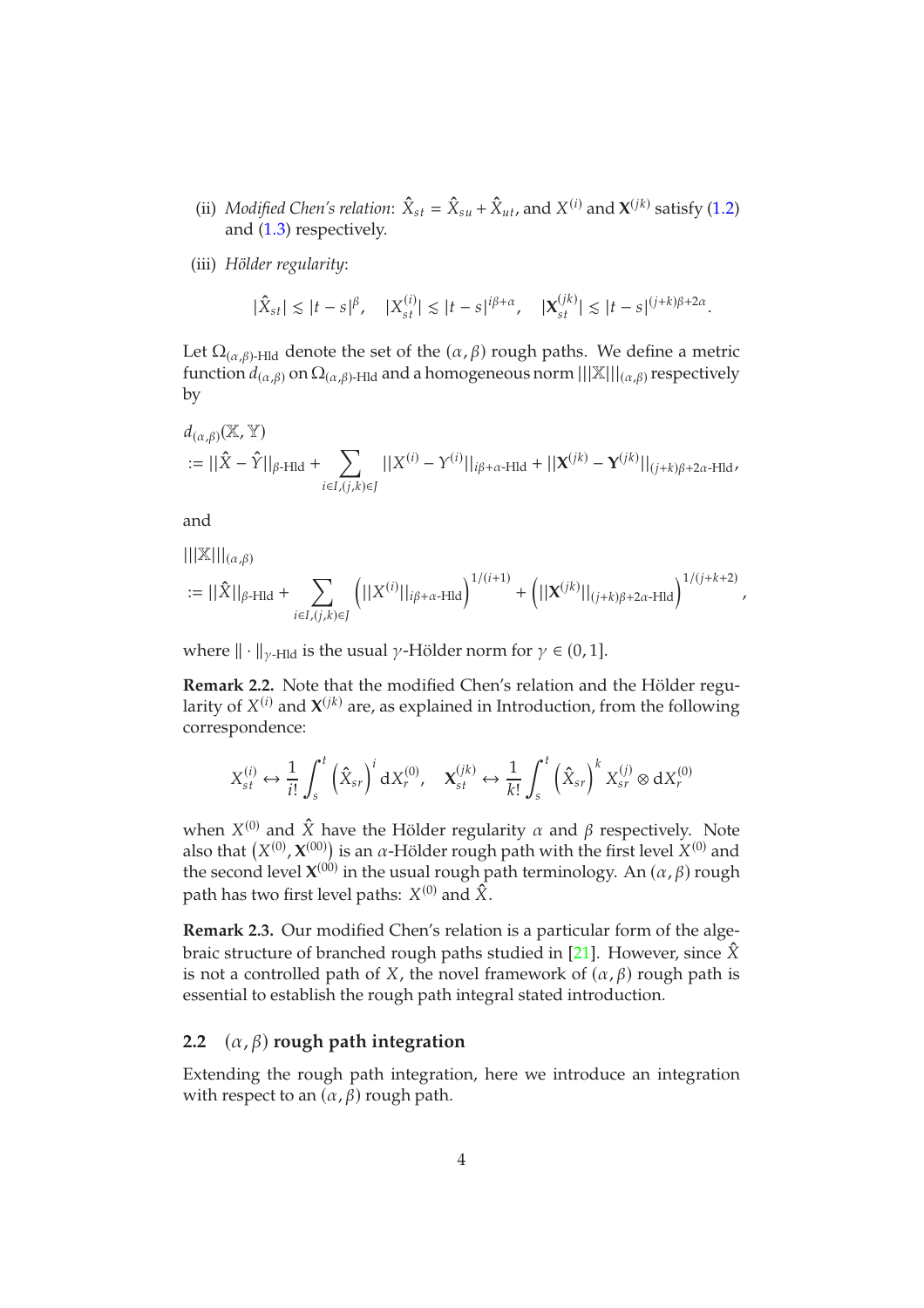**Definition 2.4.** Fix  $\mathbb{X} \in \Omega_{(\alpha,\beta)}$ -Hld. We define  $Y^{(1)}$  and  $Y^{(2)}$  as follows if exist;

$$
\begin{aligned} Y_{st}^{(1)} &:= \lim_{|\mathcal{P}| \searrow 0} \sum_{p=1}^N \sum_{i \in I} \nabla^i f(\hat{x}_{t_{p-1}}) X_{t_{p-1}t_p}^{(i)}, \\ Y_{st}^{(2)} &:= \lim_{|\mathcal{P}| \searrow 0} \sum_{p=1}^N \left(Y_{t_0t_{p-1}}^{(1)} \otimes Y_{t_{p-1}t_p}^{(1)} + \sum_{(j,k) \in J} \nabla^j f(\hat{x}_{t_{p-1}}) \nabla^k f(\hat{x}_{t_{p-1}}) \mathbf{X}_{t_{p-1}t_p}^{(jk)}\right), \end{aligned}
$$

where  $\hat{x}_s := \hat{X}_{0s}$ , and  $\mathcal{P} = \{s = t_0 < t_1 < ... < t_N = t\}$  is a partition of the interval [*s*, *t*]. The mesh size  $|\mathcal{P}|$  is defined by  $|\mathcal{P}| = \max_j |t_j - t_{j-1}|$ . If they exist on  $\Delta_T$ , we denote  $(Y^{(1)}, Y^{(2)})$  by  $\int f(\hat{\mathbb{X}}) d\mathbb{X}$ , and call it the  $(\alpha, \beta)$  rough path integral of  $f$ .

Denote by  $\Omega_{\alpha}$ -Hid the  $\alpha$ -Hölder rough path space, and denote by  $d_{\alpha}$  the metric function on  $\Omega_{\alpha$ -Hld; see e.g., [\[11\]](#page-39-11). Here we state our first main result. The proof is given in Section [4.1.](#page-8-0)

<span id="page-4-1"></span>**Theorem 2.5.** Let  $n := \max I$  and assume that  $f : \mathbb{R} \to \mathbb{R}$  is  $C^{n+1}$ .

- (i) For any  $\mathbb{X} \in \Omega_{(\alpha,\beta)\text{-Hld}}$ , the  $(\alpha,\beta)$  rough path integral  $\int f(\hat{\mathbb{X}})d\mathbb{X}$  is well-defined, and  $\int f(\hat{\mathbb{X}})d\mathbb{X} \in \Omega_{\alpha$ -Hld.
- (ii) The integration map  $\int : \Omega_{(\alpha,\beta)}$ -Hld  $\rightarrow \Omega_{\alpha}$ -Hld is locally Lipschitz continuous. More precisely, for any  $M > 0$ , the map  $\int_{\mathcal{E}_M}$ , restricted on the set

$$
\mathcal{E}_M:=\left\{\mathbb{X}\in \Omega_{(\alpha,\beta)\text{-Hld}}\,|\,\,|||\mathbb{X}|||_{(\alpha,\beta)}\leqq M\right\}
$$

is Lipschitz continuous, that is, there exists a positive constant  $C > 0$ such that,

$$
d_{\alpha}\left(\int f(\hat{\mathbb{V}}) d\mathbb{V}, \int f(\hat{\mathbb{W}}) d\mathbb{W}\right) \leq C d_{(\alpha,\beta)}(\mathbb{V}, \mathbb{W}), \quad \mathbb{V}, \mathbb{W} \in \mathcal{E}_M.
$$

### **3 Large Deviation**

#### **3.1 A lift to the partial rough path space**

We now construct an  $(\alpha, \beta)$  rough path, which plays an important role in this paper. The proof is defered to Section [4.2.](#page-19-0)

<span id="page-4-0"></span>**Proposition 3.1.** Let  $(\Omega, \mathcal{F}, \mathbb{P}, \{\mathcal{F}_t\}_{t \geq 0})$  be a filtered probability space, and let  $H \in (0, 1/2)$ . Suppose that  $X = (X^1, ..., X^d)$  is a *d*-dimensional (possibly correlated) Brownian motion, and W is a one-dimensional Brownian motion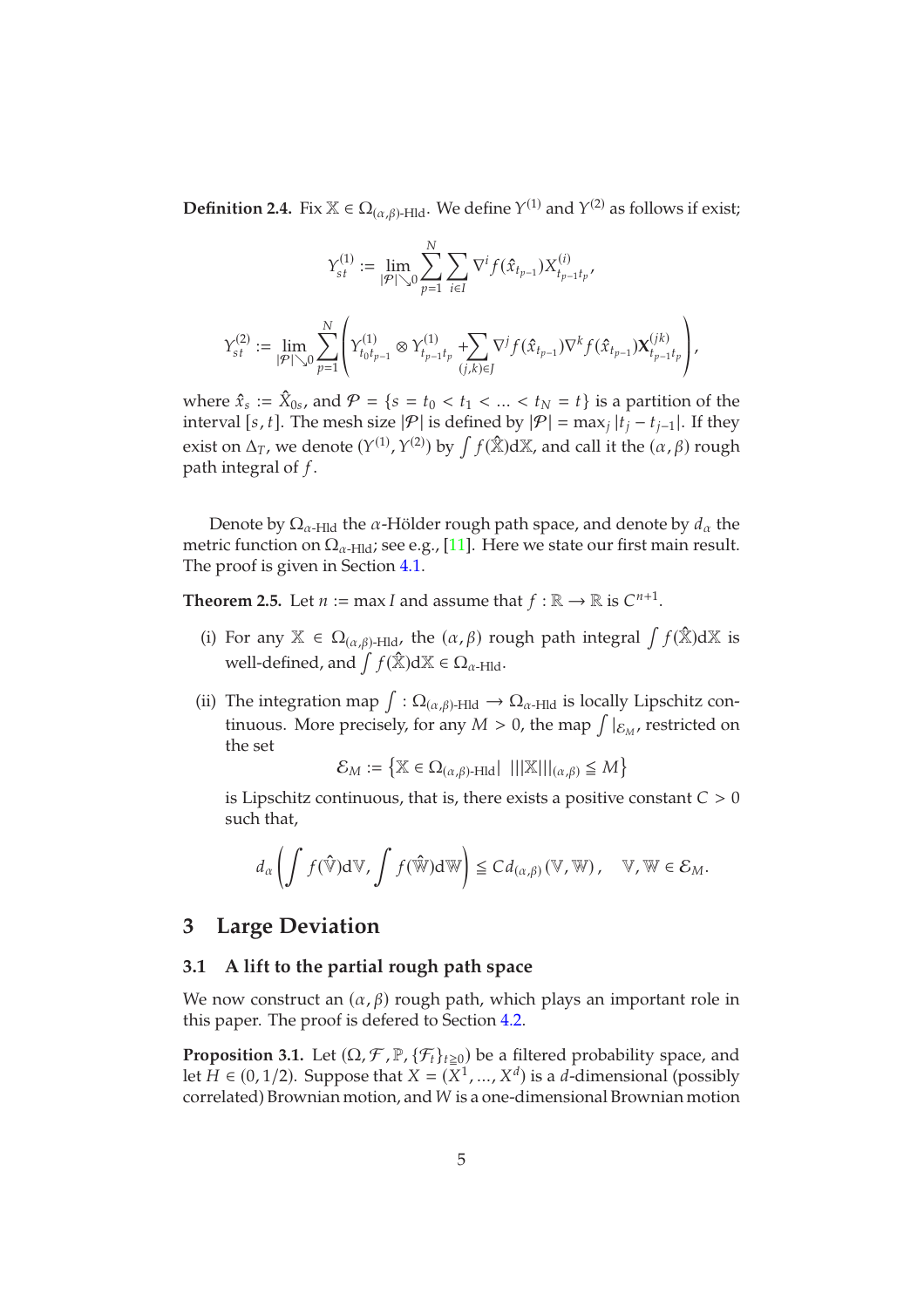possiblly correlated to X. Using the Itô integration, define  $\hat{X}$ ,  $X^{(i)}$ , and  $\boldsymbol{X}^{(jk)}$ as

$$
\hat{X}_{st} := \int_0^t k_H(t-r)dW_r - \int_0^s k_H(s-r)dW_r, \quad X_{st}^{(i)} := \frac{1}{i!} \int_s^t (\hat{X}_{sr})^i dX_r,
$$

$$
\mathbf{X}_{st}^{(jk)} := \frac{1}{k!} \int_s^t (\hat{X}_{sr})^k X_{sr}^{(j)} \otimes dX_r, \quad k_H(r) := \frac{1}{\Gamma(H+1/2)} r^{H-1/2}
$$

for  $(s, t) \in \Delta_T$ . Then we have the following.

- (i) For a.s.  $\omega \in \Omega$ ,  $\mathbb{X}(\omega) := \left( \hat{X}(\omega), X^{(i)}(\omega), \mathbf{X}^{(jk)}(\omega) \right)$  $\overline{1}$  $_{i\in I,(j,k)\in J}$  is an  $(\alpha, \beta)$ rough path for any  $\beta < H$ .
- (ii) It holds

$$
\left(\int f(\hat{\mathbf{x}})\mathrm{d}\mathbf{x}\right)_{0t}^{(1)} = \int_0^t f(\hat{\mathbf{x}}_{0r})\mathrm{d}X_r, \quad a.s.
$$

where the left-hand-side is the first level of the  $(\alpha, \beta)$  rough path integral and the right-hand-side is the Itô integral.

#### **3.2** The large deviation principle on  $\Omega_{(\alpha,\beta)}$ -Hld

We now discuss about the LDP on  $\Omega_{(\alpha,\beta)}$ -Hld. Following [\[27,](#page-40-3) [25\]](#page-40-4), we use Garcia's theorem [\[19\]](#page-40-11). Let  $(W, W^{\perp})$  be a two dimensional standard Brownian motion and  $X := \rho W + \sqrt{1 - \rho^2} W^{\perp}$ ,  $\rho \in [-1, 1]$ . Define  $\hat{X}, X^{(i)}$ ,  $\mathbf{X}^{(j_k)}$  as in Proposition [3.1](#page-4-0) with  $d = 1$ . We state our second main result. The proof is given in Section [4.3.](#page-21-0)

<span id="page-5-0"></span>**Theorem 3.2.** Let  $\mathbb{X} = (\hat{X}, X^{(i)}, X^{(jk)})$  be the random variable taking value on  $(\Omega_{(\alpha,\beta)\text{-Hld}},d_{(\alpha,\beta)})$  defined as above. Then, the sequence of triplets:

$$
\mathbb{X}^{\epsilon}:=\left(\epsilon^{H}\hat{X},\epsilon^{(i+1)H}X^{(i)},\epsilon^{(j+k+2)H}X^{(jk)}\right)
$$

satisfies the LDP on  $(\Omega_{(\alpha,\beta)\text{-Hld}},d_{(\alpha,\beta)})$  with speed  $\epsilon^{-2H}$  with good rate function

$$
I^{\# \#}(\hat{x}, x^{(i)}, \mathbf{x}^{(jk)})
$$
  
 := inf  $\{I^{\#}(u, v) | u, v \in C_{[0,T]}, v \in BV, (\hat{x}, x^{(i)}, \mathbf{x}^{(jk)}) = \mathbb{L}(u, v)\},$ 

where BV is the set of the functions of bounded variation on  $[0, T]$ , and

$$
\mathbb{L}(u,v):=(\delta u,u\cdot v,u\ast v),\quad u,v\in C_{[0,T]},\;v\in \text{BV},
$$

 $u \cdot v = (u \cdot_i v), u * v = (u *_{jk} v), (\delta u)_{st} := u_t - u_s$ , and

$$
(u \cdot_i v)_{st} := \int_s^t (u_r - u_s)^i dv_r, \quad (u *_{jk} v)_{st} := \int_s^t (u \cdot_j v)_{st} (u_r - u_s)^k dv_r.
$$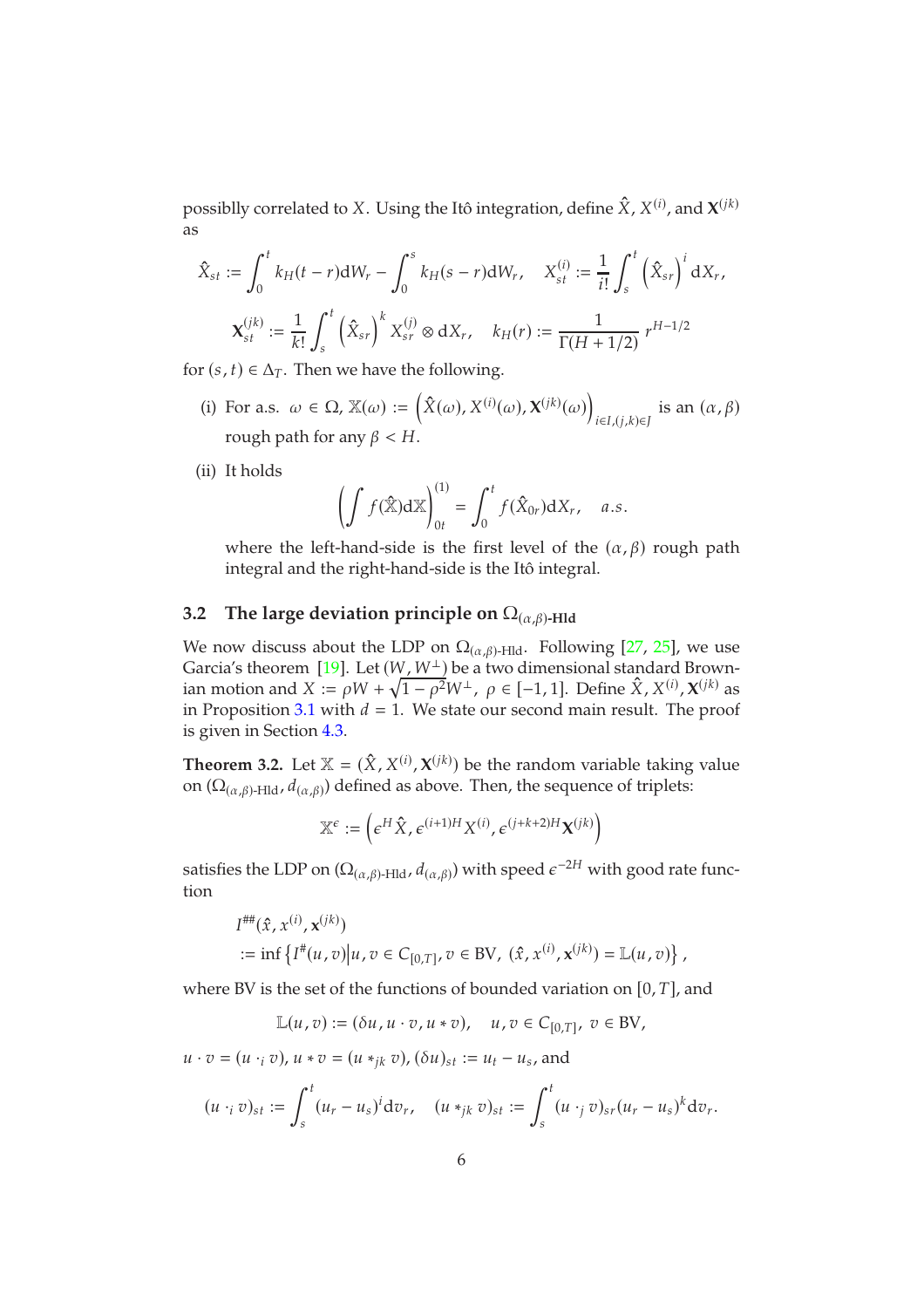Here,  $I^{\#}$  is the same as in [\[25\]](#page-40-4):

$$
I^{\#}(u,v) := \begin{cases} \frac{1}{2}||(u,v)||_{\mathcal{H}^{\Psi}}^2, & (u,v) \in \mathcal{H}^{\Psi}, \\ \infty, & \text{otherwise}, \end{cases}
$$

where  $\mathcal{H}^{\Psi} \coloneqq \left\{ \mathcal{I}^{\Psi} g; g \in L^2([0,T], \mathbb{R}^2) \right\}$  with inner product

$$
\langle \mathcal{I}^{\Psi} g_1, \mathcal{I}^{\Psi} g_2 \rangle := \langle g_1, g_2 \rangle_{L^2},
$$

and  $\mathcal{I}^{\Psi}: L^2([0,T], \mathbb{R}^2) \to L^2([0,T], \mathbb{R}^2)$  is defined by

$$
\mathcal{I}^{\Psi} g := \int_0^{\cdot} \Psi(\cdot - u) g(u) \mathrm{d}u, \quad g \in L^2([0, T], \mathbb{R}^2),
$$

with  $\Psi : \mathbb{R}^+ \to \mathbb{R}^{2 \times 2}$  defined by

$$
\Psi := \begin{pmatrix} k_H & 0 \\ \rho & \sqrt{1 - \rho^2} \end{pmatrix}.
$$

<span id="page-6-2"></span>**Theorem 3.3.** The sequence of the processes  $\left\{Y^{\epsilon} := \int f(\hat{\mathbb{X}}^{\epsilon}) d \mathbb{X}^{\epsilon}\right\}$ satisfies<br> $\varepsilon \ge 0$ the LDP on  $(\Omega_{\alpha\text{-Hld}}, d_{\alpha})$  with speed  $\epsilon^{-2H}$  with good rate function

$$
I^{\text{HHH}}(y) := \inf \left\{ I^{\text{HH}}(\mathbb{X}) \middle| \ \mathbb{X} \in \Omega_{(\alpha,\beta)\text{-Hld}}, \ y = \int f(\hat{\mathbb{X}}) d\mathbb{X} \right\}
$$
  
= 
$$
\inf \left\{ I^{\text{H}}(u,v) \middle| \ u,v \in C_{[0,T]}, \ v \in BV, \ y = \int f(\hat{\mathbb{L}}(u,v)) d\mathbb{L}(u,v) \right\}.
$$

where  $I^{\# \#}$  is defined in Theorem 3.[2.](#page-5-0)

*Proof.* By Theorems [2](#page-4-1).5 and [3.2](#page-5-0) together with the contraction principle, we have the claim.

### 3.3 RDE driven by an  $(\alpha, \beta)$  rough path integral and the Freidlin-**Wentzell LDP**

We now discuss about the following type of RDE (in Lyons' sense; see e.g., Section 8.8 of [\[11\]](#page-39-11)):

<span id="page-6-0"></span>
$$
\bar{S}_t = \int_0^t \bar{\sigma}(\bar{S}_u, u) dY_u, \quad Y := \int f(\hat{\mathbb{X}}) d\mathbb{X} \in \Omega_{\alpha \text{-Hld}}([0, T], \mathbb{R}^d), \quad (3.1)
$$

where  $\bar{S}_t = S_t - S_0$ ,  $\bar{\sigma}(s, t) = \sigma(S_0 + s, t)$ .

<span id="page-6-1"></span>**Theorem 3.4.** Let  $\sigma \in C_b^3$ s<br>b.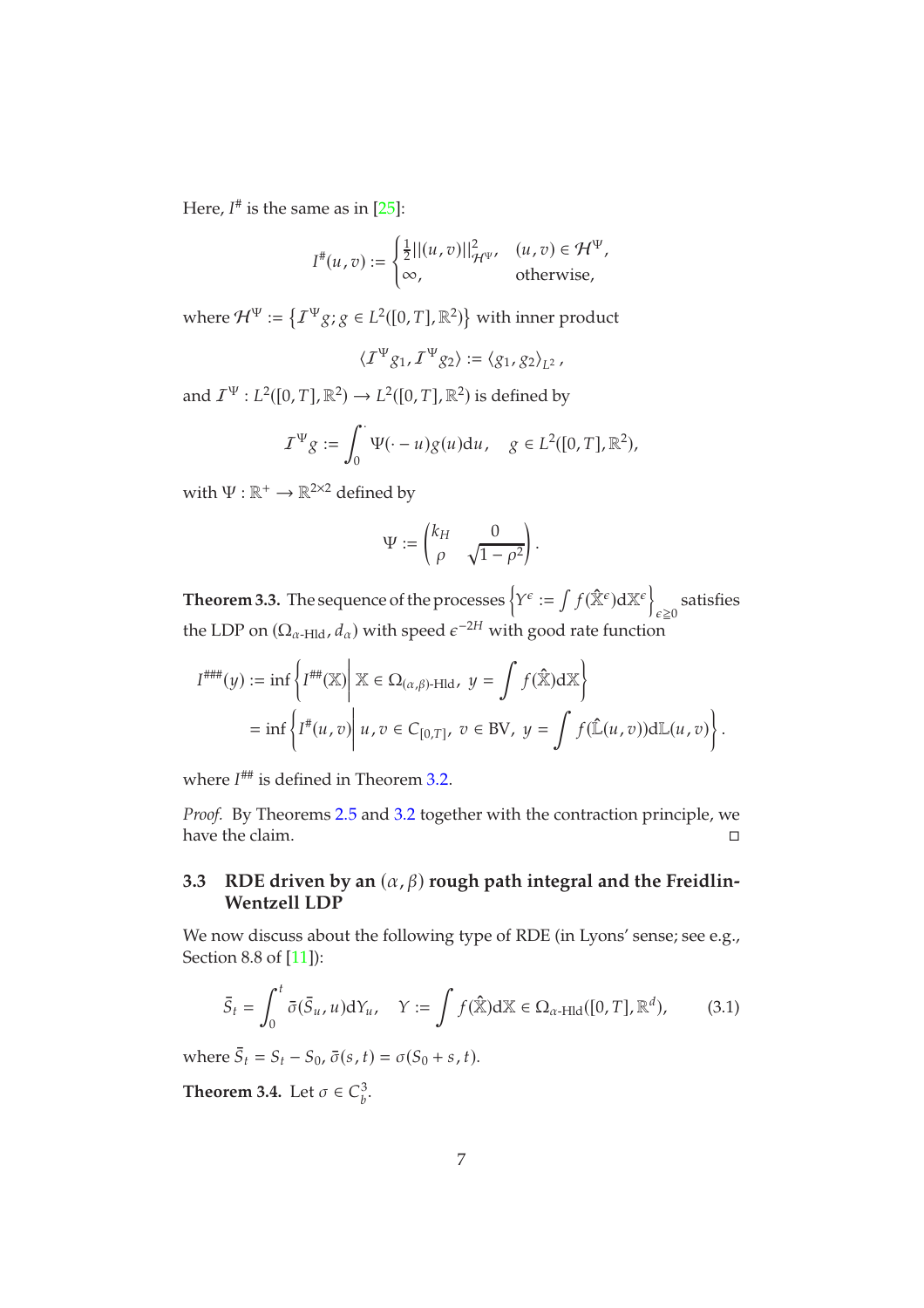(i) RDE ([3](#page-6-0).1) driven by  $Y = \int f(\hat{\mathbb{X}}) d\mathbb{X}$  has the unique solution. Moreover, the solution map Φ;

$$
\Phi : \Omega_{\alpha\text{-Hld}}([0,T],\mathbb{R}^d) \times \mathbb{R} \to \Omega_{\alpha\text{-Hld}}([0,T],\mathbb{R}^{d+1})
$$

is locally Lipschitz continuous with respect to  $d_{\alpha}$ .

(ii) The first level of the solution to RDE  $(3.1)$  is the solution to the Itô SDE  $(1.1).$  $(1.1).$  $(1.1).$ 

*Proof.* See Appendix B.

**Theorem 3.5.** Let  $\sigma \in C_b^3$  $\delta_b^3$  and  $\bar{S}^{\epsilon} := \Phi(Y^{\epsilon})$ , where  $\Phi$  is the solution map of Theorem [3.4.](#page-6-1) Then the sequence of the processes  $\{\bar{S}^{\epsilon}\}_{\epsilon \geq 0}$  satisfies the LDP on  $\Omega_{\alpha\text{-Hld}}$  with speed  $\epsilon^{-2H}$  with the good rate function  $I$ 

$$
I(\bar{s}) := \inf \left\{ I^{\# \# \#}(Y) \middle| Y \in \Omega_{\alpha \text{-Hld}}, \ \bar{s} = \Phi(Y) \right\}
$$
  
= 
$$
\inf \left\{ I^{\#}(u,v) \middle| u, v \in C_{[0,T]}, v \in BV, \ \bar{s} = \int \bar{\sigma}(\bar{s},\cdot) f(\hat{\mathbb{L}}(u,v)) d\mathbb{L}(u,v) \right\}.
$$

*Proof.* Since the solution map  $\Phi$  is continuous, Theorem [3.4](#page-6-1) and the contraction theorem imply the claim.

#### **3.4 Short time asymptotics**

By the scaling property of the Riemann-Liouville fractional Brownian motion  $\hat{X}$  and the standard Brownian motion  $X$ , we have

$$
\hat{X}_{\epsilon t} \sim \epsilon^H \hat{X}_t, \ \ X_{\epsilon t} \sim \epsilon^{1/2} X_t.
$$

This implies

$$
\tilde{Y}_t^{\epsilon} := \epsilon^{H-1/2} \int_0^{\epsilon t} f(\hat{X}_u) dX_u \sim \int_0^t f(\hat{X}_u^{\epsilon}) dX_u^{\epsilon},
$$

where  $(\hat{X}^{\epsilon}, X^{\epsilon}) = \epsilon^{H}(\hat{X}, X)$ , of which the rough path lift is  $\mathbb{X}^{\epsilon}$  of Theorem [3.2.](#page-5-0) Let

$$
\tilde{S}_t^\epsilon = \frac{S_{\epsilon t}-S_0}{\epsilon^{1/2-H}},\;\; \tilde{\sigma}^\epsilon(s,t) = \sigma(S_0+\epsilon^{1/2-H}s,\epsilon t).
$$

Then,

$$
\tilde{S}_t^{\epsilon} = \int_0^t \tilde{\sigma}^{\epsilon}(\tilde{S}_u^{\epsilon}, u) d\tilde{Y}_u^{\epsilon}
$$

and we can derive an LDP for  $\tilde{S}^{\epsilon}$  by an extended contraction principle [\[30\]](#page-40-12).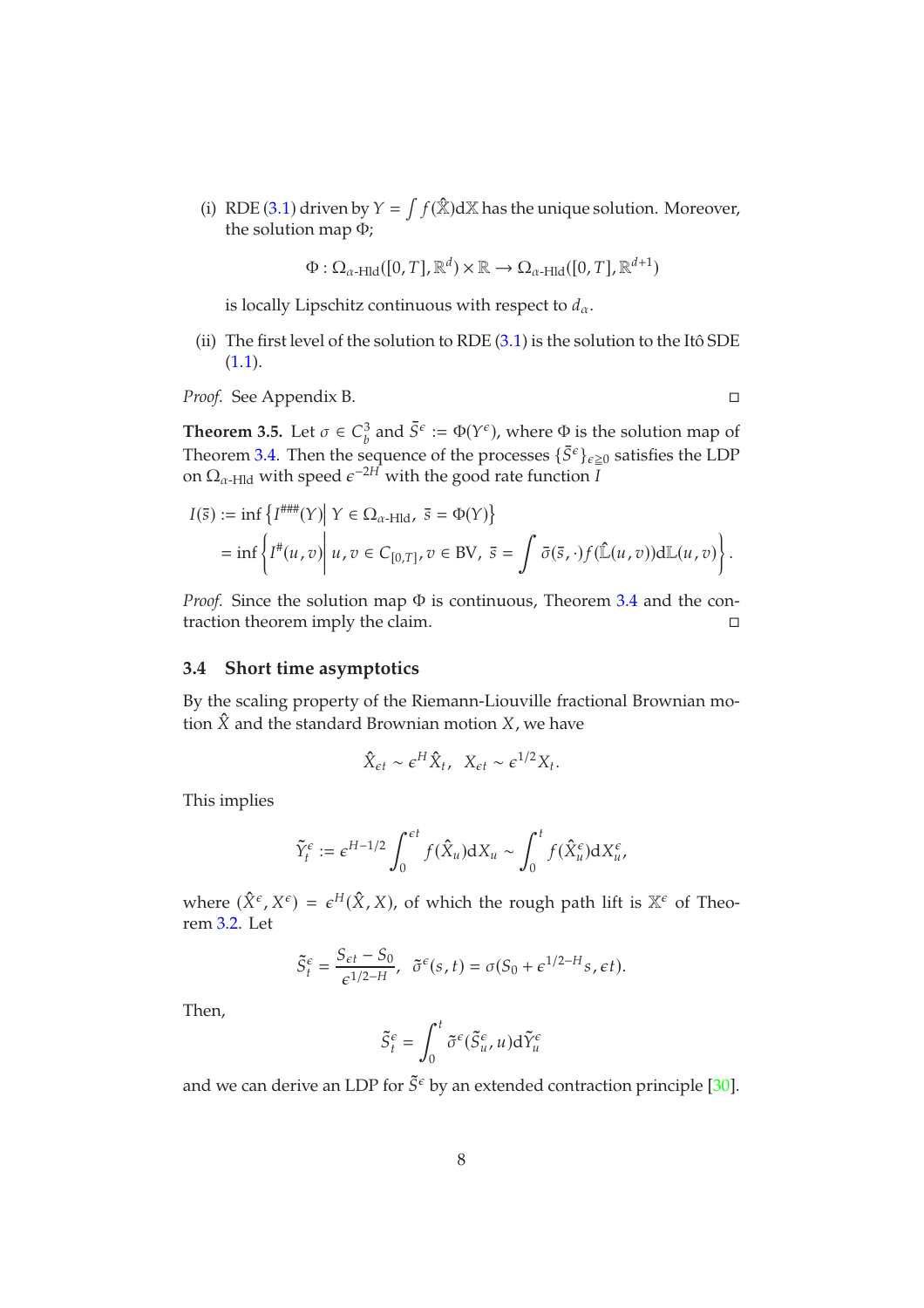<span id="page-8-1"></span>**Theorem 3.6.** Let  $\sigma \in C_b^3$  $\frac{3}{b}$ . Then,  $\{\tilde{S}^{\epsilon}\}_{0 \leq \epsilon \leq 1}$  satisfies the LDP on  $\Omega_{\alpha}$ -<sub>Hld</sub> as  $\epsilon \rightarrow 0$  with speed  $\epsilon^{-2H}$  with good rate function

$$
J(\tilde{s})
$$
  
 := inf  $\left\{ I^*(u, v) \middle| u, v \in C_{[0,T]}, v \in BV, \ \tilde{s} = \sigma(S_0, 0) \int f(\hat{\mathbb{L}}(u, v)) d\mathbb{L}(u, v) \right\}.$ 

*Proof.* Denote by  $\Phi_{\epsilon}$  the solution map of the RDE [\(3.1\)](#page-6-0) with  $\bar{\sigma} = \tilde{\sigma}^{\epsilon}$ . We are going to show that  $\Phi_{\epsilon}$  is locally equicontinuous. Since

$$
||\nabla^{i}\tilde{\sigma}^{\epsilon}||_{\infty} \leq (1+\epsilon)^{i}||\nabla^{i}\sigma||_{\infty} \leq 2^{i}||\nabla^{i}\sigma||_{\infty},
$$

the local Lipschitz constants of  $\Phi_{\epsilon}$  can be taken uniformly in  $\epsilon$  (as clearly seen from the proof of Theorem [3.4](#page-6-1) in Appendix B). Therefore  $\Phi_{\epsilon}$  is equicontinuous on bounded sets, and we conclude  $\Phi_{\epsilon}(Y_{\epsilon}) \to \Phi_0(Y)$  for any converging sequence  $Y_{\epsilon} \to Y$  for any Y with  $I^{\# \#}(Y) < \infty$ . Then by Theorem [3.3](#page-6-2) and an extended contraction principle [\[30\]](#page-40-12)[Theorem 2.1], we have the desired  $\Box$  results.

**Remark 3.7.** By using usual arguments, adding the drift term to above RDE is straightforward. Theorem [3.6](#page-8-1) generalizes the preceding LDP results for the case  $\sigma = 1$  called rough Bergomi model in [\[7,](#page-39-1) [2,](#page-39-3) [22,](#page-40-0) [27,](#page-40-3) [25\]](#page-40-4):

$$
dX_t = -\frac{1}{2}f^2(\hat{X}_t)dt + f(\hat{X}_t)dX_t.
$$

Indeed, an LDP for the marginal distribution  $\tilde{S}_1^{\epsilon}$  follows from the contraction principle, and the corresponding one-dimensional rate function extends the one first obtained by [\[7\]](#page-39-1) as follows.

<span id="page-8-2"></span>**Theorem 3.8.** Assume  $\sigma \in C_b^3$  $\frac{3}{b}$  and  $|\rho|$  < 1. Then,  $t^{H-1/2} \bar{S}_t$  satisfies the LDP as  $t \to 0$  with speed  $t^{-2H}$  with good rate function

$$
\bar{J}(z) := \inf_{g \in L^2([0,1])} \left[ \frac{1}{2} \int_0^1 |g_r|^2 dr + \frac{\left\{z - \rho \sigma(S_0,0) \int_0^1 f\left(K_H g(r)\right) g_r dr\right\}^2}{2(1-\rho^2) \sigma(S_0,0)^2 \int_0^1 f(K_H g(r))^2 dr} \right],
$$

where  $K_H g(t) = \int_0^t$  $\int_0^t k_H(t-r)g_r dr$ . *Proof.* See Appendix C.

### <span id="page-8-0"></span>**4 Proofs of Main Theorems**

#### **4.1 Proof of Theorem [2.5](#page-4-1)**

*Proof.* By a localizing argument, we can assume without loss of generality that the derivatives of  $f$  are bounded. To shorten, let  $K := ||f||_{C_b^{n+1}}$ , and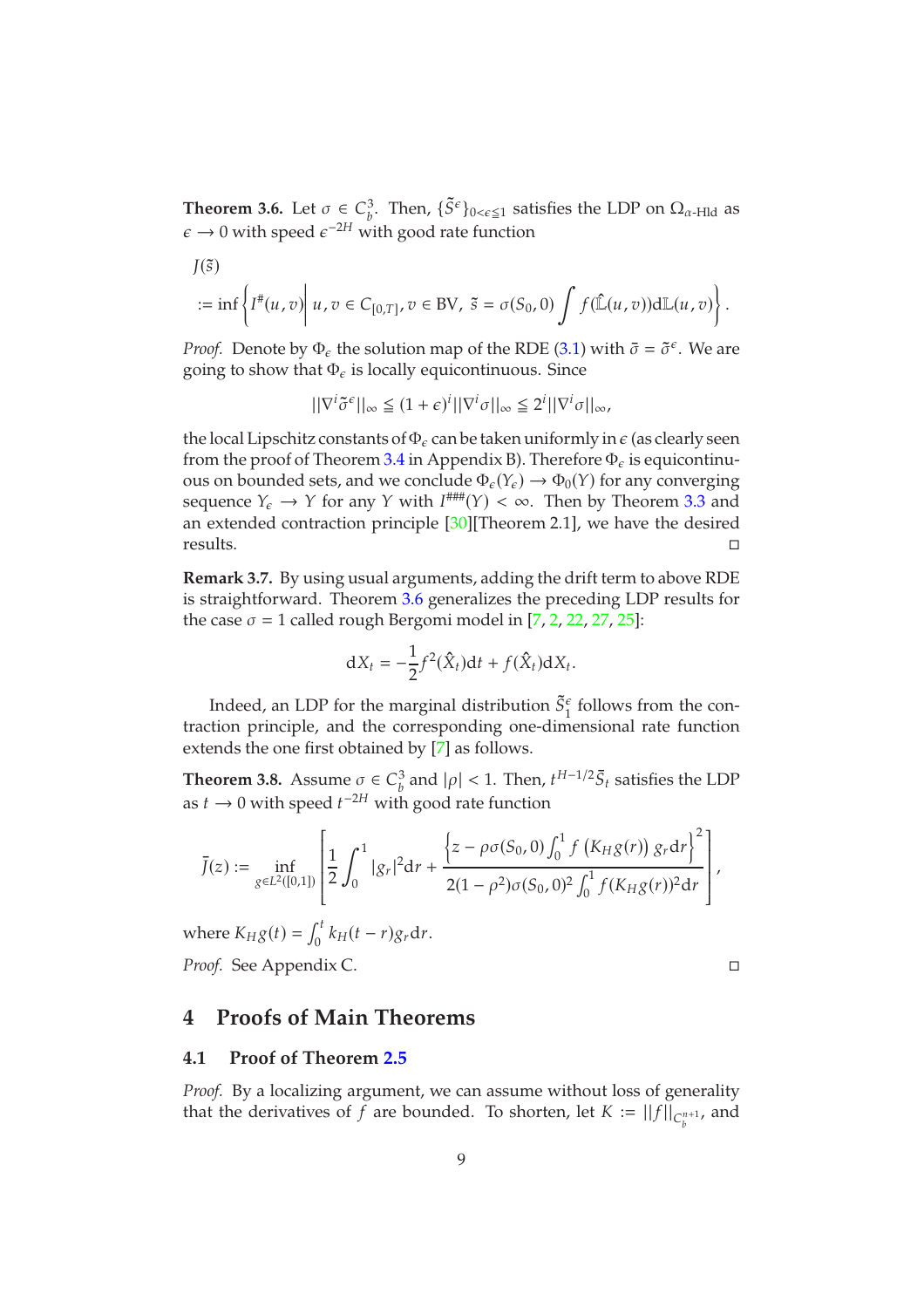$M := |||X|||_{(\alpha,\beta)}$ . Let

$$
J_{st}^{(1)} := \sum_{i \in I} \nabla^i f(\hat{x}_s) X_{st}^{(i)}, \quad J_{st}^{(2)} := \sum_{(j,k) \in J} \nabla^j f(\hat{x}_s) \nabla^k f(\hat{x}_s) \mathbf{X}_{st}^{(jk)}.
$$

Below we follow the standard argument of the rough path theory with Chen's identity replaced by our modified version [\(1.2\)](#page-2-0), [\(1.3\)](#page-2-1).

**(Claim 1)** The first level of  $(\alpha, \beta)$  rough path integral  $Y_{st}^{(1)}$  is well-defined, and has the following inequality;

<span id="page-9-1"></span><span id="page-9-0"></span>
$$
|Y_{st}^{(1)}| \leq KC_1 |t - s|^{\alpha}, \tag{4.1}
$$

where

$$
C_1 := \left\{ 1 + 2^{(n+1)\beta + \alpha} \zeta((n+1)\beta + \alpha) \right\} (n+1)(1+M)^{n+1} (1+T)^{n+1}.
$$
  
and  $\zeta(r) := \sum_{p=1}^{\infty} \frac{1}{p^r}.$ 

*Proof.* By Taylor expansion, we have

$$
\sum_{i \in I} \nabla^i f(\hat{x}_u) X_{ut}^{(i)} = \sum_{i \in I} \left\{ \sum_{p=0}^{n-i} \frac{1}{p!} \nabla^{i+p} f(\hat{x}_s) \left( \hat{X}_{su} \right)^p X_{ut}^{(i)} + R_i \right\}
$$
  

$$
= \sum_{i \in I} \nabla^i f(\hat{x}_s) \left\{ \sum_{p=0}^i \frac{1}{(i-p)!} \left( \hat{X}_{su} \right)^{i-p} X_{ut}^{(p)} \right\} + \sum_{i \in I} R_i.
$$
  
(4.2)

where

<span id="page-9-2"></span>
$$
R_i := \left( \int_0^1 \frac{(1-\theta)^{n-i}}{(n-i)!} \nabla^{n+1} f(\hat{x}_s + \theta \hat{X}_{su}) d\theta \right) (\hat{X}_{su})^{n+1-i} X_{ut}^{(i)}.
$$
 (4.3)

By the modified Chen's relation [\(1](#page-2-0).2) and ([4](#page-9-0).2), for any  $s \le u \le t$ ,

<span id="page-9-3"></span>
$$
J_{su}^{(1)} + J_{ut}^{(1)} - J_{st}^{(1)}
$$
  
= 
$$
\sum_{i \in I} \nabla^i f(\hat{x}_s) \left( X_{su}^{(i)} - X_{st}^{(i)} \right) + \sum_{i \in I} \nabla^i f(\hat{x}_u) X_{ut}^{(i)}
$$
  
= 
$$
-\sum_{i \in I} \nabla^i f(\hat{x}_s) \left\{ \sum_{p=0}^i \frac{1}{(i-p)!} \left( \hat{X}_{su} \right)^{i-p} X_{ut}^{(p)} \right\} + \sum_{i \in I} \nabla^i f(\hat{x}_u) X_{ut}^{(i)}
$$
  
= 
$$
\sum_{i \in I} R_i.
$$
 (4.4)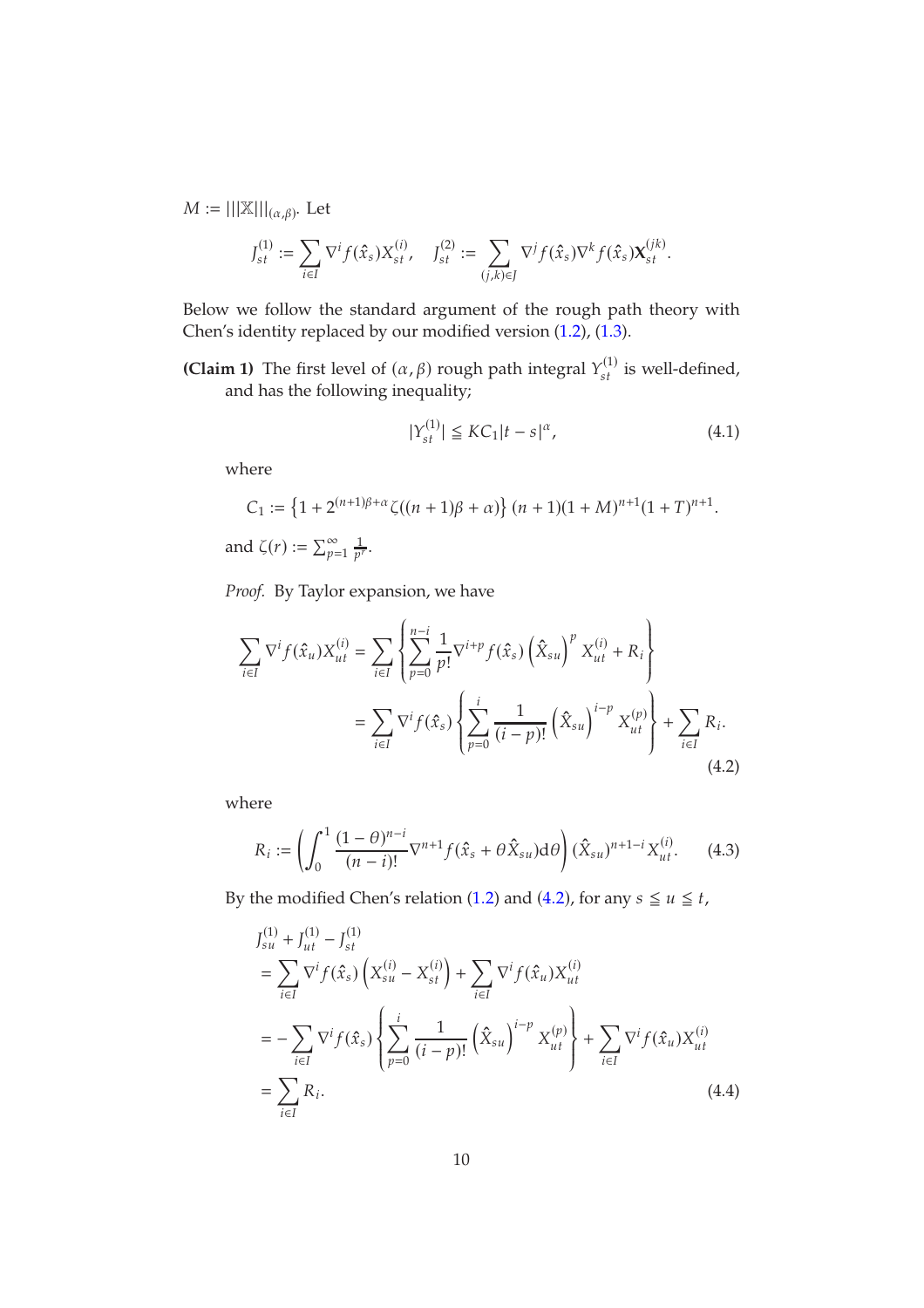Since for all  $i \in I$ 

$$
|R_i| \le K \left| (\hat{X}_{su})^{n+1-i} X_{ut}^{(i)} \right| \le KM^{n+1-i} |t-s|^{(n+1)\beta + \alpha},
$$

we have

$$
\left|J_{su}^{(1)} + J_{ut}^{(1)} - J_{st}^{(1)}\right| \le K(n+1)(1+M)^{n+1}|t-s|^{(n+1)\beta+\alpha}.
$$

For any partition  $P = \{s = t_0 < t_1 < ... < t_N = t\}$ , let  $J_{st}^{(1)}(P) :=$  $\sum_{p=1}^{N} J_{t_{p-1}}^{(1)}$  $_{t_{p-1}t_p}^{(1)}$ , then for some integer  $p$  which satisfies the condition of Lemma  $\ddot{A}$ .1, we have

$$
\left| J_{st}^{(1)}(\mathcal{P}) - J_{st}^{(1)}(\mathcal{P} \setminus \{t_p\}) \right|
$$
\n
$$
= \left| J_{t_{p-1}t_p}^{(1)} + J_{t_p t_{p+1}}^{(1)} - J_{t_{p-1}t_{p+1}}^{(1)} \right|
$$
\n
$$
\leq K(n+1)(1+M)^{n+1} |t_{p+1} - t_{p-1}|^{(n+1)\beta + \alpha}
$$
\n
$$
\leq K(n+1)(1+M)^{n+1} \left( \frac{2}{N-1} \right)^{(n+1)\beta + \alpha} |t-s|^{(n+1)\beta + \alpha},
$$

and this implies (note that  $(n + 1)\beta + \alpha > 1$ ),

$$
\left| J_{st}^{(1)}(\mathcal{P}) - J_{st}^{(1)} \right|
$$
  
\n
$$
\leq K(n+1)(1+M)^{n+1}2^{(n+1)\beta+\alpha}\zeta((n+1)\beta+\alpha)\left| t - s\right|^{(n+1)\beta+\alpha} (4.5)
$$

This inequality shows that  $\{J_{st}^{(1)}(\mathcal{P})\}$  is a Cauchy sequence with  $|\mathcal{P}| \searrow$ 0. Therefore  $Y_{st}^{(1)}$  is well-defined. Furthermore, by ([4](#page-10-0).5), we have

$$
|Y_{st}^{(1)}| \leq |J_{st}^{(1)}| + |Y_{st}^{(1)} - J_{st}^{(1)}| \leq KC_1 |t - s|^{\alpha}.
$$

We finish to prove the statement of (Claim 1).

<span id="page-10-0"></span>
$$
\Box
$$

**(Claim 2)** Let  $m := \max_{(j,k)\in J} |j+k|$ . Then the second level of  $(\alpha, \beta)$  rough path integral  $Y_{st}^{(2)}$  is well-defined, and has the following inequality;

$$
|Y_{st}^{(2)}| \le K^2 C_2 |t - s|^{2\alpha},
$$

where

$$
C_2 := m^2 M + \left(\tilde{C}_2 + C_1^2 T^{n-m}\right) 2^{(m+1)\beta + 2\alpha} \zeta \left((m+1)\beta + 2\alpha\right),
$$

and

$$
\tilde{C}_2 := (n^2 + 2m)(1 + M)^{2m+3}(1+T)^{m+1}.
$$

In particular, we have  $\int f(\hat{\mathbb{X}})d\mathbb{X} \in \Omega_{\alpha$ -Hld.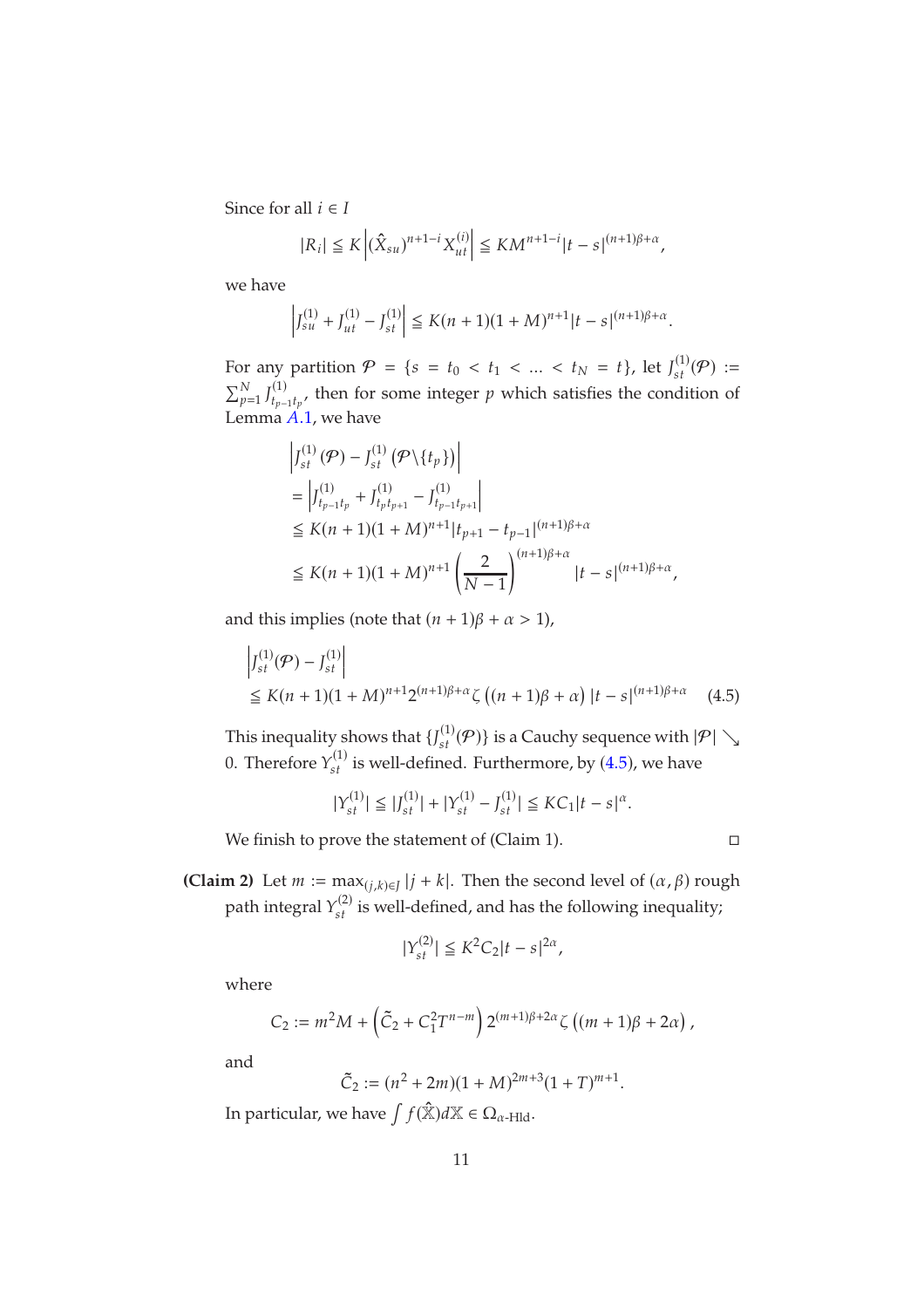*Proof.* By the modified Chen's relation (1.[3\)](#page-2-1), for all  $s \le u \le t$ ,

$$
J_{su}^{(2)} + J_{ut}^{(2)} + J_{su}^{(1)} \otimes J_{ut}^{(1)} - J_{st}^{(2)}
$$
  
= 
$$
J_{su}^{(1)} \otimes J_{ut}^{(1)}
$$
  
+ 
$$
\sum_{(j,k)\in J} \left[ \nabla^j f(\hat{x}_s) \nabla^k f(\hat{x}_s) \left( \mathbf{X}_{su}^{(jk)} - \mathbf{X}_{st}^{(jk)} \right) + \nabla^j f(\hat{x}_u) \nabla^k f(\hat{x}_u) \mathbf{X}_{ut}^{(jk)} \right]
$$
  
= 
$$
S_1 + S_2,
$$

where

$$
S_1:=J^{(1)}_{su}\otimes J^{(1)}_{ut}-\sum_{(j,k)\in J}\nabla^j f(\hat{x}_s)\nabla^k f(\hat{x}_s)\left(\sum_{q=0}^k\frac{1}{(k-q)!}\left(\hat{X}_{su}\right)^{k-q}X^{(j)}_{su}\otimes X^{(q)}_{ut}\right),
$$

and

$$
S_2 := \sum_{(j,k)\in J} \nabla^j f(\hat{x}_u) \nabla^k f(\hat{x}_u) \mathbf{X}_{ut}^{(jk)}
$$
  
 
$$
- \sum_{(j,k)\in J} \nabla^j f(\hat{x}_s) \nabla^k f(\hat{x}_s) \left( \sum_{p=0}^j \sum_{q=0}^k \frac{1}{(j-p)!(k-q)!} \left( \hat{X}_{su} \right)^{j+k-p-q} \mathbf{X}_{ut}^{(pq)} \right).
$$

By Taylor expansion, we have

$$
\sum_{(j,k)\in J} \nabla^j f(\hat{x}_s) \nabla^k f(\hat{x}_u) X_{su}^{(j)} \otimes X_{ut}^{(k)}
$$
\n
$$
= \sum_{(j,k)\in J} \left\{ \sum_{p=0}^{m-j-k} \frac{1}{p!} \nabla^j f(\hat{x}_s) \nabla^{k+p} f(\hat{x}_s) (\hat{X}_{su})^p X_{su}^{(j)} \otimes X_{ut}^{(k)} + R_{jk}^{(1)} \right\}
$$
\n
$$
= \sum_{(j,k)\in J} \left\{ \nabla^j f(\hat{x}_s) \nabla^k f(\hat{x}_s) \left( \sum_{q=0}^k \frac{1}{(k-q)!} \left( \hat{X}_{su} \right)^{k-q} X_{su}^{(j)} \otimes X_{ut}^{(q)} \right) + R_{jk}^{(1)} \right\},
$$

where

$$
R_{jk}^{(1)} := \left( \int_0^1 \frac{(1-\theta)^{m-j-k}}{(m-j-k)!} \nabla^j f(\hat{x}_s) \nabla^{m+1-j} f(\hat{x}_s + \theta \hat{X}_{su}) d\theta \right) \times (\hat{X}_{su})^{m+1-j-k} X_{su}^{(j)} \otimes X_{ut}^{(k)}.
$$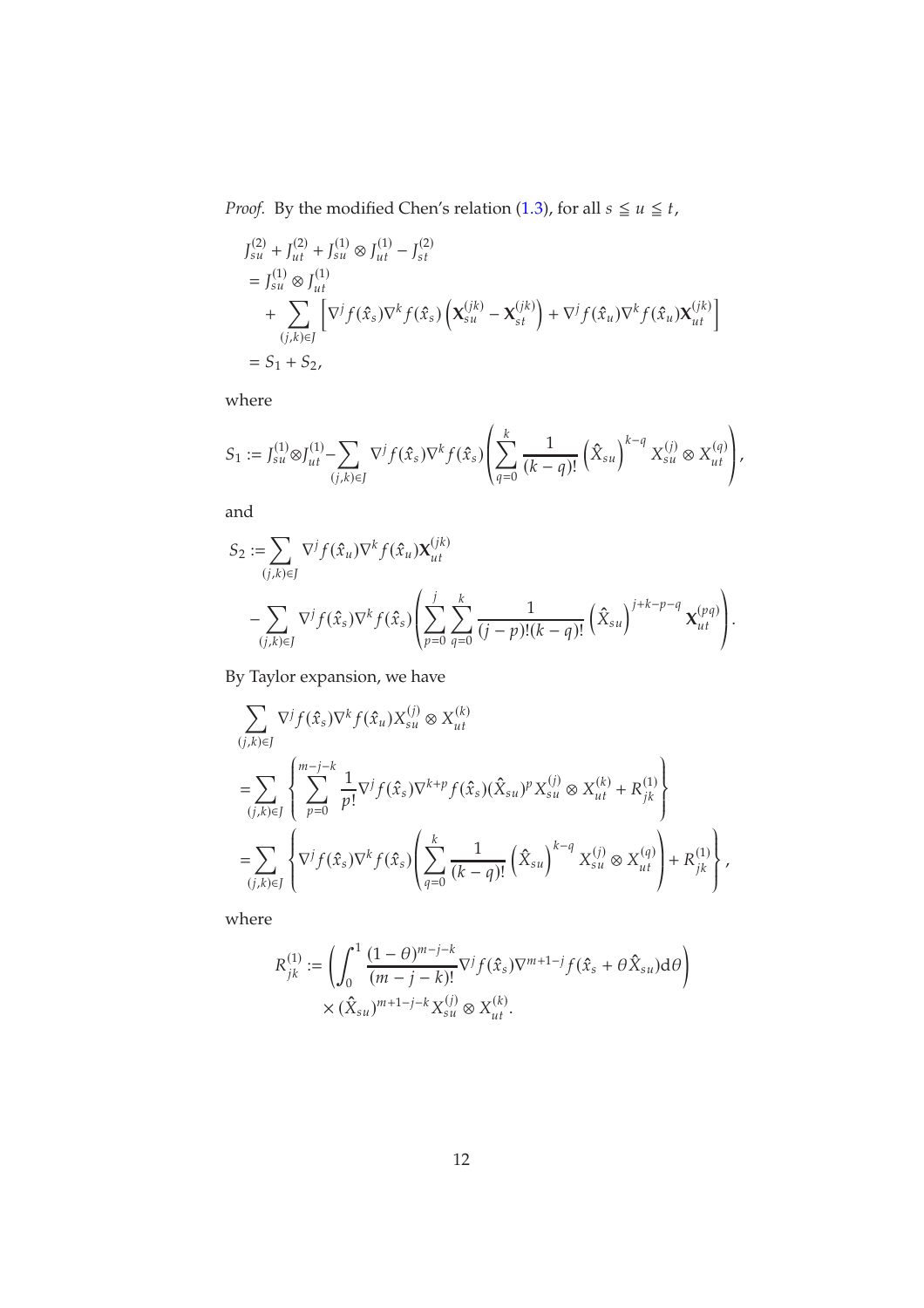Hence

$$
J_{su}^{(1)} \otimes J_{ut}^{(1)}
$$
  
\n=
$$
\left(\sum_{j\in I} \nabla^j f(\hat{x}_s) X_{su}^{(j)}\right) \otimes \left(\sum_{k\in I} \nabla^k f(\hat{x}_u) X_{ut}^{(k)}\right)
$$
  
\n=
$$
\sum_{j\in I} \sum_{k\in I} \nabla^j f(\hat{x}_s) \nabla^k f(\hat{x}_u) X_{su}^{(j)} \otimes X_{ut}^{(k)}
$$
  
\n=
$$
\sum_{(j,k)\in J} \nabla^j f(\hat{x}_s) \nabla^k f(\hat{x}_u) X_{su}^{(j)} \otimes X_{ut}^{(k)} + \sum_{(j,k)\in I \times I \setminus J} \nabla^j f(\hat{x}_s) \nabla^k f(\hat{x}_u) X_{su}^{(j)} \otimes X_{ut}^{(k)},
$$

implies that

$$
S_{1} = J_{su}^{(1)} \otimes J_{ut}^{(1)} - \sum_{(j,k)\in J} \nabla^{j} f(\hat{x}_{s}) \nabla^{k} f(\hat{x}_{s}) \left( \sum_{q=0}^{k} \frac{1}{(k-q)!} \left( \hat{X}_{su} \right)^{k-q} X_{su}^{(j)} \otimes X_{ut}^{(q)} \right)
$$
  
= 
$$
\sum_{(j,k)\in J} R_{jk}^{(1)} + \sum_{(j,k)\in I \times I \setminus J} \nabla^{j} f(\hat{x}_{s}) \nabla^{k} f(\hat{x}_{u}) X_{su}^{(j)} \otimes X_{ut}^{(k)},
$$
(4.6)

and

<span id="page-12-1"></span><span id="page-12-0"></span>
$$
|S_1| \leq \sum_{(j,k)\in J} \left| R_{jk}^{(1)} \right| + \sum_{(j,k)\in I \times I \setminus J} \left| \nabla^j f(\hat{x}_s) \nabla^k f(\hat{x}_u) X_{su}^{(j)} \otimes X_{ut}^{(k)} \right|
$$
  

$$
\leq n^2 K^2 (1+M)^{m+3} (1+T)^m |t-s|^{(m+1)\beta+2\alpha}.
$$
 (4.7)

By Taylor expansion again, we have

$$
\sum_{(j,k)\in J} \nabla^j f(\hat{x}_u) \nabla^k f(\hat{x}_u) \mathbf{X}_{ut}^{(jk)} = \sum_{(j,k)\in J} \left\{ \sum_{p=0}^{m-j-k} \nabla^{j+p} f(\hat{x}_s) (\hat{X}_{su})^p + R_{jk}^{(2)} \right\} \times \left\{ \sum_{q=0}^{m-j-k} \nabla^{k+q} f(\hat{x}_s) (\hat{X}_{su})^q + R_{kj}^{(2)} \right\} \mathbf{X}_{ut}^{(jk)},
$$

where

$$
R_{jk}^{(2)} := \left( \int_0^1 \frac{(1-\theta)^{m-j-k}}{(m-j-k)!} \nabla^{m+1-k} f(\hat{x}_s + \theta \hat{X}_{su}) d\theta \right) (\hat{X}_{su})^{m+1-j-k}.
$$

Therefore we have

<span id="page-12-2"></span>
$$
S_2 = \sum_{(j,k)\in J} R_{jk}^{(3)} \mathbf{X}_{ut}^{(jk)},
$$
\n(4.8)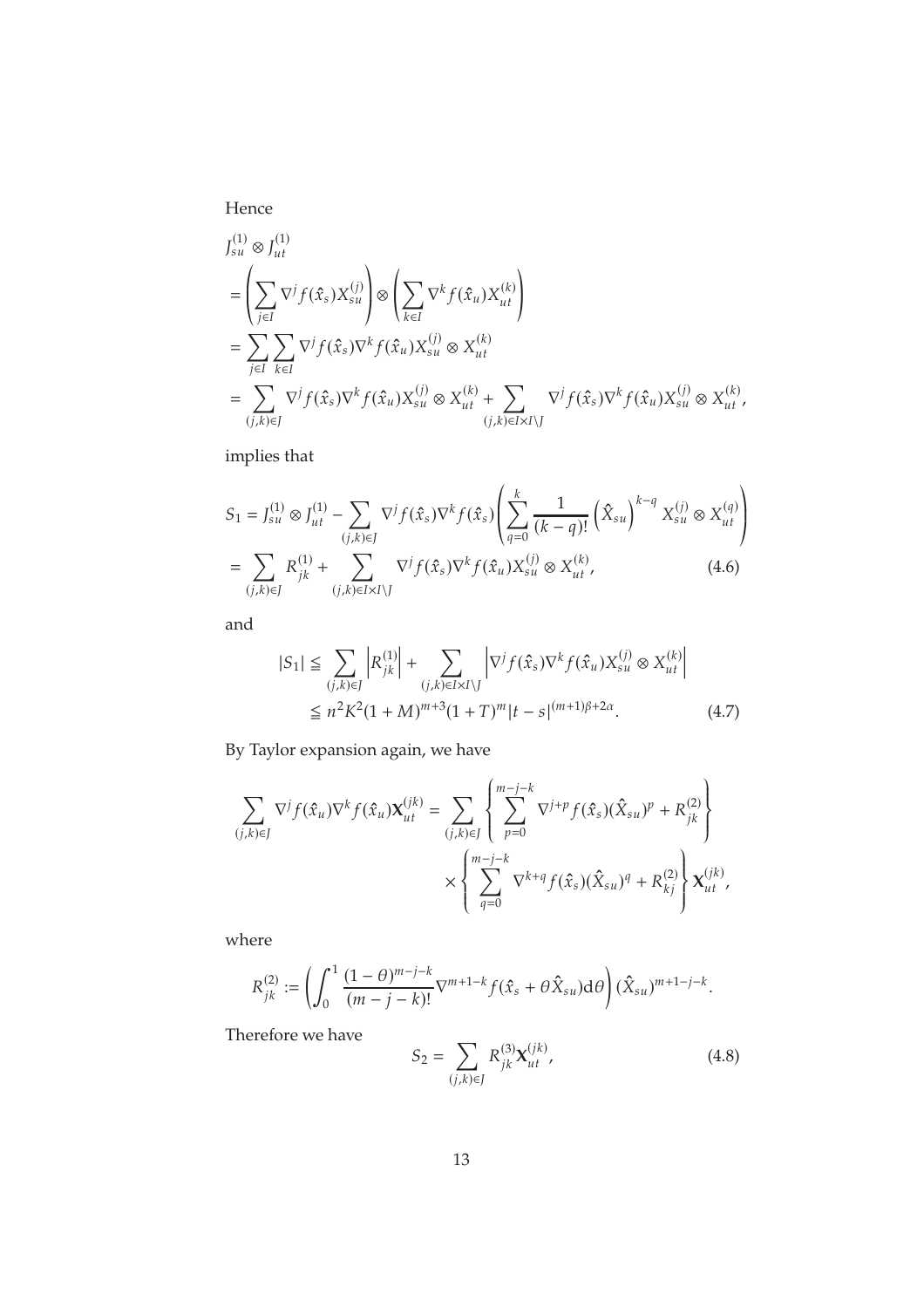where

$$
\begin{split} R^{(3)}_{jk} := & \left( \sum_{p=0}^{m-j-k} \nabla^{j+p} f(\hat{x}_s) (\hat{X}_{su})^p R^{(2)}_{kj} \right) + \left( \sum_{q=0}^{m-j-k} \nabla^{k+q} f(\hat{x}_s) (\hat{X}_{su})^q R^{(2)}_{jk} \right) \\ & + R^{(2)}_{jk} R^{(2)}_{kj}. \end{split}
$$

Since for all  $p = 0, 1, 2, \ldots, m - j - k$ ,

$$
\left|\nabla^{j+p} f(\hat{x}_s) (\hat{X}_{su})^p R_{kj}^{(2)} \mathbf{X}_{ut}^{(jk)}\right| \leq K^2 (1+M)^{2m+2} (1+T)^{m+1} |t-s|^{(m+1)\beta+2\alpha},
$$

and

$$
\left| R_{kj}^{(2)} R_{jk}^{(2)} {\mathbf{X}}_{ut}^{(jk)} \right| \leq K^2 (1+M)^{2m+3} (1+T)^{m+1} |t-s|^{(m+1)\beta + 2\alpha},
$$

we have

<span id="page-13-0"></span>
$$
|S_2| \le 2mK^2(1+M)^{2m+3}(1+T)^{m+1}|t-s|^{(m+1)\beta+2\alpha}.\tag{4.9}
$$

By  $(4.7)$  $(4.7)$  $(4.7)$  and  $(4.9)$ , we have

$$
\left| J_{su}^{(2)} + J_{ut}^{(2)} + J_{su}^{(1)} \otimes J_{ut}^{(1)} - J_{st}^{(2)} \right| \leq |S_1| + |S_2|
$$
  

$$
\leq K^2 \tilde{C}_2 |t - s|^{(m+1)\beta + 2\alpha}.
$$

where  $\tilde{C}_2 = (n^2 + 2m)(1 + M)^{2m+3}(1 + T)^{m+1}$ . Moreover, by ([4](#page-9-1).1) and  $(4.5)$  $(4.5)$  $(4.5)$ , we have

$$
\left| Y_{su}^{(1)} \otimes Y_{ut}^{(1)} - J_{su}^{(1)} \otimes J_{ut}^{(1)} \right| \leq \left| Y_{su}^{(1)} \right| \left| Y_{ut}^{(1)} - J_{ut}^{(1)} \right| + \left| Y_{su}^{(1)} - J_{su}^{(1)} \right| \left| Y_{ut}^{(1)} \right|
$$
  

$$
\leq K^2 C_1^2 |t - s|^{(n+1)\beta + 2\alpha}.
$$

Let  $J_{st}^{(2)}(\mathcal{P}):=\sum_{p=1}^n Y_{t_0t_p}^{(1)}$  $Y_{t_0t_{p-1}}^{(1)} \otimes Y_{t_{p-1}}^{(1)}$  $t_{p-1}t_p + J_{t_{p-1}}^{(2)}$  $_{t_{p-1}t_{p}}^{(2)}$ . Then, above discussions and Lemma A.1 imply that (note that since  $(n+1)\beta + \alpha > 1$ ,  $(n+1)\beta + 2\alpha > 1$ and the minimality of  $m$ , we have  $m \leq n$ )

> $\overline{\mathsf{I}}$ I  $\overline{\phantom{a}}$

$$
\begin{split} &\left|J_{st}^{(2)}(\mathcal{P})-J_{st}^{(2)}(\mathcal{P}\backslash\{t_p\})\right|\leq \left|J_{t_{p-1}t_p}^{(2)}+J_{t_{p}t_{p+1}}^{(2)}+Y_{t_{p-1}t_p}^{(1)}\otimes Y_{t_p,t_{p+1}}^{(1)}-J_{t_{p-1}t_{p+1}}^{(2)}\right|\\ &\leq \left|J_{t_{p-1},t_p}^{(2)}+J_{t_{p}t_{p+1}}^{(2)}+J_{t_{p-1}t_p}^{(1)}\otimes J_{t_pt_{p+1}}^{(1)}-J_{t_{p-1}t_{p+1}}^{(2)}\right|\\ &\quad+\left|Y_{t_{p-1}t_p}^{(1)}\otimes Y_{t_pt_{p+1}}^{(1)}-J_{t_{p-1}t_p}^{(1)}\otimes J_{t_pt_{p+1}}^{(1)}\right|\\ &\leq K^2\widetilde{C}_2|t_{p+1}-t_{p-1}|^{(m+1)\beta+2\alpha}+K^2C_1^2|t_{p+1}-t_{p-1}|^{(n+1)\beta+2\alpha}\\ &\leq K^2\left(\widetilde{C}_2+C_1^2T^{n-m}\right)\left(\frac{2}{N-1}\right)^{(m+1)\beta+2\alpha}|t-s|^{(m+1)\beta+2\alpha}. \end{split}
$$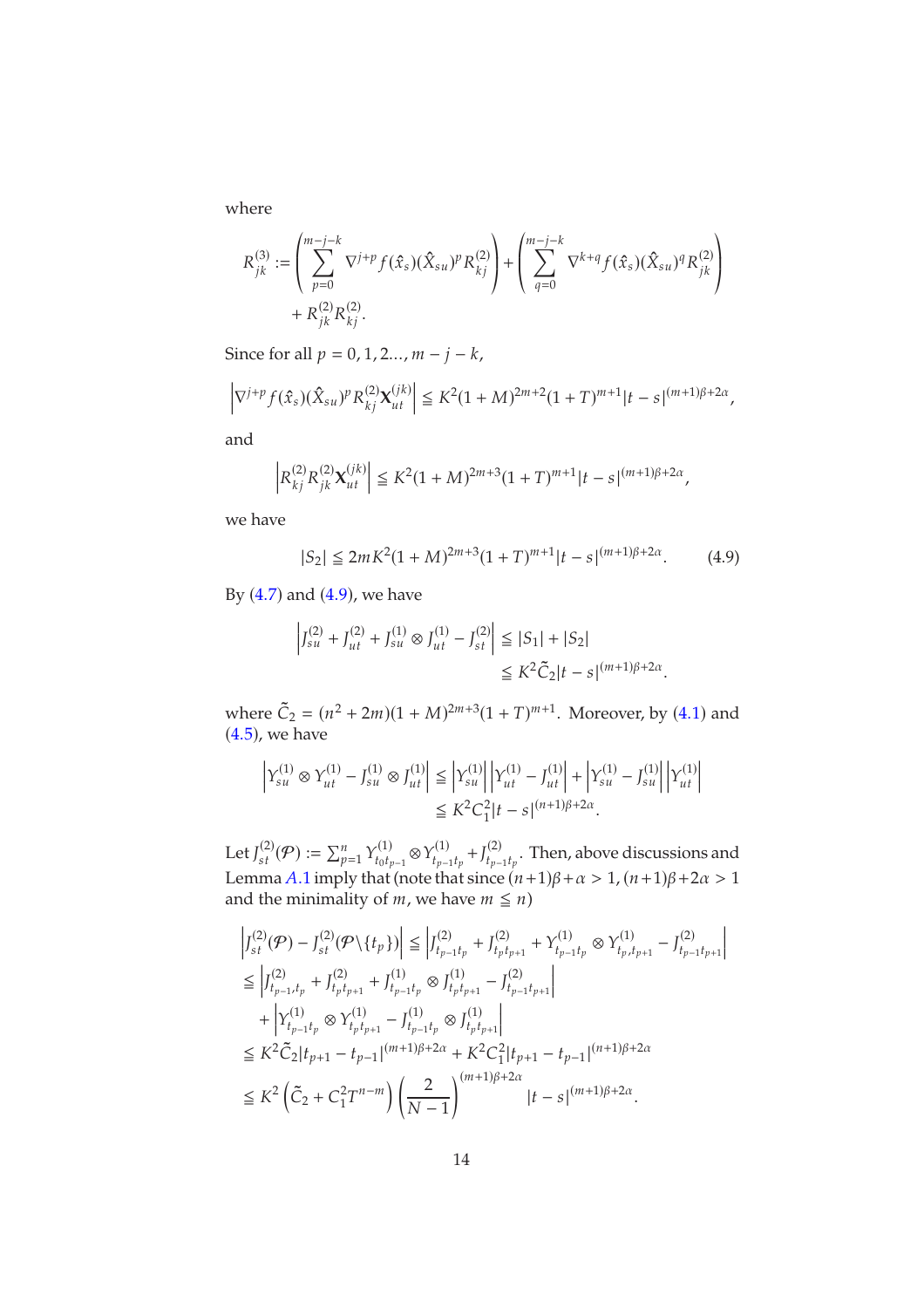This implies that (note that  $(m + 1)\beta + 2\alpha > 1$ )

$$
\begin{split} & |J_{st}^{(2)}(\mathcal{P}) - J_{st}^{(2)}| \\ & \leq K^2 \left( \tilde{C}_2 + C_1^2 T^{n-m} \right) 2^{(m+1)\beta + 2\alpha} \zeta \left( (m+1)\beta + 2\alpha \right) |t - s|^{(m+1)\beta + 2\alpha} . \end{split}
$$

This shows that  $\{J_{st}^{(2)}(\mathcal{P})\}\varphi$  is a Cauchy sequence when  $|\mathcal{P}| \searrow 0$ . Hence  $Y_{st}^{(2)}$  is well-defined. Also take  $C_2$  big enough, we have

$$
\begin{split} |Y_{st}^{(2)}| &\leq |J_{st}^{(2)}| + |Y_{st}^{(2)} - J_{st}^{(2)}| \\ &\leq m^2 K^2 M |t - s|^{2\alpha} \\ &+ K^2 \left(\tilde{C}_2 + C_1^2 T^{n-m}\right) 2^{(m+1)\beta + 2\alpha} \zeta \left((m+1)\beta + 2\alpha\right) |t - s|^{(m+1)\beta + 2\alpha} \\ &\leq K^2 C_2 |t - s|^{2\alpha} .\end{split}
$$

Next we prove that  $\int f(\hat{\mathbb{X}}) d\mathbb{X}$  satisfies the Chen's relation. Fix  $\epsilon > 0$ and  $s < u < t$ . By taking a partition  $P = \{s = t_0 < t_1 < ... < t_N = t\}$ of [s, t] small enough (which has the point  $t_M = u$ ), we have

$$
\label{eq:1} \begin{split} &\left|Y_{st}^{(1)}-Y_{su}^{(1)}-Y_{ut}^{(1)}\right|\\ &\leq \left|Y_{st}^{(1)}-\sum_{p=1}^{N}J_{t_{p-1}t_p}^{(1)}\right|+\left|Y_{su}^{(1)}-\sum_{p=1}^{M}J_{t_{p-1}t_p}^{(1)}\right|+\left|Y_{ut}^{(1)}-\sum_{p=M+1}^{N}J_{t_{p-1}t_p}^{(1)}\right|\\ &\leq 3\epsilon \end{split}
$$

and so the first level of  $\int f(\hat{\mathbb{X}}) d\mathbb{X}$  satisfies Chen's relation. This result implies that

$$
\sum_{q=1}^N Y_{t_0t_{q-1}}^{(1)} \otimes Y_{t_{q-1}t_q}^{(1)} = \sum_{0
$$

Also,

$$
\left(\sum_{p=1}^{M} J_{t_{p-1}t_p}^{(1)}\right) \otimes \left(\sum_{q=M+1}^{N} J_{t_{q-1}t_q}^{(1)}\right)
$$
\n
$$
= \sum_{0 < p < q \leq N} J_{t_{p-1}t_p}^{(1)} \otimes J_{t_{q-1}t_q}^{(1)} - \sum_{0 < p < q \leq M} J_{t_{p-1}t_p}^{(1)} \otimes J_{t_{q-1}t_q}^{(1)} - \sum_{M < p < q \leq N} J_{t_{p-1}t_p}^{(1)} \otimes J_{t_{q-1}t_q}^{(1)}.
$$

and so we have

$$
\begin{aligned} & \left| Y_{st}^{(2)} - Y_{su}^{(2)} - Y_{ut}^{(2)} - Y_{su}^{(1)} \otimes Y_{ut}^{(1)} \right| \\ & \leq \left| Y_{st}^{(2)} - S_{st} \right| + \left| Y_{su}^{(2)} - S_{su} \right| + \left| Y_{ut}^{(2)} - S_{ut} \right| \\ & \leq 3\epsilon, \end{aligned}
$$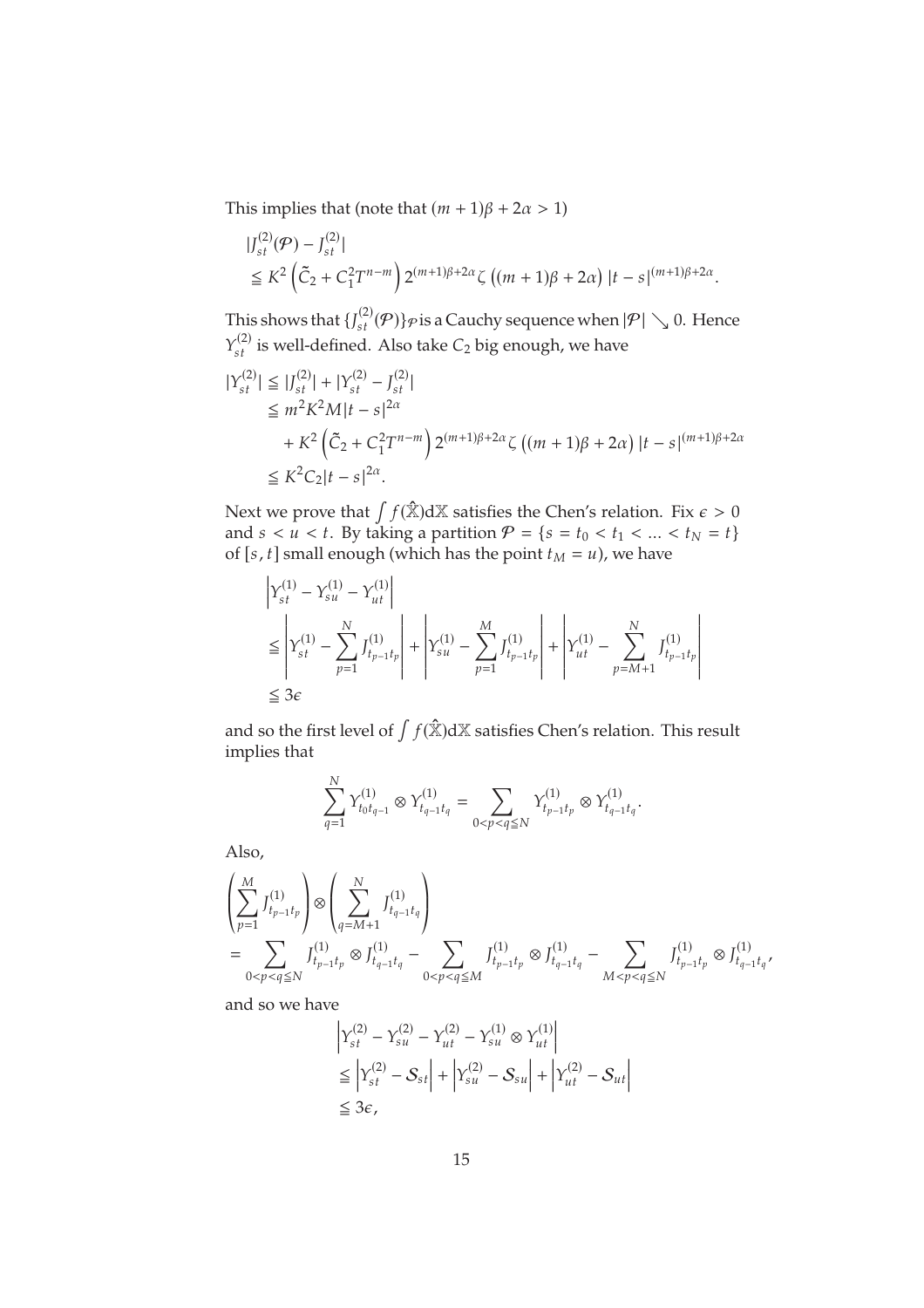where

$$
\begin{aligned} &\mathcal{S}_{st}:=\sum_{p=1}^N\left(\mathcal{Y}_{t_0t_{p-1}}^{(1)}\otimes Y_{t_{p-1}t_p}^{(1)}+\sum_{(j,k)\in J}\nabla^j f(\hat{x}_{t_{p-1}})\nabla^k f(\hat{x}_{t_{p-1}})\mathbf{X}_{t_{p-1}t_p}^{(jk)}\right),\\ &\mathcal{S}_{su}:=\sum_{p=1}^M\left(Y_{t_0t_{p-1}}^{(1)}\otimes Y_{t_{p-1}t_p}^{(1)}+\sum_{(j,k)\in J}\nabla^j f(\hat{x}_{t_{p-1}})\nabla^k f(\hat{x}_{t_{p-1}})\mathbf{X}_{t_{p-1}t_p}^{(jk)}\right),\\ &\mathcal{S}_{ut}:=\sum_{p=M+1}^N\left(Y_{t_Mt_{p-1}}^{(1)}\otimes Y_{t_{p-1}t_p}^{(1)}+\sum_{(j,k)\in J}\nabla^j f(\hat{x}_{t_{p-1}})\nabla^k f(\hat{x}_{t_{p-1}})\mathbf{X}_{t_{p-1}t_p}^{(jk)}\right) \end{aligned}
$$

Therefore the second level of  $\int f(\hat{\mathbb{X}}) d\mathbb{X}$  also satisfies Chen's relation. Above argument prove that the statement  $(1)$  of Theorem 2.[5.](#page-4-1)  $\Box$ 

.

**(Claim 3)** Suppose that there exist  $M > 0$  and  $\epsilon > 0$  such that

$$
|\hat{V}_{st}| \vee |\hat{W}_{st}| \leq M|t - s|^{\beta}, \quad |V_{st}^{(i)}| \vee |W_{st}^{(i)}| \leq M|t - s|^{i\beta + \alpha},
$$
  

$$
|\mathbf{V}_{st}^{(jk)}| \vee |\mathbf{W}_{st}^{(jk)}| \leq M|t - s|^{(j+k)\beta + 2\alpha}, \quad |\hat{V}_{st} - \hat{W}_{st}| \leq \epsilon|t - s|^{\beta},
$$

and

$$
|V_{st}^{(i)} - W_{st}^{(i)}| \leq \epsilon |t - s|^{i\beta + \alpha}, \quad |\mathbf{V}_{st}^{(jk)} - \mathbf{W}_{st}^{(jk)}| \leq \epsilon |t - s|^{(j+k)\beta + 2\alpha}.
$$

Then,

<span id="page-15-1"></span>
$$
\left| \left( \int f(\hat{\mathbb{V}}) d\mathbb{V} \right)_{st}^{(1)} - \left( \int f(\hat{\mathbb{W}}) d\mathbb{W} \right)_{st}^{(1)} \right| \le K\varepsilon C_3 |t - s|^\alpha, \tag{4.10}
$$

where

$$
C_3 := (n + 1)M(1+T)^n
$$
  
+ 2(n + 1)(1 + M)<sup>n+2</sup>(1+T)2<sup>(n+1)\beta+\alpha</sup>ζ((n + 1)\beta + \alpha)T<sup>(n+1)\beta</sup>.

*Proof.* By the assumption and the mean value theorem, we have

<span id="page-15-0"></span>
$$
\begin{split} &\left|J^{(1)}(\mathbb{V})_{st} - J^{(1)}(\mathbb{W})_{st}\right| \\ &= \left|\sum_{i \in I} \nabla^i f(\hat{\sigma}_s) V_{st}^{(i)} - \sum_{i \in I} \nabla^i f(\hat{\omega}_s) W_{st}^{(i)}\right| \\ &\leq \sum_{i \in I} \left\{ |\nabla^i f(\hat{\sigma}_s) - \nabla^i f(\hat{\omega}_s)| |V_{st}^{(i)}| + |\nabla^i f(\hat{\omega}_s)| |V_{st}^{(i)} - W_{st}^{(i)}|\right\} \\ &\leq K\epsilon (n+1)M(1+T)^n |t-s|^{\alpha}. \end{split} \tag{4.11}
$$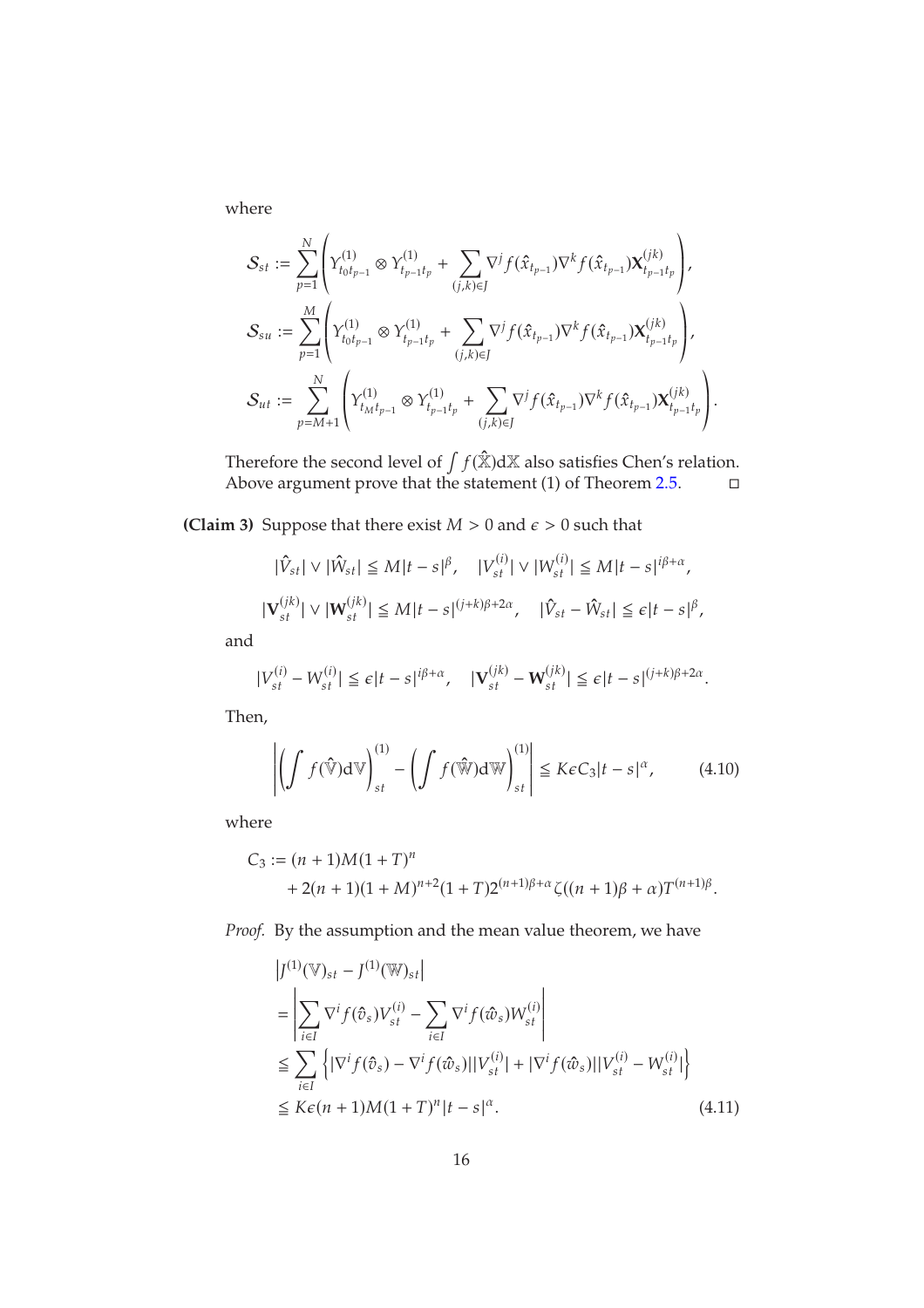By [\(4](#page-9-2).3), (4.[4\)](#page-9-3) and the mean value theorem, for all  $s \le u \le t$ ,

$$
|J^{(1)}(\mathbb{V})_{su} + J^{(1)}(\mathbb{V})_{ut} - J^{(1)}(\mathbb{V})_{st} - \{J^{(1)}(\mathbb{W})_{su} + J^{(1)}(\mathbb{W})_{ut} - J^{(1)}(\mathbb{W})_{st}\}|
$$
  
\n
$$
\leq \sum_{i \in I} |R_i(\mathbb{V}) - R_i(\mathbb{W})|
$$
  
\n
$$
\leq K\varepsilon (1+T)(1+M)^{n+2}|t-s|^{(n+1)\beta+\alpha}
$$
  
\n
$$
+ K\varepsilon 2(n+1)(1+M)^{n+1}|t-s|^{(n+1)\beta+\alpha}
$$
  
\n
$$
\leq K\varepsilon 2(n+1)(1+M)^{n+2}(1+T)|t-s|^{(n+1)\beta+\alpha}.
$$

By this result and Lemma  $A.1$ , we have

$$
\left| J^{(1)}(\mathbb{V})_{st}(\mathcal{P}) - J^{(1)}(\mathbb{V})_{st}(\mathcal{P}\setminus\{t_p\}) - \{ J^{(1)}(\mathbb{W})_{st}(\mathcal{P}) - J^{(1)}(\mathbb{W})_{st} (\mathcal{P}\setminus\{t_p\}) \} \right|
$$
\n
$$
= \left| J^{(1)}(\mathbb{V})_{t_{p-1}t_p} + J^{(1)}(\mathbb{V})_{t_{p}t_{p+1}} - J^{(1)}(\mathbb{W})_{t_{p-1}t_{p+1}} - J^{(1)}(\mathbb{W})_{t_{p-1}t_{p+1}} \right|
$$
\n
$$
\leq K\epsilon 2(n+1)(1+M)^{n+2}(1+T)|t_{p+1} - t_{p-1}|^{(n+1)\beta+\alpha}
$$
\n
$$
\leq K\epsilon 2(n+1)(1+M)^{n+2}(1+T)\left(\frac{2}{N-1}\right)^{(n+1)\beta+\alpha}|t-s|^{(n+1)\beta+\alpha}.
$$

This implies that (note that  $(n + 1)\beta + \alpha > 1$ )

$$
|J^{(1)}(\mathbb{V})_{st}(\mathcal{P}) - J^{(1)}(\mathbb{V})_{st} - \{J^{(1)}(\mathbb{W})_{st}(\mathcal{P}) - J^{(1)}(\mathbb{W})_{st}\}|
$$
  
\n
$$
\leq K\epsilon 2(n+1)(1+M)^{n+2}(1+T)2^{(n+1)\beta+\alpha}\zeta((n+1)\beta+\alpha)|t-s|^{(n+1)\beta+\alpha}.
$$
\n(4.12)

Therefore by (4.[11](#page-15-0)) and (4.[12](#page-16-0)), we conclude that

$$
|J^{(1)}(\mathbb{V})_{st}(\mathcal{P}) - J^{(1)}(\mathbb{W})_{st}(\mathcal{P})|
$$
  
\n
$$
\leq |J^{(1)}(\mathbb{V})_{st} - J^{(1)}(\mathbb{W})_{st}|
$$
  
\n
$$
+ |J^{(1)}(\mathbb{V})_{st}(\mathcal{P}) - J^{(1)}(\mathbb{W})_{st} - \{J^{(1)}(\mathbb{W})_{st}(\mathcal{P}) - J^{(1)}(\mathbb{W})_{st}\}|
$$
  
\n
$$
\leq \epsilon (n + 1)M(1 + T)^{n} |t - s|^{\alpha}
$$
  
\n
$$
+ K\epsilon 2(n + 1)(1 + M)^{n+2}(1 + T)2^{(n+1)\beta + \alpha} \zeta((n + 1)\beta + \alpha) |t - s|^{(n+1)\beta + \alpha}
$$
  
\n
$$
\leq K\epsilon C_3 |t - s|^{\alpha}.
$$

Take  $|\mathcal{P}| \setminus 0$ , we prove [\(4.10\)](#page-15-1).

<span id="page-16-0"></span>

**(Claim 4)** Suppose that there exist  $M > 0$  and  $\epsilon > 0$  such that

$$
|\hat{V}_{st}| \vee |\hat{W}_{st}| \leq M|t-s|^{\beta}, \quad |V_{st}^{(i)}| \vee |W_{st}^{(i)}| \leq M|t-s|^{i\beta+\alpha},
$$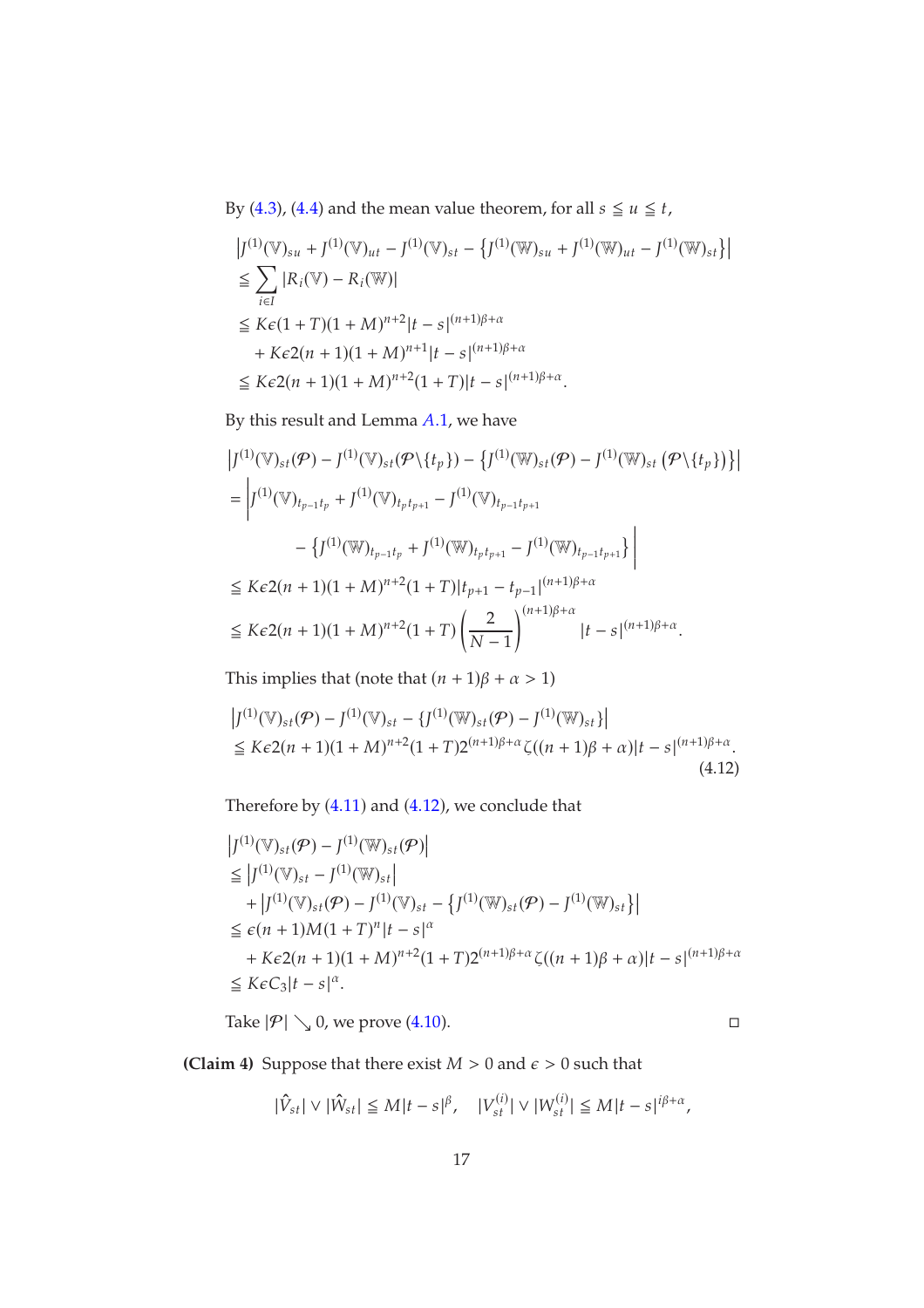$$
|\mathbf{V}_{st}^{(jk)}| \vee |\mathbf{W}_{st}^{(jk)}| \leq M|t-s|^{(j+k)\beta+2\alpha}, \quad |\hat{V}_{st} - \hat{W}_{st}| \leq \epsilon |t-s|^\beta,
$$

and

$$
|V_{st}^{(i)} - W_{st}^{(i)}| \leq \epsilon |t - s|^{i\beta + \alpha}, \quad |\mathbf{V}_{st}^{(jk)} - \mathbf{W}_{st}^{(jk)}| \leq \epsilon |t - s|^{(j + k)\beta + 2\alpha}.
$$

Then

<span id="page-17-1"></span>
$$
\left| \left( \int f(\hat{\mathbb{V}}) d\mathbb{V} \right)_{st}^{(2)} - \left( \int f(\hat{\mathbb{W}}) d\mathbb{W} \right)_{st}^{(2)} \right| \le K^2 \epsilon C_4 |t - s|^{2\alpha}, \qquad (4.13)
$$

where

$$
C_4 := M(1 + T^{2\beta}) + (1 + T^{n-m})(\tilde{C}_4 + 4C_1C_3)2^{(m+1)\beta + 2\alpha}\zeta((m+1)\beta + 2\alpha).
$$

In particular, the integration map is Lipschitz continuous.

*Proof.* By the assumption and mean value theorem imply that

<span id="page-17-0"></span>
$$
\begin{aligned} &\left|J^{(2)}(\mathbb{V})_{st} - J^{(2)}(\mathbb{W})_{st}\right| \\ &\leq \sum_{(j,k)\in J} \left|\nabla^j f(\hat{v}_s) \nabla^k f(\hat{v}_s) \mathbf{V}_{st}^{(jk)} - \nabla^j f(\hat{w}_s) \nabla^k f(\hat{w}_s) \mathbf{W}_{st}^{(jk)}\right| \\ &\leq K^2 \epsilon M (1 + T^{2\beta}) |t - s|^{(j+k)\beta + 2\alpha} . \end{aligned} \tag{4.14}
$$

On the other hand, by  $(4.6)$  $(4.6)$  $(4.6)$  and  $(4.8)$ , we can calculate

$$
|S_1(\mathbb{V}) - S_1(\mathbb{W})| \le K^2 \epsilon (2n+3)(1+M)^{m+3}(1+T)^{2n} |t-s|^{(m+1)\beta + 2\alpha},
$$

and

$$
|S_2(\mathbb{V}) - S_2(\mathbb{W})|
$$
  
\n
$$
\leq K^2 \epsilon (m^2 + 4m + 2)(1 + M)^{2m+3} (1+T)^{m+2} (1+2T)|t - s|^{(m+1)\beta + 2\alpha}.
$$

Therefore we have

$$
\begin{aligned} |\Sigma(\mathbb{V})_{sut} - \Sigma(\mathbb{W})_{sut}| &\leq |S_1(\mathbb{V}) - S_1(\mathbb{W})| + |S_2(\mathbb{V}) - S_2(\mathbb{W})| \\ &\leq K^2 \epsilon \tilde{C}_4 |t - s|^{(m+1)\beta + 2\alpha} .\end{aligned}
$$

where

$$
\Sigma_{sut} := J_{su}^{(2)} + J_{ut}^{(2)} + J_{su}^{(1)} \otimes J_{ut}^{(1)} - J_{st}^{(2)}, \quad s \le u \le t,
$$

and

$$
\tilde{C}_4 = (2n + 3)(1 + M)^{m+3}(1+T)^{2n} + (m^2 + 4m + 2)(1 + M)^{2m+3}(1+T)^{m+2}(1+2T).
$$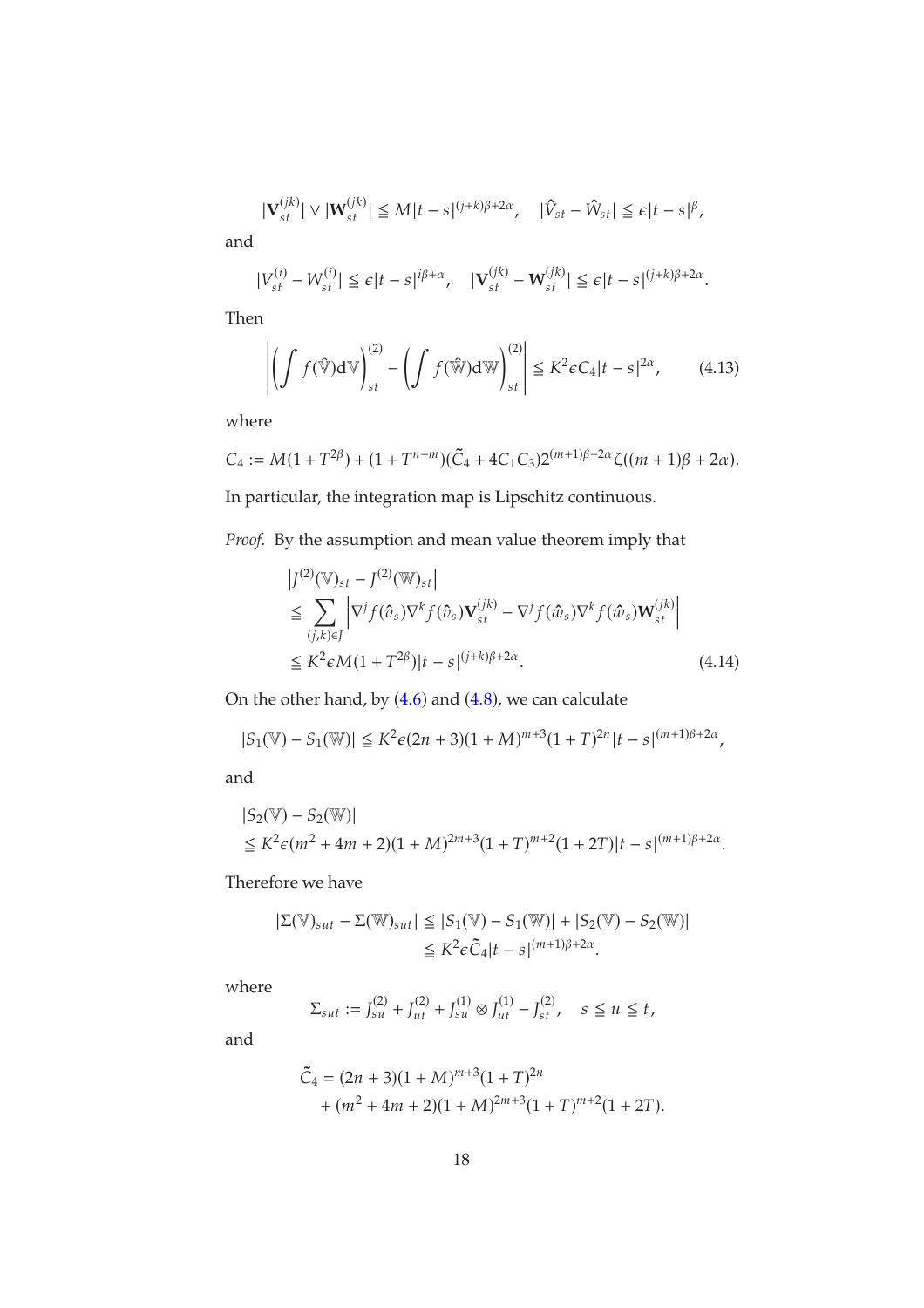$\Gamma_{sut} := Y_{su}^{(1)} \otimes Y_{ut}^{(1)} - J_{su}^{(1)} \otimes J_{ut}^{(1)}$ ,  $s \le u \le t$ .

Then by ([4](#page-9-1).1),([4](#page-10-0).5), (4.[10](#page-15-1)) and (4.[12](#page-16-0)), we have

Let

$$
|\Gamma(\mathbb{V})_{sut} - \Gamma(\mathbb{W})_{sut}|
$$
  
\n
$$
\leq |Y^{(1)}(\mathbb{V})_{sut} \otimes (Y^{(1)}(\mathbb{V})_{ut} - J^{(1)}(\mathbb{V})_{ut})
$$
  
\n
$$
-Y^{(1)}(\mathbb{W})_{sut} \otimes (Y^{(1)}(\mathbb{W})_{ut} - J^{(1)}(\mathbb{W})_{ut})|
$$
  
\n
$$
+ |(Y^{(1)}(\mathbb{V})_{sut} - J^{(1)}(\mathbb{W})_{sut}) \otimes J^{(1)}(\mathbb{W})_{ut}|
$$
  
\n
$$
- (Y^{(1)}(\mathbb{W})_{sut} - Y^{(1)}(\mathbb{W})_{su}) \otimes J^{(1)}(\mathbb{W})_{ut}|
$$
  
\n
$$
\leq |Y^{(1)}(\mathbb{V})_{sut}| |Y^{(1)}(\mathbb{V})_{ut} - J^{(1)}(\mathbb{W})_{ut} - Y^{(1)}(\mathbb{W})_{ut} + J^{(1)}(\mathbb{W})_{ut}|
$$
  
\n
$$
+ |Y^{(1)}(\mathbb{V})_{stu} - Y^{(1)}(\mathbb{W})_{st}| |Y^{(1)}(\mathbb{W})_{ut} + J^{(1)}(\mathbb{W})_{ut}|
$$
  
\n
$$
+ |Y^{(1)}(\mathbb{W})_{ut} - J^{(1)}(\mathbb{W})_{ut}| |J^{(1)}(\mathbb{W})_{ut} + J^{(1)}(\mathbb{W})_{ut}|
$$
  
\n
$$
\leq K^2 \epsilon 4C_1C_3|t - s|^{(n+1)\beta+2\alpha}.
$$

Therefore by Lemma A.1, we have

$$
\begin{split} &\left|J^{(2)}(\mathbb{V})_{st}(\mathcal{P})-J^{(2)}(\mathbb{V})_{st}(\mathcal{P}\setminus\{t_p\})-\left\{J^{(2)}(\mathbb{W})_{st}(\mathcal{P})-J^{(2)}(\mathbb{W})_{st}(\mathcal{P}\setminus\{t_p\})\right\}\right| \\ &\leq \left|\Sigma(\mathbb{V})_{t_{p-1}t_{p}t_{p+1}}-\Sigma(\mathbb{W})_{t_{p-1}t_{p}t_{p+1}}\right|+\left|\Gamma(\mathbb{V})_{t_{p-1}t_{p}t_{p+1}}-\Gamma(\mathbb{V})_{t_{p-1}t_{p}t_{p+1}}\right| \\ &\leq K^2\epsilon\tilde{C}_4|t_{i+1}-t_{i-1}|^{(m+1)\beta+2\alpha}+K^2\epsilon 4C_1C_3|t_{i+1}-t_{i-1}|^{(n+1)\beta+2\alpha} \\ &\leq K^2\epsilon(1+T^{n-m})(\tilde{C}_4+4C_1C_3)\left(\frac{2}{N-1}\right)^{(m+1)\beta+2\alpha}|t-s|^{(m+1)\beta+2\alpha}. \end{split}
$$

This implies that (note that  $(m + 1)\beta + 2\alpha > 1$ )

$$
\left| J^{(2)}(\mathbb{V})_{st}(\mathcal{P}) - J^{(2)}(\mathbb{V})_{st} - \left\{ J^{(2)}(\mathbb{W})_{st}(\mathcal{P}) - J^{(2)}(\mathbb{W})_{st} \right\} \right|
$$
  
\n
$$
\leq K^2 \epsilon (1 + T^{n-m}) (\tilde{C}_4 + 4C_1 C_3) 2^{(m+1)\beta + 2\alpha} \zeta((m+1)\beta + 2\alpha) |t - s|^{(m+1)\beta + 2\alpha}.
$$
\n(4.15)

Therefore by (4.[14](#page-17-0)) and (4.[15](#page-18-0)), we conclude that

<span id="page-18-0"></span>
$$
|J^{(2)}(\mathbb{V})_{st}(\mathcal{P}) - J^{(2)}(\mathbb{W})_{st}(\mathcal{P})|
$$
  
\n
$$
\leq |J^{(2)}(\mathbb{V})_{st} - J^{(2)}(\mathbb{W})_{st}|
$$
  
\n
$$
+ |J^{(2)}(\mathbb{V})_{st}(\mathcal{P}) - J^{(2)}(\mathbb{V})_{st} - \{J^{(2)}(\mathbb{W})_{st}(\mathcal{P}) - J^{(2)}(\mathbb{W})_{st}\}|
$$
  
\n
$$
\leq K^2 \epsilon C_4 |t - s|^{2\alpha}.
$$

Take  $|\mathcal{P}| \searrow 0$ , we have [\(4.13\)](#page-17-1).

For any  $\mathbb{V}$ ,  $\mathbb{W} \in \mathcal{E}_M$ , take  $\epsilon := d_{(\alpha,\beta)}(\mathbb{V}, \mathbb{W})$ . Then we have

$$
|\hat{V}_{st}| \vee |\hat{W}_{st}| \leq M|t-s|^{\beta}, \quad |V_{st}^{(i)}| \vee |W_{st}^{(i)}| \leq M|t-s|^{i\beta+\alpha},
$$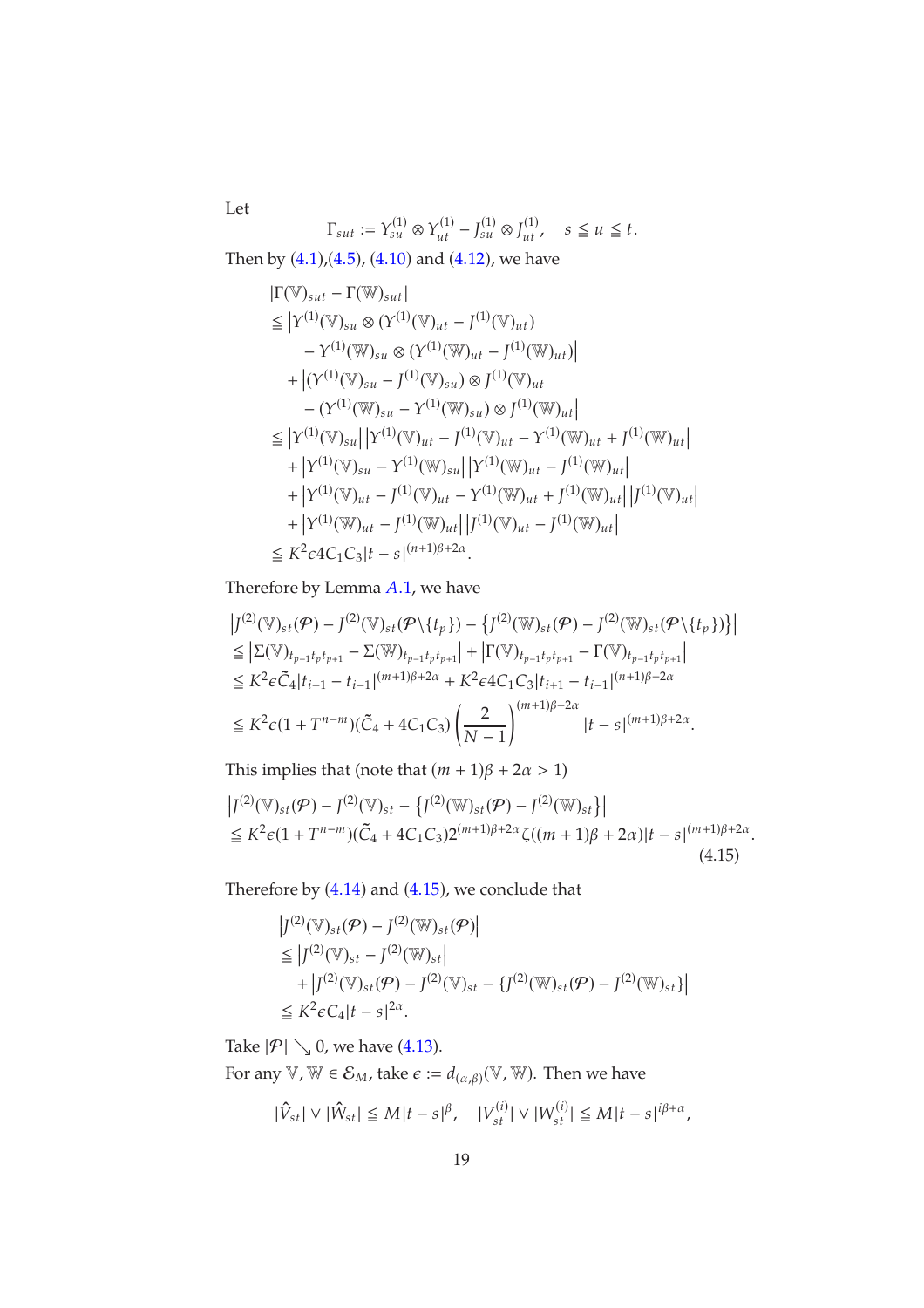$$
|\mathbf{V}_{st}^{(jk)}| \vee |\mathbf{W}_{st}^{(jk)}| \leq M|t-s|^{(j+k)\beta+2\alpha}, \quad |\hat{V}_{st} - \hat{W}_{st}| \leq \epsilon|t-s|^{\beta},
$$

and

$$
|V_{st}^{(i)}-W_{st}^{(i)}|\leq \epsilon |t-s|^{i\beta+\alpha}, \quad |\mathbf{V}_{st}^{(jk)}-W_{st}^{(jk)}|\leq \epsilon |t-s|^{(j+k)\beta+2\alpha}.
$$

Therefore by [\(4.10\)](#page-15-1), [\(4.13\)](#page-17-1), we conclude that

$$
d_{\alpha} \left( \int f(\hat{\mathbb{V}}) d\mathbb{V}, \int f(\hat{\mathbb{W}}) d\mathbb{W} \right) \leq KC_{3} \epsilon + K^{2} C_{4} \epsilon
$$
  

$$
\leq K(C_{3} + KC_{4}) d_{(\alpha, \beta)}(\mathbb{V}, \mathbb{W}), \quad \mathbb{V}, \mathbb{W} \in \mathcal{E}_{M}.
$$

 $\Box$ 

(Claim1) to (Claim4) complete the proof of Theorem 2.[5.](#page-4-1)

#### <span id="page-19-0"></span>**4.2 Proof of Proposition [3.1](#page-4-0)**

<span id="page-19-1"></span>**Lemma 4.1** ( $[26]$  Corollary 9.7). Let *Y* belong to the *m*-th Wiener chaos and  $p \geq 2$ . Then we have

$$
||Y||_p \le \sqrt{m+1}(p-1)^{m/2}||Y||_2.
$$

*proof of Proposition [3.1.](#page-4-0)* (i) The modified Chen's relation follows from the binomial theorem as illustrated in Introduction. For the Hölder property, by Proposition [A.2](#page-27-0) (a version of Kolmogorov's continuity theorem), it is sufficient to prove the following inequalities;

$$
||X_{st}^{(i)}||_p \leq C|t-s|^{iH+1/2}, \quad ||X_{st}^{(jk)}||_p \leq C|t-s|^{(j+k)H+1}, \quad p \geq 2, \quad (s,t) \in \Delta_T.
$$

Fix  $r > s$  and let  $Z_{su}^r := \int_0^u$  $\int_0^{\pi} k_H(r-t_1) - k_H(s-t_1)1_{[0,s]}(t_1) dW_{t_1}, u \in [0, r)$ . By Itô formula, we have

$$
(Z_{su}^r)^i = i \int_0^u (Z_{sv}^r)^{i-1} dZ_{sv}^r + \frac{i(i-1)}{2} \int_0^u (Z_{sv}^r)^{i-2} d\langle Z_{s}^r \rangle_v.
$$

Also by Itô formula, we have

$$
\left(\int_0^w F_v \, dZ_{sv}^r \right) \left(\int_0^w G_u \, d\left\langle Z_s^r \right\rangle_u \right) = \int_0^w \left\{ \int_0^u G_v \, d\left\langle Z_s^r \right\rangle_v \right\} F_u \, dZ_{su}^r + \int_0^w \left\{ \int_0^u F_v \, dZ_{sv}^r \right\} G_u \, d\left\langle Z_s^r \right\rangle_u,
$$

Using these formulae inductively, we have

$$
(Z_{su}^r)^i = \sum_{0 \le q \le \lfloor i/2 \rfloor} \frac{i!}{2^q} F_u^{(i-2q)} G_u^{(q)},
$$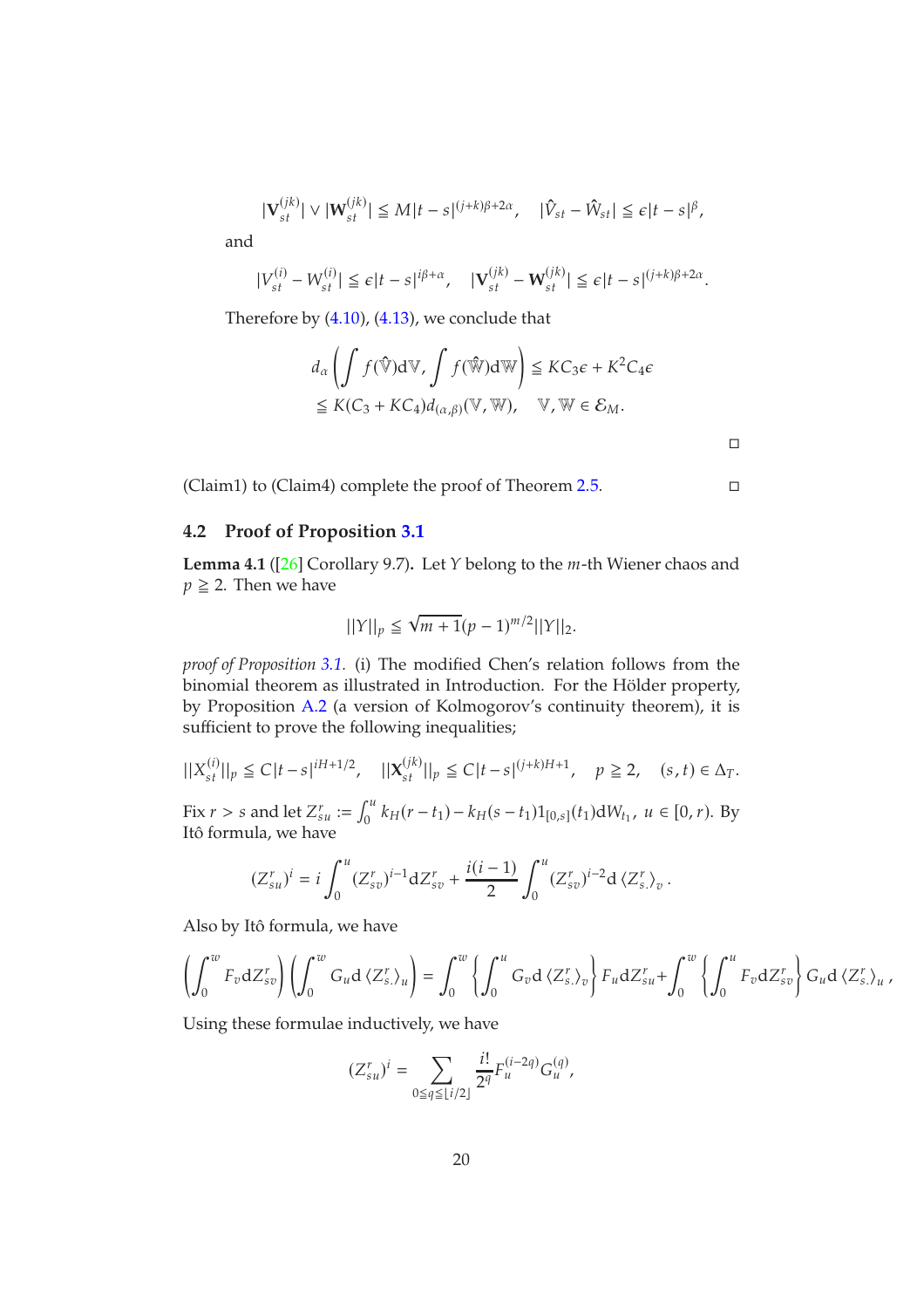where

$$
F_u^{(p)} := \int_0^u \int_0^{t_p} \dots \left( \int_0^{t_2} dZ_{st_1}^r \right) \dots dZ_{st_p}^r, \quad G_u^{(q)} := \int_0^u \int_0^{\tau_q} \dots \left( \int_0^{\tau_2} d \langle Z_s^r \rangle_{\tau_1} \right) \dots d \langle Z_s^r \rangle_{\tau_q},
$$
 since

$$
(Z_{su}^{r})^{i} = i \int_{0}^{u} (Z_{sv}^{r})^{i-1} dZ_{sv}^{r} + \frac{i(i-1)}{2} \int_{0}^{u} (Z_{sv}^{r})^{i-2} d \langle Z_{s}^{r} \rangle_{v}
$$
  
\n
$$
= \sum_{0 \le q \le \lfloor (i-1)/2 \rfloor} \frac{i!}{2^{q}} \int_{0}^{u} F_{v}^{(i-1-2q)} G_{v}^{(q)} dZ_{sv}^{r} + \sum_{0 \le q \le \lfloor (i-2)/2 \rfloor} \frac{i!}{2^{q+1}} \int_{0}^{u} F_{v}^{(i-2-2q)} G_{v}^{(q)} d \langle Z_{s}^{r} \rangle_{v}
$$
  
\n
$$
= i! \int_{0}^{u} F_{v}^{(i)} dZ_{sv}^{r}
$$
  
\n
$$
+ \sum_{1 \le q \le \lfloor (i-1)/2 \rfloor} \frac{i!}{2^{q}} \int_{0}^{u} F_{v}^{(i-1-2q)} G_{v}^{(q)} dZ_{sv}^{r} + \sum_{1 \le q \le \lfloor i/2 \rfloor} \frac{i!}{2^{q}} \int_{0}^{u} F_{v}^{(i-2q)} G_{v}^{(q-1)} d \langle Z_{s}^{r} \rangle_{v}
$$
  
\n
$$
= \sum_{0 \le q \le \lfloor i/2 \rfloor} \frac{i!}{2^{q}} F_{u}^{(i-2q)} G_{u}^{(q)}.
$$

Take  $u \rightarrow r$ , we have

$$
(\hat{X}_{sr})^i = (Z_{sr}^r)^i = \sum_{0 \le q \le \lfloor i/2 \rfloor} \frac{i!}{2^q} F_r^{(i-2q)} G_r^{(q)},
$$

and so

$$
X_{st}^{(i)} = \sum_{0 \le q \le \lfloor i/2 \rfloor} \frac{i!}{2^q} \int_s^t F_r^{(i-2q)} G_r^{(q)} dX_r.
$$

Therefore by Lemma [4.1,](#page-19-1) we have

<span id="page-20-0"></span>
$$
||X_{st}^{(i)}||_p \le \sum_{0 \le q \le \lfloor i/2 \rfloor} \frac{i!}{2^q} \left| \left| \int_s^t F_r^{(i-2q)} G_r^{(q)} \mathrm{d} X_r \right| \right|_p \le \left( \sum_{0 \le q \le \lfloor i/2 \rfloor} \frac{i!}{2^q} \right) p^{(i+1)/2} |t-s|^{iH+1/2}.
$$
\n(4.16)

By the same argument, we have

<span id="page-20-1"></span>
$$
||\mathbf{X}_{st}^{(jk)}||_p \le C p^{(j+k+2)/2} |t-s|^{(j+k)H+1}.
$$
\n(4.17)

(ii) By (i) and Theorem 2.[5,](#page-4-1) for a.s.  $\omega$ , the limit

$$
\left(\int f(\hat{\mathbb{X}}) d\mathbb{X}\right)_{st}^{(1)} = \lim_{N \to \infty} \sum_{q=1}^{N} \sum_{i \in I} \nabla^{i} f(\hat{X}_{t_{q-1}}) X_{t_{q-1} t_q}^{(i)}
$$

exists. Since

$$
\int_{s}^{t} f(\hat{X}_{r}) dX_{r} = \lim_{N \to \infty} \sum_{q=1}^{N} f(\hat{X}_{t_{q-1}}) X_{t_{q-1}t_{q}}^{(0)}
$$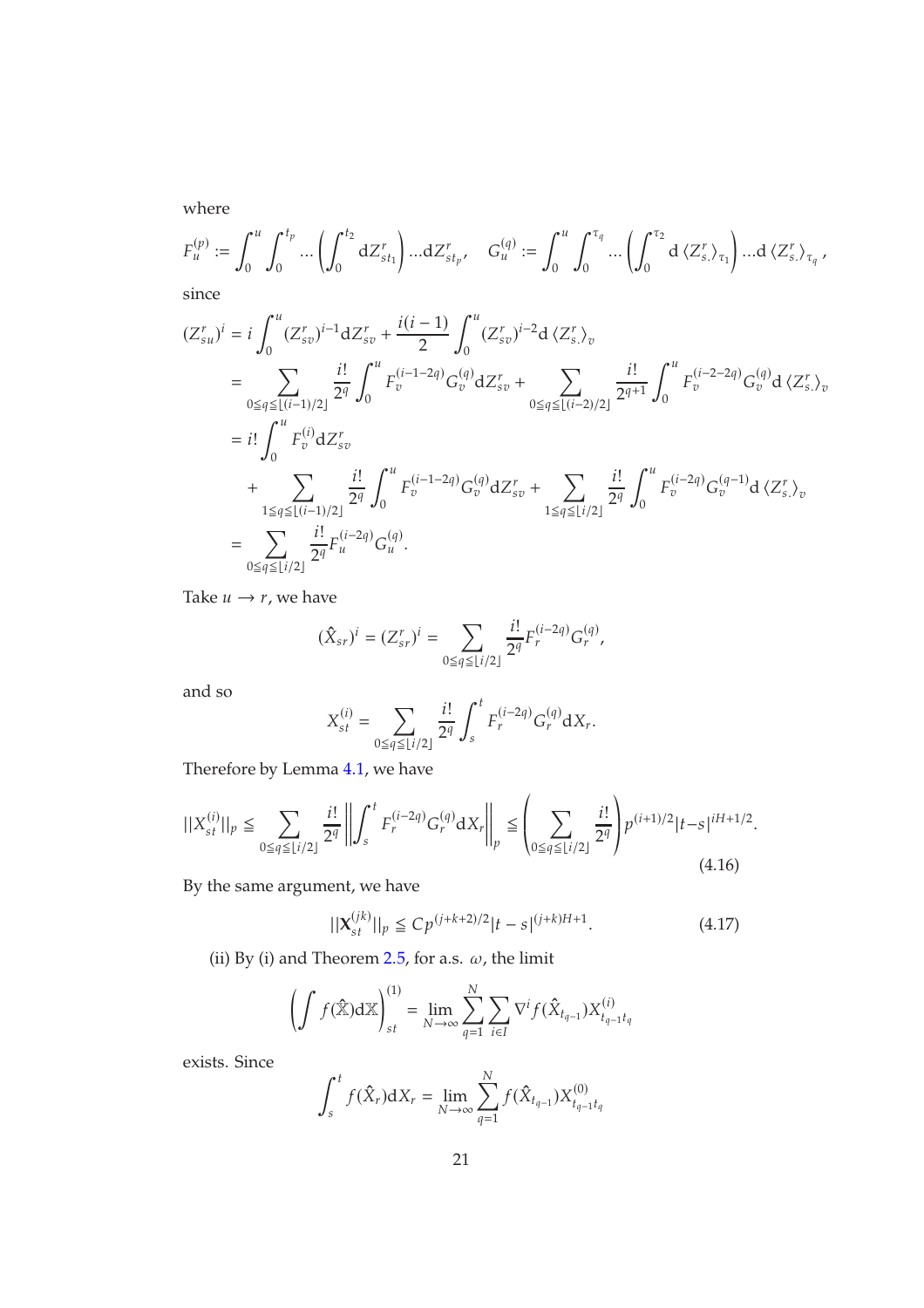in the sense of the convergence in probability, it is sufficient to prove for all  $i \in I \setminus \{0\},\$ 

$$
\lim_{N \to \infty} \sum_{q=1}^{N} \nabla^{i} f(\hat{X}_{t_{q-1}}) X_{t_{q-1}t_q}^{(i)} = 0,
$$

in probability. Fix  $i \in I \setminus \{0\}$ . We can assume  $f \in C_b^{n+1}$  without loss of generality. By the result (i), we have

$$
\mathsf{E}\left[\left(X_{st}^{(i)}\right)^2\right] = C|t-s|^{2iH+1} < \infty,
$$

and so take  $K := ||f||_{C^n}$ , we conclude that

$$
\begin{aligned} \mathsf{E}\left[\left(\sum_{q=1}^N \nabla^i f(\hat{x}_{t_q}) X_{t_{q-1},t_q}^{(i)}\right)^2\right] &= \sum_{q=1}^N \mathsf{E}\left[\left(\nabla^i f(\hat{x}_{t_q}) X_{t_{q-1}t_q}^{(i)}\right)^2\right] \\ &\leq K^2 \sum_{q=1}^N |t_q - t_{q-1}|^{2iH+1} \\ &= K^2 \left(\sup_{|t-s| \leq |\mathcal{P}|} |t-s|\right)^{2iH} T \\ &\to 0 \quad (as \ |\mathcal{P}| \to 0), \end{aligned}
$$

and this indicates the  $L^2$  convergence.

### <span id="page-21-0"></span>**4.3 Proof of Theorem [3.2](#page-5-0)**

Denote by  $C_{[0,T]}$  the set of the R-valued continuous functions on  $[0,T]$ equipped with the uniform topology. Let  $C_{\Delta_T}$  be the set of continuous functions on  $\Delta_T$ , taking values in  $\mathbb{R}^D$ , equipped with the uniform topology for the metric

$$
d(X,Y) := \sup_{(s,t)\in\Delta_T} |X_{st} - Y_{st}|, \quad X, Y \in C_{\Delta_T}.
$$

We use the same notation  $C_{\Delta_T}$  for different dimensions  $D.$  More specifically, any one of  $D = 1$ ,  $D = \max I$  or  $D = \max\{j + k; (j, k) \in J\}$ . Let  $S_0$  be the set of the R-valued  $\{\mathcal{F}_t\}$ -adapted simple processes on  $[0, T] \times \Omega$  and

$$
S:=\left\{Z\in\mathcal{S}_0\middle|\sup_{t\in[0,T]}|Z_t|\leq 1\right\}.
$$

 $\mathbb{R}^2$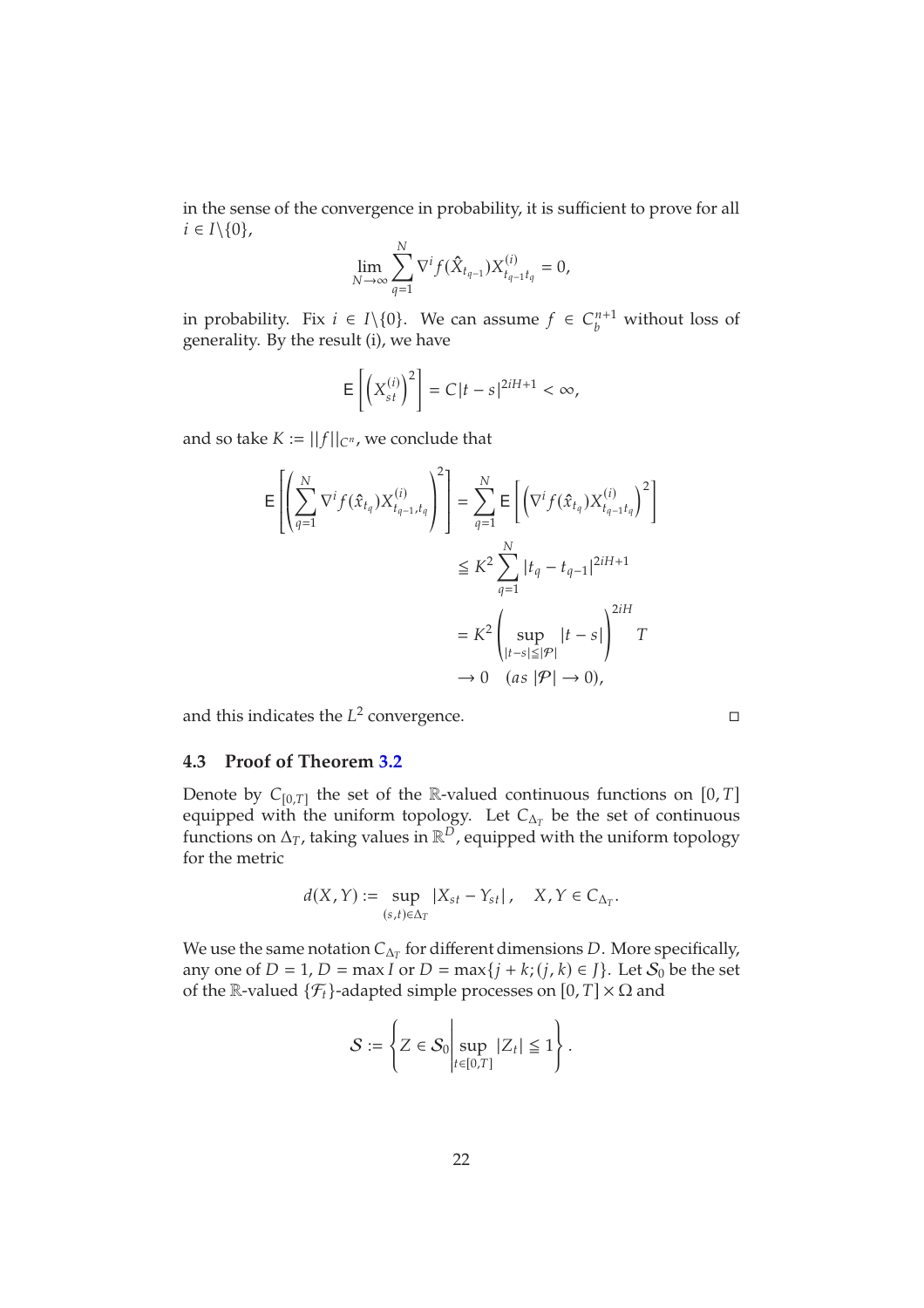**Definition 4.2** ([\[19\]](#page-40-11)). Let  $\{Y^n\}$  be a sequence of R-valued semimartingales on  $[0, T] \times \Omega$ . We say that the sequence is Uniformly Exponentially Tight (UET) if for every  $T > 0$  and every  $a > 0$  there is  $K_{T,a}$  such that

$$
\limsup_{n \to \infty} \frac{1}{n} \log \sup_{Z \in S^n} \mathsf{P}\left[\sup_{t \in [0,T]} |(Z - \mathsf{Y}^n)_t| \ge K_{T,a}\right] \le -a,\tag{4.18}
$$

where  $Z_-\cdot Y$  is the Itô integral of  $Z$  with respect to  $Y$ ;

$$
(Z_{-}\cdot Y)_{t}:=\int_{0}^{t}Z_{r-}\mathrm{d}Y_{r}.
$$

For a one-dimensional Brownian motion W,  $Y^n = n^{-1/2}W$  is an example of UET sequences; see Lemma 2.4 of [\[19\]](#page-40-11).

<span id="page-22-1"></span>**Theorem 4.3.** Let  $\{Y^n\}$  be a UET sequence of R-valued semimartingales and  $\{X^n\}$  a sequence of  $\mathbb R$ -valued continuous adapted processes. Assume that the sequence  $\{(X^n, Y^n)\}$  satisfies the large deviation principle (LDP) on  $C_{[0,T]} \times C_{[0,T]}$  with speed  $n^{-1}$  and good rate function  $I^*$ . Then the sequence  $\{(X^n, Y^n, (X^n \odot_i Y^n)_{i \in I})\}$  satisfies the large deviation principle on  $C_{[0,T]} \times$  $C_{[0,T]} \times C_{\Delta_T}$  with speed  $n^{-1}$  and good rate function

<span id="page-22-0"></span>
$$
I^{\# \#}(u, v, x) := \begin{cases} I^{\#}(u, v), & \forall i \in I, x^{(i)} = u \odot_i v, v \in BV, \\ \infty, & \exists i \in I \text{ s.t. } x^{(i)} \neq u \odot_i v, v \in BV, \\ \infty, & v \notin BV. \end{cases}
$$
  
= inf  $\{I^{\#}(u, v) | \forall i \in I, x^{(i)} = u \odot_i v, u, v \in C_{[0, T]}, v \in BV\},$  (4.19)

where  $x = (x^{(i)})_{i \in I} \in C_{\Delta_T}$  and

$$
(u\odot_i v)_{st}:=\int_s^t (u_r-u_s)^i{\rm d}v_r.
$$

*Proof.* By the assumption and contraction principle,  $\{(X^n, Y^n, ((X^n)^i)_{i\in I})\}$ satisfies the LDP with good rate function

$$
\Lambda_1(u,v,\varphi) = \inf \left\{ I^*(u,v) \middle| \forall i \in I, \varphi^{(i)} = u^i \right\}.
$$

Therefore, by [\[19\]](#page-40-11)[Theorem1.2], we have  $\{(X^n, Y^n, ((X^n)^i, X^n \cdot_i Y^n)_{i\in I})\}$  satisfies the LDP with good rate function

$$
\Lambda_2(u, v, \varphi, x)
$$
  
= inf { $I^{\#}(u, v) | (\varphi^{(i)}, x^{(i)}) = (u^i, u \cdot_i v), u, v \in C_{[0,T]}, v \in BV$  },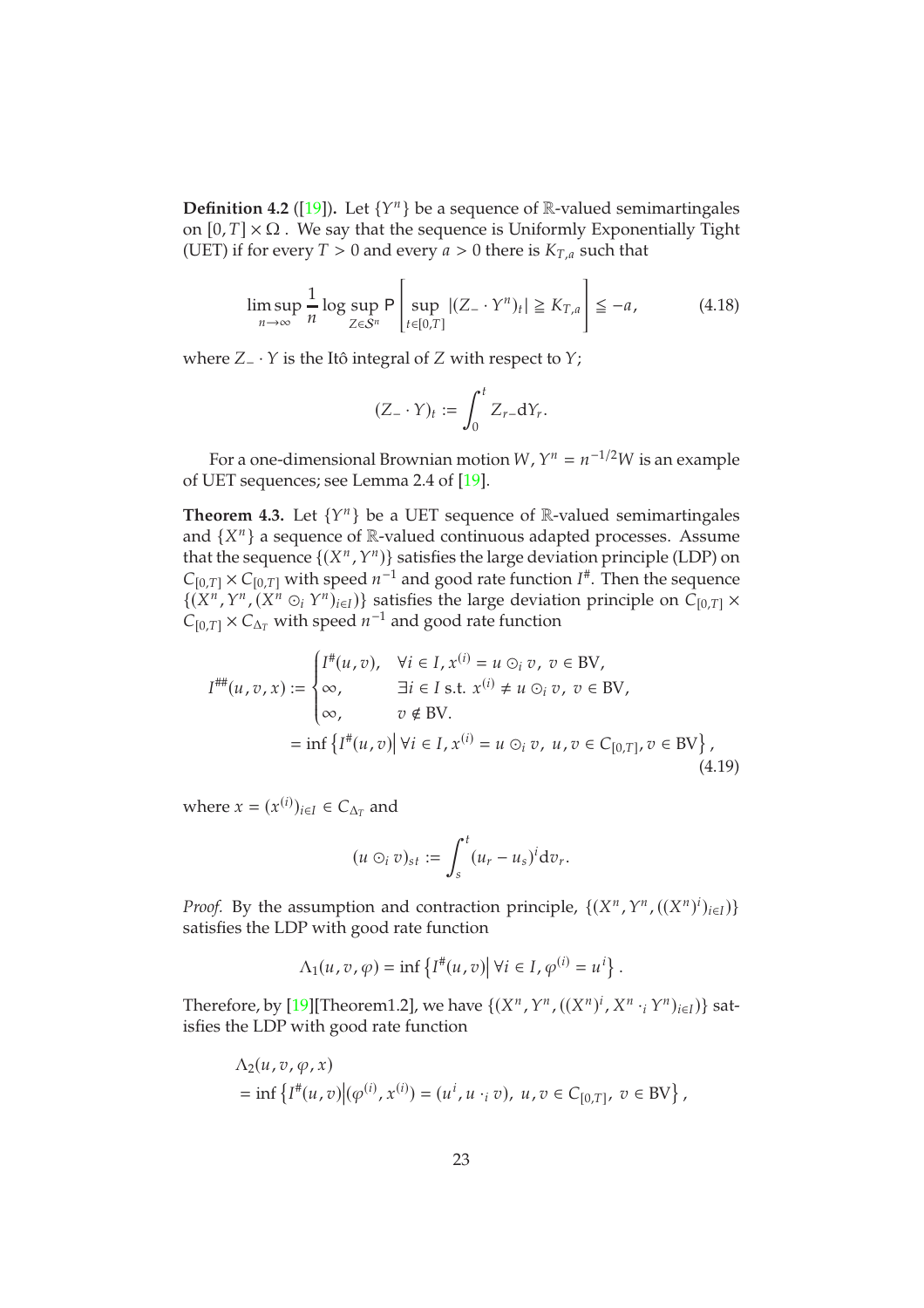where  $(u_i \cdot_i v)_t = (u \odot_i v)_{0t}$ . Note that by the modified Chen's relation [\(1.2\)](#page-2-0), we have

$$
(x \odot_i y)_{st} = (x \cdot_i y)_t - (x \cdot_i y)_s - \sum_{p=0}^{i-1} \frac{1}{(i-p)!} (x_s - x_0)^{i-p} (x \odot_p y)_{st}.
$$

Hence by the contraction principle again with the aid of induction, we see that  $\{(X^n, Y^n, (X^n \odot_i Y^n)_{i \in I})\}$  satisfies the LDP with good rate function  $(4.19)$ .

<span id="page-23-1"></span>**Theorem 4.4.** Under the same conditions as in Theorem [4.3,](#page-22-1) the sequence  $\{(\delta X^n, \delta Y^n, (X^n \odot_i Y^n)_{i \in I}, (X^n \otimes_{jk} Y^n)_{(j,k) \in J})\}$  satisfies the large deviation principle on  $C_{\Delta_T}\times C_{\Delta_T}\times C_{\Delta_T}$  with speed  $n^{-1}$  with good rate function

<span id="page-23-0"></span>
$$
I(\hat{x}, x, \mathbf{x})
$$
  
= inf  $\left\{ I^{\#}(u, v) \middle| \forall i \in I, \forall (j, k) \in J, (\hat{x}, x^{(i)}, \mathbf{x}^{(jk)}) = (\delta u, u \odot_i v, u \circledast_{jk} v) \right\},\$   
 $u, v \in C_{[0, T]}, v \in BV$  (4.20)

where  $(\delta u)_{st} := u_t - u_s$  and

$$
(u\circledast_{jk}v)_{st}:=\int_s^t (u\circledcirc_j v)_{sr}(u_r-u_s)^k{\rm d}v_r,
$$

Proof. By the modified Chen's relation [\(1.3\)](#page-2-1), we have

$$
(X^n \otimes_{jk} Y^n)_{st} = (X^n *_{jk} Y^n)_t - (X^n *_{jk} Y^n)_{0s}
$$
  

$$
- \sum_{q=0}^k \frac{1}{(k-q)!} (X_{0s}^n)^{k-q} (X^n \odot_j Y^n)_{0s} \otimes (X^n \odot_q Y^n)_{st}
$$
  

$$
- \sum_{p+q < j+k} \frac{1}{(j-p)!(k-q)!} (X_{0s}^n)^{j+k-p-q} (X^n \otimes_{pq} Y^n)_{st},
$$

where  $(X *_{jk} Y)_t = (X \otimes_{jk} Y)_{0t}$ .

First Step. By Theorem [4](#page-22-1).3 and the contraction principle, the sequence

$$
\left\{\left(X^n,Y^n,(X^n\odot_iY^n)_{i\in I},((X^n\cdot_jY^n)(X^n)^k)_{(j,k)\in J}\right)\right\}
$$

satisfies the LDP with good rate function

$$
\Lambda_1(u, v, x, \varphi) = \inf \left\{ I^*(u, v) \middle| (x^{(i)}, \varphi^{(jk)}) = (u \odot_i v, (u \cdot_j v)v^k), u, v \in C_{[0,T]}, v \in BV \right\}.
$$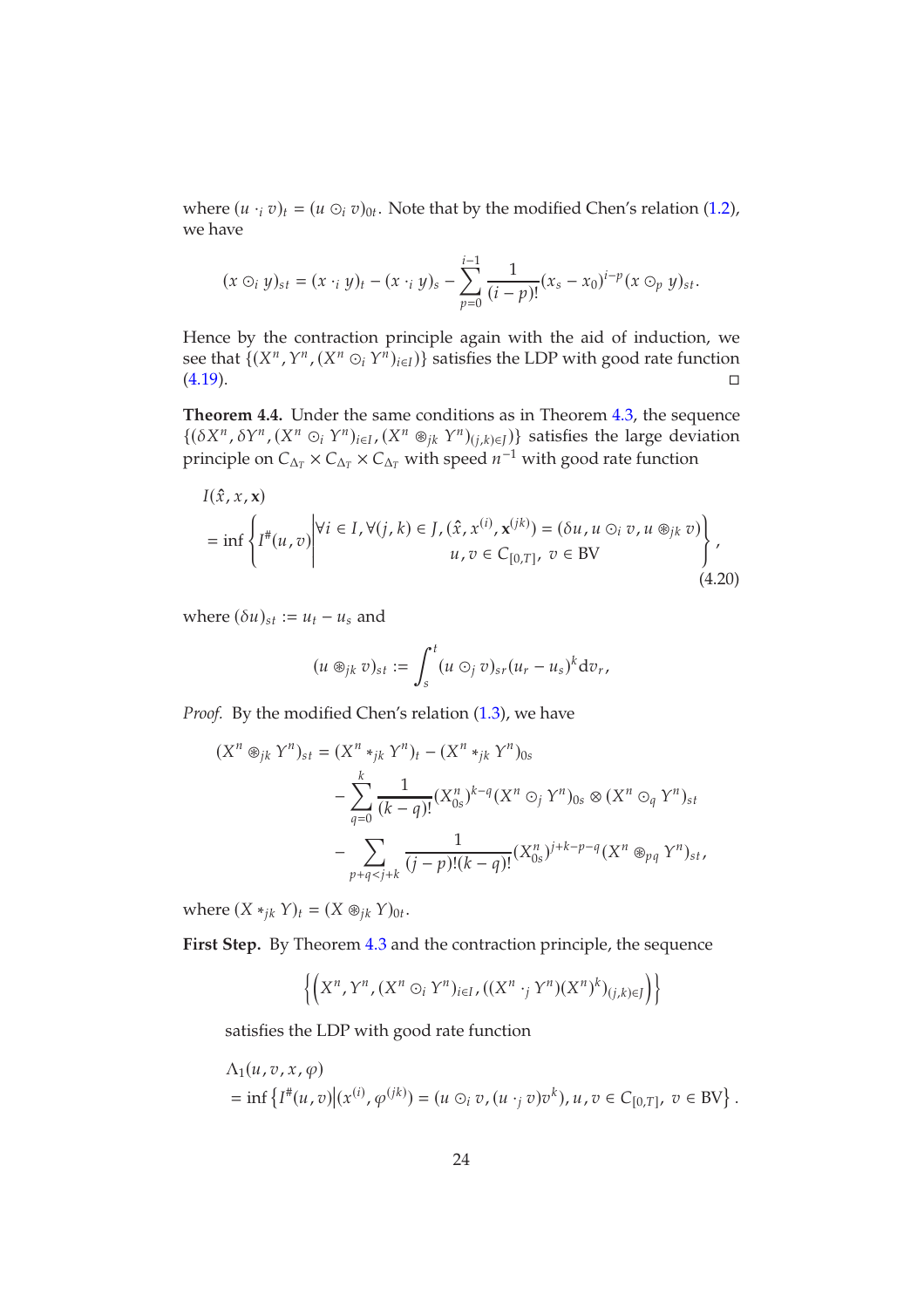Therefore, by [\[19\]](#page-40-11)[Theorem1.2], we have

$$
\left\{\left(X^n,Y^n,(X^n\odot_iY^n)_{i\in I},(X^n*_{jk}Y^n)_{(j,k)\in J}\right)\right\}
$$

satisfies the LDP with good rate function

$$
\Lambda_2(u, v, x, \varphi)
$$
  
= inf { $I^*(u, v)$  | $(x^{(i)}, \varphi^{(jk)})$  =  $(u \odot_i v, u *_{jk} v), u, v \in C_{[0,T]}, v \in BV$  }.

By the contraction principle, we conclude that  $\{M_n := (X^n, Y^n, X^n \odot_i Y^n, (X^n *_{jk} Y^n), S(X^n, Y^n))\}$  satisfies the LDP with good rate function

$$
\Lambda_3(u, v, x, \varphi, \psi)
$$
\n
$$
= \inf \left\{ I^*(u, v) \middle| \begin{aligned} (x^{(i)}, \varphi^{(jk)}, \psi^{(jk)}) &= \left( u \odot_i v, (u \ast_{jk} v)_t, S(u, v) \right) \\ u, v &\in C_{[0, T]}, \ v \in BV \end{aligned} \right\} \middle\} \middle\}
$$

where

$$
S(u,v)_{st} := \sum_{q=0}^k \frac{1}{(k-q)!} u_s^{k-q} (u \odot_j v)_{0s} \otimes (u \odot_q v)_{st}.
$$

**Second Step:** To shorten, set

$$
\text{condition A} := \begin{bmatrix} (x^{(i)}, \varphi^{(jk)}, \psi^{(jk)}) = (u \odot_i v, (u *_{jk} v)_t, S(u, v)) \, , \\ u, v \in C_{[0,T]}, \ v \in BV \end{bmatrix}.
$$

By the modified Chen's relation [\(1.3\)](#page-2-1), we have  $(u \otimes_{00} v)_{st} = (u \otimes_{00} v)_{t}$  –  $(u \otimes_{00} v)_{0s} - v_s \otimes (v_t - v_s)$ , and similar for  $u \otimes_{01} v$  and  $u \otimes_{10} v$ . Therefore, by the contraction principle, we conclude that  $\{(M_n, X^n \otimes_{00} Y^n, X^n \otimes_{01} Y^n)\}$  $Y^n$ ,  $X^n \otimes_{10} Y^n$  satisfies the LDP with good rate function

$$
\inf \left\{ I^{*}(u,v) \middle| \text{ cond. A}, \; (\mathbf{x}^{(00)},\mathbf{x}^{(01)},\mathbf{x}^{(10)}) = (u \circledast_{00} v, u \circledast_{01} v, u \circledast_{10} v) \right\}.
$$

In particular,  $\{(X^n, Y^n, X^n \odot_i Y^n, X^n \circledast_{00} Y^n, X^n \circledast_{01} Y^n, X^n \circledast_{10} Y^n)\}$ satisfies the LDP with good rate function

$$
\Lambda_4(u, v, x, \mathbf{x}^{(00)}, \mathbf{x}^{(01)}, \mathbf{x}^{(10)})
$$
\n
$$
= \inf \left\{ I^{\#}(u, v) \middle| \begin{aligned} (x^{(i)}, \mathbf{x}^{(00)}, \mathbf{x}^{(01)}, \mathbf{x}^{(10)}) \\ = (u \odot_i v, u \circledast_{00} v, u \circledast_{01} v, u \circledast_{10} v) \end{aligned} \right\}.
$$

Hence, by the contraction principle and mathematical induction, we conclude that  $\{(\delta X^n, \delta Y^n, X^n \odot_i Y^n, X^n \circledast_{jk} Y^n)\}$  satisfies the LDP with good rate function [\(4.20\)](#page-23-0).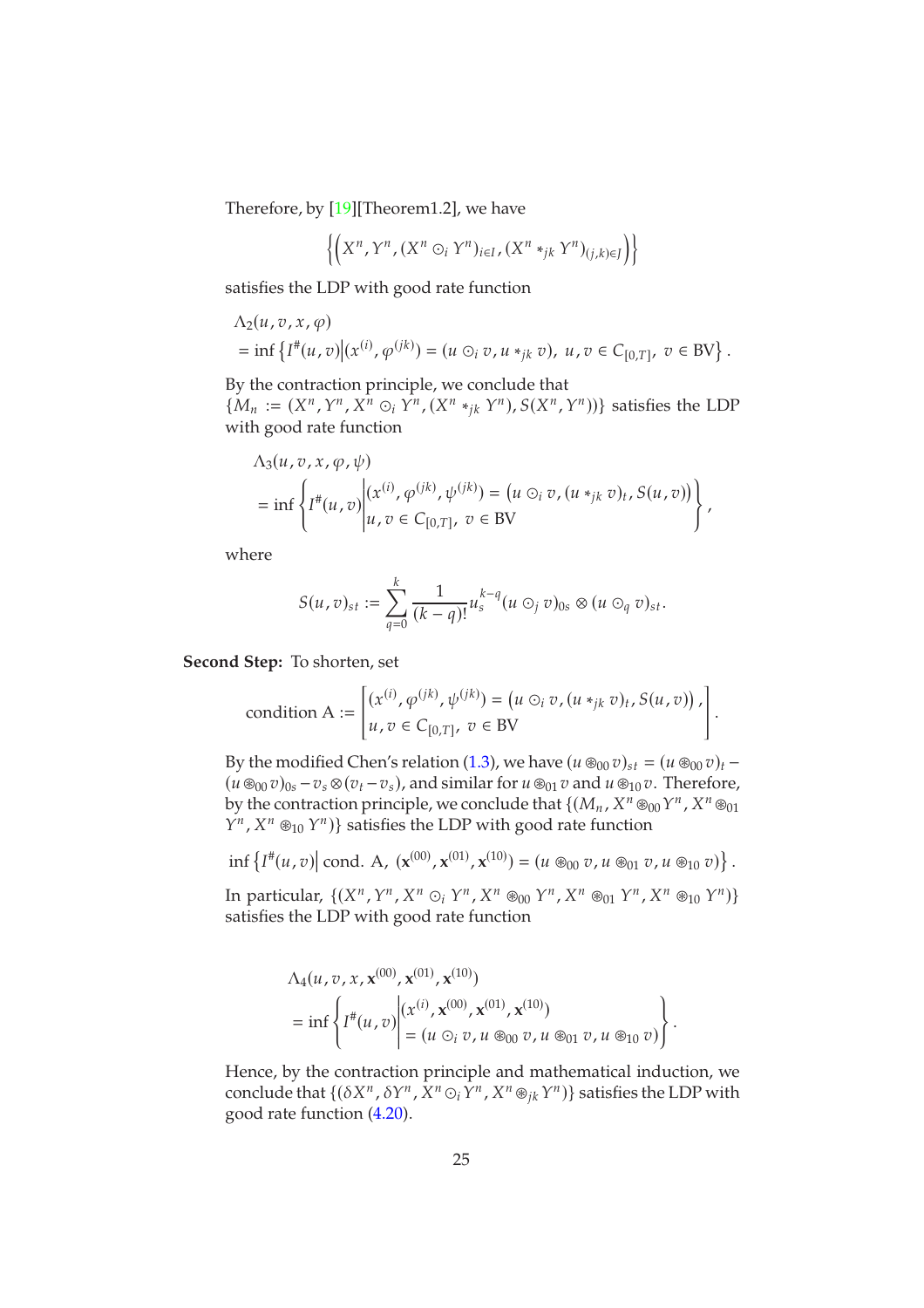<span id="page-25-0"></span>**Lemma 4.5** ( $\left[12\right]$  Lemma A.18). Let Z be a real valued non-negative variables such that there exists  $c_1 > 0$  such that for all  $p \in [1, \infty)$ ,

$$
||Z||_p \leq \frac{1}{c_1} \sqrt{p} < \infty.
$$

Then there exists  $c_2 > 0$  such that

$$
\mathbb{E}[\exp\left(c_2 Z^2\right)] < \infty.
$$

**Lemma 4.6.** (i) The  $(\alpha, \beta)$  rough path X of Theorem [3.2](#page-5-0) has exponential integrability, i.e., there exists  $c > 0$  such that

$$
\mathsf{E}\left[\exp\left\{c|||\mathbb{X}||_{(\alpha,\beta)}^2\right\}\right]<\infty.
$$

(ii) Assume that the family of random variables

$$
\mathbb{X}^{\epsilon} = (\epsilon^H \hat{X}, \epsilon^{(i+1)H} X^{(i)}, \epsilon^{(j+k+2)H} \mathbf{X}^{(jk)})
$$

taking values in  $\Omega_{(\alpha,\beta)}$ -Hld satisfies the LDP on  $C_{\Delta_T} \times C_{\Delta_T} \times C_{\Delta_T}$  (with the uniform topology). Then,  $\mathbb{X}^{\epsilon}$  satisfies the LDP on  $\Omega_{(\alpha,\beta)}$ -Hld (in the  $d_{(\alpha,\beta)}$  topology) with the same good rate function.

*Proof.* (i) Let  $Z := |||X|||_{(\alpha,\beta)}$ . By Lemma [4.5,](#page-25-0) it is enough to prove that there exists  $c > 0$  such that

<span id="page-25-1"></span>
$$
||Z||_p \le \frac{1}{c}\sqrt{p}, \quad p \in [1, \infty). \tag{4.21}
$$

By the inequality  $(4.16)$ ,  $(4.17)$ , we have

$$
||X_{st}^{(i)}||_p \le p^{(i+1)/2} |t-s|^{iH+1/2}, \quad ||X_{st}^{(jk)}||_p \le p^{(j+k+2)/2} |t-s|^{(j+k)H+1},
$$

and this inequality and Proposition [A.2](#page-27-0) imply that for all  $p \in [1, \infty)$ ,

$$
\left\| \left\| \hat{X} \right\|_{\beta \text{-Hld}} \right\|_p \leq c \sqrt{p}, \quad \left\| \left\| |X^{(i)}| \right\|_{i\beta + \alpha \text{-Hld}} \right\|_p \leq c p^{(i+1)/2},
$$

and

$$
\left\| ||\mathbf{X}^{(jk)}||_{(j+k)\beta+2\alpha\text{-Hld}} \right\|_p \leq c p^{(j+k+2)/2},
$$

and so the Hölder inequality implies

$$
\left\| \left( ||X^{(i)}||_{i\beta + \alpha + \text{Hld}} \right)^{1/(i+1)} \right\|_p \le \mathsf{E} \left[ \left( ||X^{(i)}||_{i\beta + \alpha + \text{Hld}} \right)^{p/(i+1)} \right]^{1/p}
$$
  
\n
$$
\le \mathsf{E} \left[ \left( ||X^{(i)}||_{i\beta + \alpha + \text{Hld}} \right)^p \right]^{1/p(i+1)}
$$
  
\n
$$
\le \left\| ||X^{(i)}||_{i\beta + \alpha + \text{Hld}} \right\|_p^{1/(i+1)}
$$
  
\n
$$
\le c \sqrt{p},
$$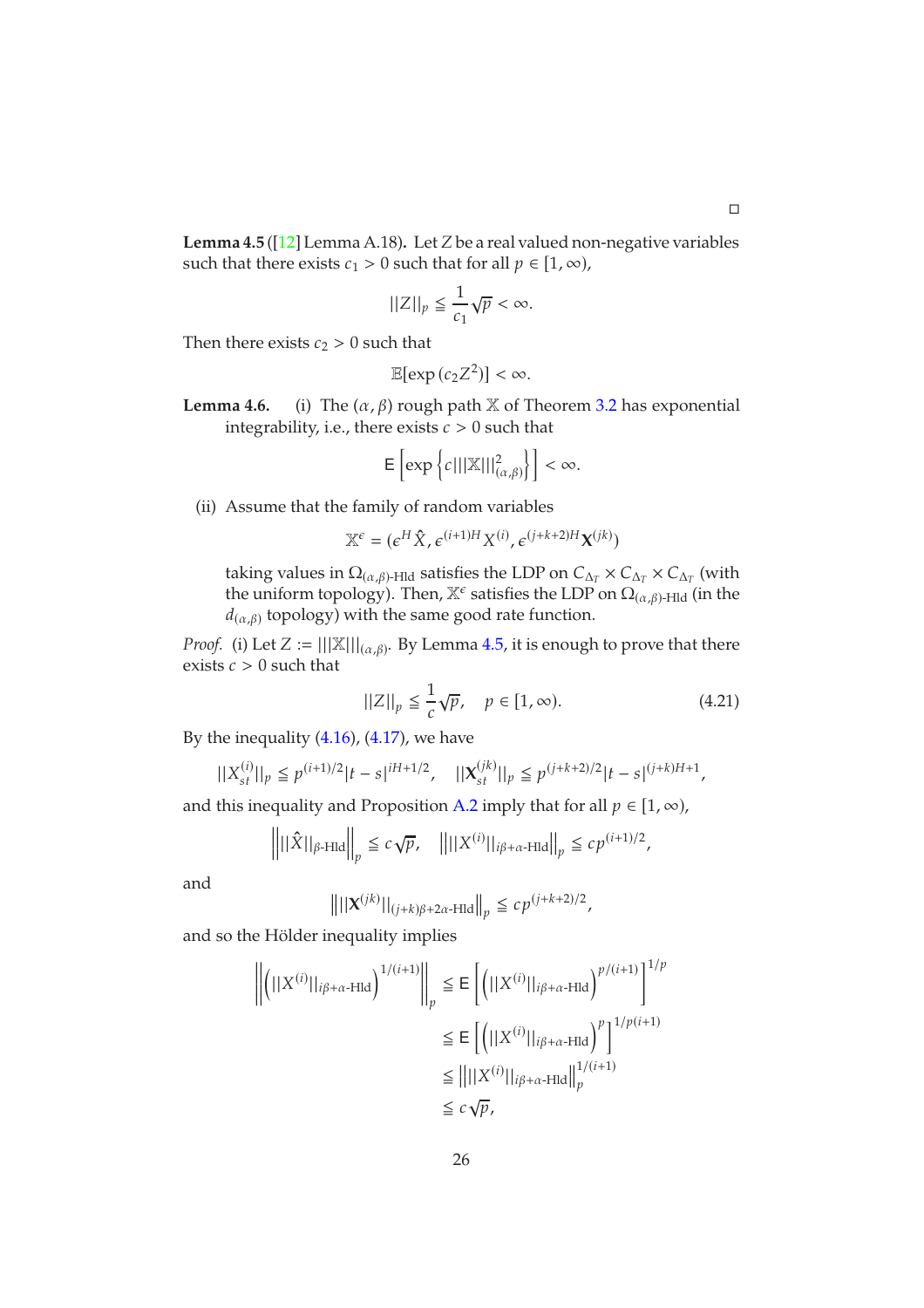and similarly,

$$
\left\| \left( ||\mathbf{X}^{(jk)}||_{(j+k)\beta+2\alpha\text{-Hld}} \right)^{1/(j+k+2)} \right\|_p \leq c\sqrt{p}.
$$

Therefore we conclude [\(4.21\)](#page-25-1) by the definition of the homogeneous norm.

(ii) We adapt the argument of  $[12]$ [Proposition 13.43]. By the inverse contraction principle (see Theorem 4.2.4 of [\[6\]](#page-39-13)), it is sufficient to prove that  $\mathbb{X}^{\epsilon}$  is exponentially tight on  $\Omega_{(\alpha,\beta)}$ -Hld. By (i), there exists  $c > 0$  such that

$$
\mathsf{P}\left[|||\mathbb{X}|||_{(\alpha',\beta')} > l\right] \leqq \exp\left(-c l^2\right),
$$

for any  $\alpha' \in (\alpha, 1/2)$  and  $\beta' \in (\beta, H)$ , and this implies that for all  $M > 0$ , there exists a precompact set

$$
K_M = \left\{ X \in \Omega_{(\alpha,\beta)\text{-Hld}} \middle| \ ||\mathbb{X}||_{(\alpha',\beta')} \le \sqrt{M/c} \right\}
$$

on  $\Omega_{(\alpha,\beta)}$ -Hld such that

$$
\begin{aligned} \epsilon^{2H} \log \mathsf{P} \left[ \mathbb{X}^{\epsilon} \in K_{M}^{c} \right] &= \epsilon^{2H} \log \mathsf{P} \left[ ||| \mathbb{X}^{\epsilon} |||_{(\alpha^{\prime}, \beta^{\prime})} > \sqrt{\frac{M}{c}} \right] \\ &= \epsilon^{2H} \log \mathsf{P} \left[ ||| \mathbb{X} |||_{(\alpha^{\prime}, \beta^{\prime})} > \sqrt{\frac{M}{c \epsilon^{2H}}} \right] \leq -M, \end{aligned}
$$

from which we conclude.

As mentioned earlier,  $X^{\epsilon} = \epsilon^H X$  is UET by Lemma 2.4 of [\[19\]](#page-40-11) with  $n = \epsilon^{-2H}$ . The LDP for  $\epsilon^H(\hat{X}, X)$  has been proved in [\[7\]](#page-39-1) with speed  $\epsilon^{-2H}$ and good rate function  $I^{\#}$ . Therefore by Lemma 4.6 (ii) and Theorem [4.4](#page-23-1) (regarding as  $n = \epsilon^{-2H}$ ), we have proved Theorem 3.[2.](#page-5-0)

### **A Some Lemmas**

<span id="page-26-0"></span>**Lemma A.1** ( $[26]$  Proposition1.6). Let  $\omega$  be a control function; i.e.

$$
\omega(s, u) + \omega(u, t) \le \omega(s, t), \quad 0 \le s \le u \le t \le T,
$$

and  $\mathcal{P} = \{s = t_0 < t_1 < \ldots < t_N = t\}$  be a partition on [s, t] ( $N \geq 2$ ). Then there exists an integer  $i(1 \leq i \leq N)$  such that;

$$
\omega(t_{i-1}, t_{i+1}) \leq \frac{2}{N-1} \omega(s, t)
$$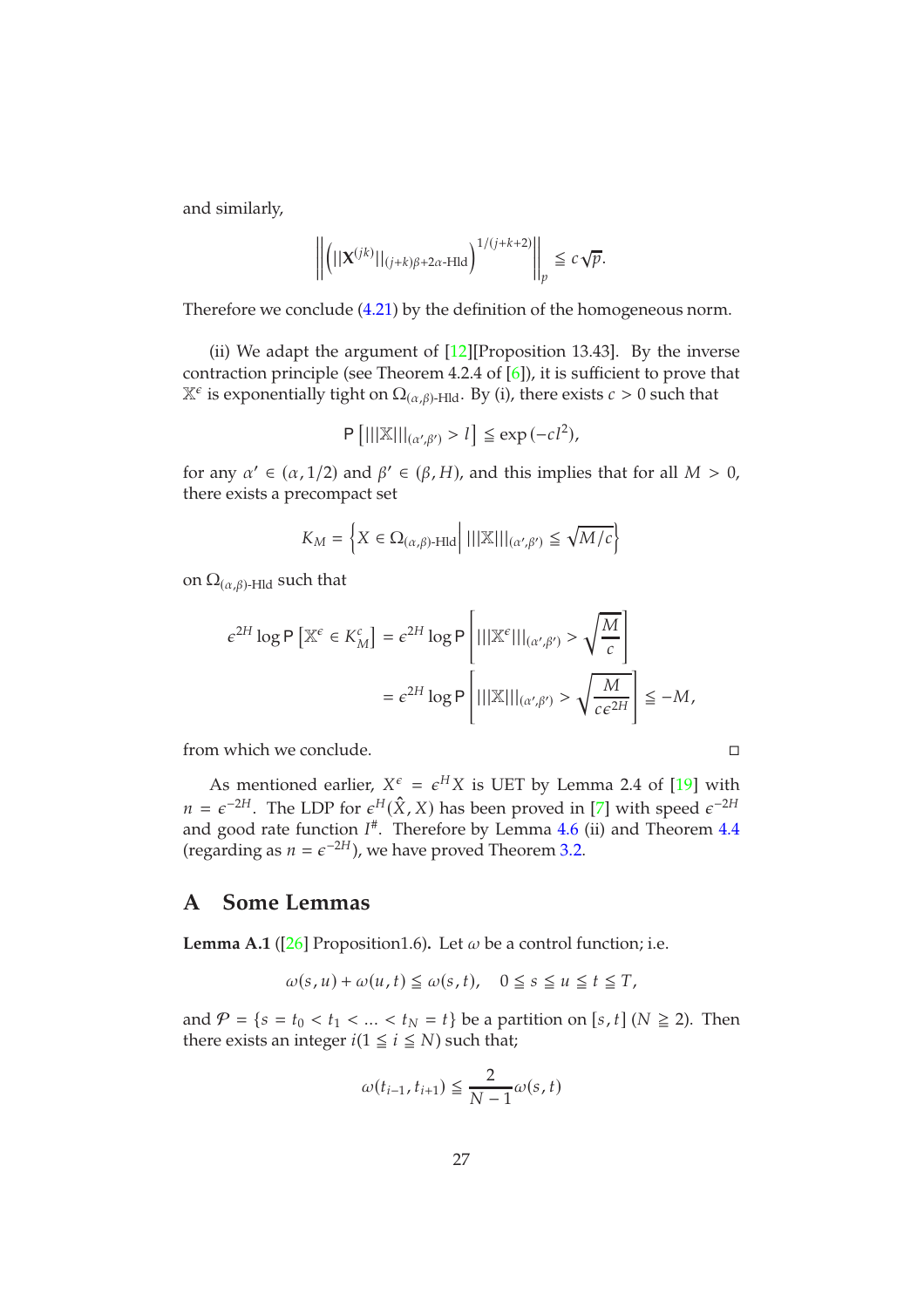*Proof.* By definition of  $\omega$ , we have

 $\frac{1}{2}$ 

$$
\sum_{p=1}^{N-1} \omega(t_{i-1}, t_{i+1}) = \sum_{i: odd} \omega(t_{i-1}, t_{i+1}) + \sum_{i: even} \omega(t_{i-1}, t_{i+1}) \leq 2\omega(s, t).
$$

Therefore there exists such  $i$  that satisfies the desired inequality.  $\Box$ 

<span id="page-27-0"></span>**Proposition A.2** (Kolmogorov's continuity theorem). Let *X* be a process on  $\Delta_T$  and assume that there exists  $p \geq 1$ ,  $c, \epsilon > 0$  such that

$$
||X_{st}||_p \le c|t-s|^{\epsilon+2/p}, \quad (s,t) \in \Delta_T
$$

Then there exists a modification  $\hat{X}$  of  $X$  such that for all  $\gamma \in [0, \epsilon)$ ,

$$
\left\|\sup_{(s,t)\in\Delta_T} \frac{|\hat{X}_{st}|}{|t-s|^\gamma}\right\|_p \leq \frac{2c}{2^{-\gamma}-2^{-\epsilon}} (6\sqrt{2})^{\epsilon+2/p}.
$$

*Proof.* Let  $D_m := \Delta_T \cap 2^{-m}\mathbb{Z}^2$ , and  $D := \bigcup_m D_m$ . Let  $\Delta_m := \{(s, t) \in D_m^2\}$ ;  $|s |t|$  ≤ 2<sup>-m</sup>}, then we have # $\Delta_m$  ≤ (2<sup>m</sup> + 1)<sup>2</sup>3<sup>2</sup> ≤ 2<sup>2m</sup> 6<sup>2</sup>. Let

$$
K_m:=\sup_{(s,t)\in\Delta_m}|X_{st}|,
$$

then by assumption, we have

$$
\mathsf{E}\left[K^p_m\right] \leq \sum_{(s,t)\in\Delta_m} \mathsf{E}\left[|X_{st}|^p\right] \leq 2^{2m}6^2c^p(\sqrt{2}2^{-m})^{2+p\epsilon} = c^p6^22^{(2+p\epsilon)/2}2^{-mp\epsilon}.
$$

Then for all  $s, t \in D$ , there exists a sequence  $\{s_n\}$ ,  $\{t_n\}$  such that

- $s_n \in D_n$ ,  $s_n \leq s_{n+1}$ , and  $s_n \to s$  (same as  $t_n$ ).
- $0 < t_n s_n \leq 2^{-n}$ .

Therefore, for all  $(s, t) \in D$  with  $|t - s| \leq 2^{-m}$ , we conclude

$$
|X_{st}| \leq \sum_{i=m}^{\infty} |X_{s_{i+1}t_{i+1}} - X_{s_it_i}| + |X_{s_mt_m}| \leq 3 \sum_{i=m}^{\infty} |X_{s_it_i}| \leq 3 \sum_{i=m}^{\infty} |K_i|.
$$

Let

$$
M_{\gamma} := \sup_{(s,t)\in D\cap \Delta_T} \frac{|X_{st}|}{|t-s|^{\gamma}}.
$$

Since for all  $(s, t) \in D \cap \Delta_T$ , there exists  $m \in \mathbb{Z}_+$  such that  $2^{-m-1} < |t - s| \le$  $2^{-m}$ ,

$$
M_{\gamma} \le \sup_{m \in \mathbb{Z}_+} \left\{ 2^{(m+1)\gamma} \sup_{|s-t| \le 2^{-m}} |X_{st}| \right\} \le 3 \cdot 2^{\gamma} \sup_{m \in \mathbb{Z}_+} \left\{ 2^{m\gamma} \sum_{i=m}^{\infty} K_i \right\} \le 3 \cdot 2^{\gamma} \sum_{i=0}^{\infty} 2^{i\gamma} K_i,
$$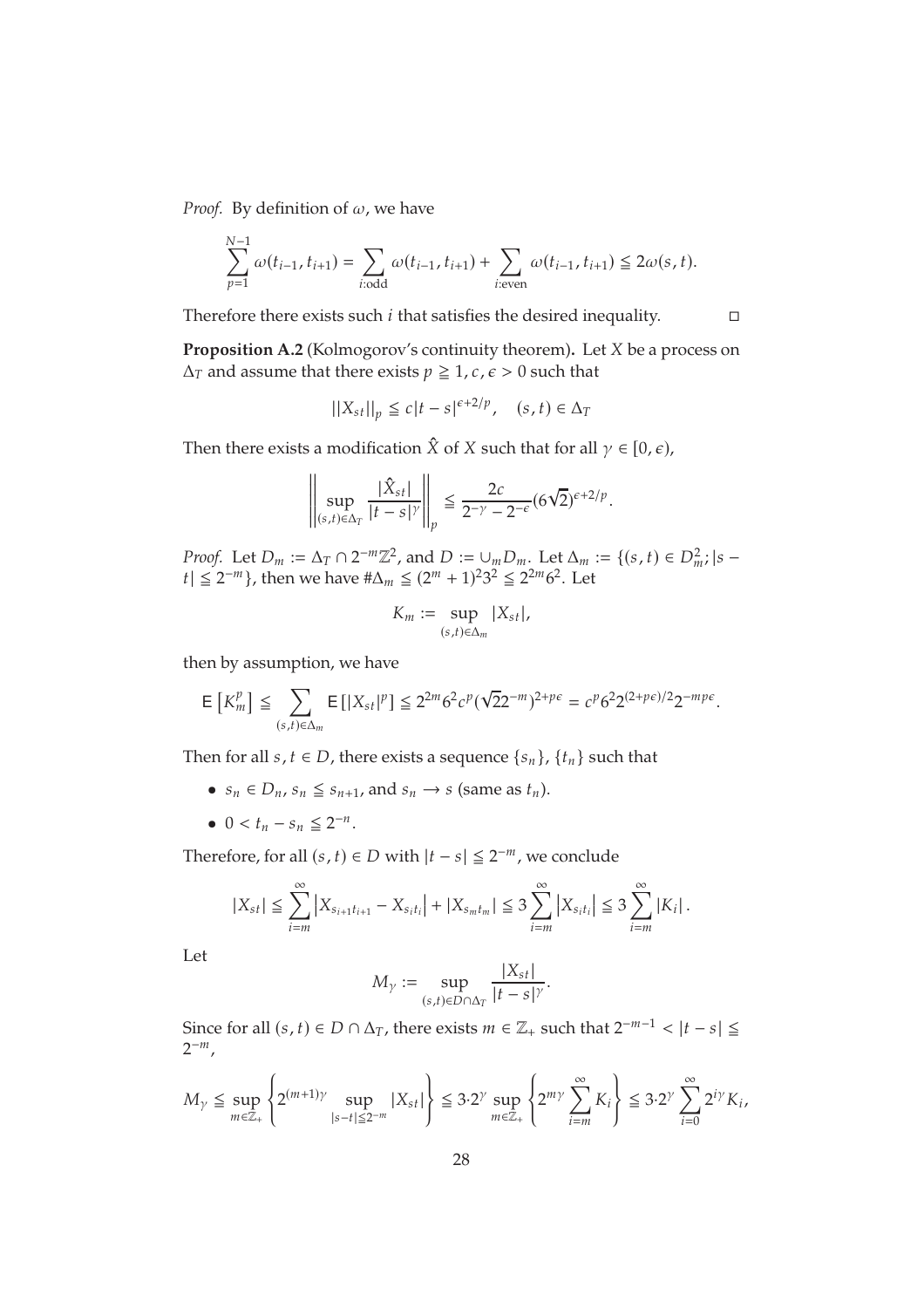and this implies that for all  $\gamma \in [0, \epsilon)$ , by Minkowski's inequality,

$$
||M_{\gamma}||_{p} \le 3 \cdot 2^{\gamma} \sum_{i=0}^{\infty} 2^{i\gamma} ||K_{i}||_{p} \le 3 \cdot 2^{\gamma} c 6^{2/p} 2^{(\epsilon+2/p)/2} \sum_{i=0}^{\infty} 2^{i(\gamma-\epsilon)} = \frac{3 \cdot 2^{\gamma} c 6^{2/p} 2^{(\epsilon+2/p)/2}}{1 - 2^{\gamma-\epsilon}}.
$$

This implies that  $M_{\gamma} < \infty$  a.e. and X is uniformly continuous on D. Then there exists a continuous process  $\hat{X}$  such that  $X = \hat{X}$  on D. By the continuity of  $\hat{X}$ , we have

$$
\sup_{(s,t)\in\Delta_T} \frac{\left|\hat{X}_{st}\right|}{|t-s|^\gamma} = \sup_{(s,t)\in\Delta_T} \frac{\left|X_{st}\right|}{|t-s|^\gamma} = M_\gamma,
$$

which completes the proof.

## **B Proof of Proposition [3.4](#page-6-1) (i)**

The notation in this section is independent from the other parts of this paper and follows the standard in the rough path theory. Namely, we are going to show the continuity of the solution map  $Y = \Phi(X)$  for the RDE

$$
Y = \int \sigma_a(Y) dX, \ \sigma_a = \sigma(\cdot + a)
$$

for  $\sigma : \mathbb{R}^e \to \text{Mat}(e, d)$  and  $X \in \Omega_{\alpha$ -Hld, where  $\alpha \in (\frac{1}{3}, \frac{1}{2})$  $\frac{1}{2}$ ]. Therefore  $Y_{st}$ in Proposition [3.4](#page-6-1) is replaced by  $X_{st}$  and  $(S_{st}, t - s)$  is replaced by  $Y_{st}$  with  $a = (S_0, 0)$ . The proof below originates from [\[26\]](#page-40-13), where the corresponding result is proved under the framework of geometric rough path. Although X is not a geometric rough path, the argument remains valid, and here we give the details for the readers' convenience. Note that to simplify, we do not use a control function argument and this point is different from [\[26\]](#page-40-13).

<span id="page-28-0"></span>**Lemma B.1** ([\[26\]](#page-40-13) Lemma 1.16). For  $p \ge 1$ ,  $N \in \mathbb{N}$ , and  $a_1, a_2, ..., a_N \ge 0$ , we have

$$
(a_1 + \dots + a_N)^p \le N^{p-1}(a_1^p + \dots + a_N^p).
$$

*Proof.* The claim is equivalent to

$$
\left(\frac{a_1 + \dots + a_N}{N}\right)^p \le \frac{a_1^p + \dots + a_N^p}{N},
$$

and so by the convexity of the function  $f(x) = x^p$ ,  $x \in [0, \infty)$ , we have the desired result.

<span id="page-28-1"></span>**Lemma B.2** ([\[26\]](#page-40-13) Lemma 4.11). Let  $W, \hat{W} \in \Omega_{\alpha$ -Hld $([0, T], \mathbb{R}^m)$  and  $0 = \tau_0 <$  $\tau_1$  < ... <  $\tau_N$  = T be a partition of [0, T].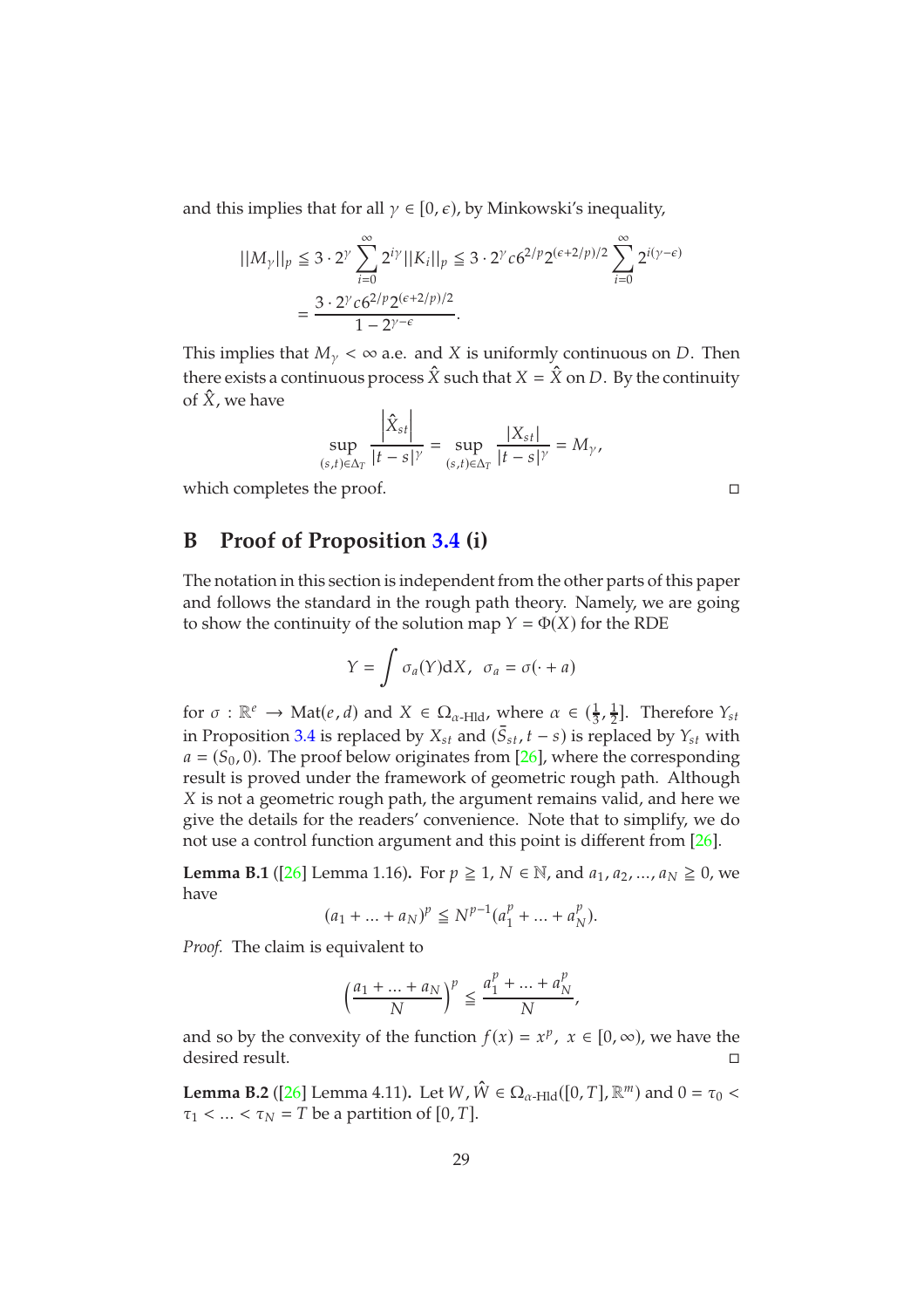(i) Assume that for all  $j = 1, 2, \ldots, N$ ,

<span id="page-29-0"></span>
$$
|W_{st}^{(i)}| \le |t - s|^{i\alpha}, \quad (s, t) \in \Delta_{[\tau_{j-1}, \tau_j]}, \ i = 1, 2,
$$
 (B.1)

where  $\Delta_{[S,S']} := \{(s,t)|S \leq s < t \leq S'\}$ . Then we have

$$
|W_{st}^{(i)}| \le N^{i(1-\alpha)}|t-s|^{i\alpha}, \quad (s,t) \in \Delta_T, \ i = 1,2.
$$

(ii) Fix  $\epsilon > 0$ . Assume that for all  $j = 1, 2, ..., N$ , W and  $\hat{W}$  satisfy (B.1) and

$$
|W_{st}^{(i)} - \hat{W}_{st}^{(i)}| \leq \epsilon |t - s|^{i\alpha}, \quad (s, t) \in \Delta_{[\tau_{j-1}, \tau_j]}, \quad i = 1, 2.
$$

Then we have

$$
|W_{st}^{(i)} - \hat{W}_{st}^{(i)}| \le \epsilon N^{i(1-\alpha)} |t - s|^{i\alpha}, \quad (s, t) \in \Delta_T, \ i = 1, 2.
$$

*Proof.* The most difficult case is when  $s \in [\tau_0, \tau_1]$  and  $t \in [\tau_{N-1}, \tau_N]$ , so we prove under this condition. Let  $t_0 = s$ ,  $t_N = t$ ,  $t_j = \tau_j$  ( $1 \le j \le N - 1$ ). By Chen's relation,  $W_{st}^{(1)} = \sum_{j=1}^{N} W_{t_{j-1}}^{(1)}$  $J^{(1)}_{t_{j-1}t_{j'}}$  and so by Lemma [B.1](#page-28-0) (take  $p=\frac{1}{\alpha}$  $\frac{1}{\alpha}$ ), we have

$$
|W_{st}^{(1)}| \le \sum_{j=1}^N |t_j - t_{j-1}|^{\alpha} \le N^{1-\alpha} |t - s|^{\alpha}.
$$

By the same argument as above, we have the inequality of  $|W_{st}^{(1)} - \hat{W}_{st}^{(1)}|$ . By Chen's relation again, we have  $W_{st}^{(2)} = \sum_{j=1}^{N} W_{t_{j-1}}^{(2)}$  $\mathcal{W}_{t_{j-1}t_j}^{(2)} + \sum_{1 \leq k < j \leq N} W_{t_{k-1}}^{(1)}$  $\sum_{k=1}^{k} t_k$  $W_{t_{i-1}}^{(1)}$  $\sum_{t_{j-1}t_j}^{(1)}$ , and so by Lemma [B.1,](#page-28-0) we have

$$
|W_{st}^{(2)}| \le \sum_{j=1}^{N} |t_j - t_{j-1}|^{2\alpha} + \sum_{1 \le k < j \le N} |t_k - t_{k-1}|^{\alpha} |t_j - t_{j-1}|^{\alpha}
$$
\n
$$
\le \left\{ \sum_{j=1}^{N} |t_j - t_{j-1}|^{\alpha} \right\}^2 \le N^{2(1-\alpha)} |t - s|^{2\alpha}
$$

By the same argument as above, we have the inequality of  $|W_{st}^{(2)} - \hat{W}_{st}^{(2)}|$ . *Proof of Proposition* [3](#page-6-1).4. Fix  $X \in \Omega_{\alpha$ -Hld $}([0, T], \mathbb{R}^d)$  and let

> $\pi_1: \Omega_{\alpha\text{-Hld}}([0,T], \mathbb{R}^{d+e}) \to \Omega_{\alpha\text{-Hld}}([0,T], \mathbb{R}^d)$  $\pi_2 : \Omega_{\alpha\text{-Hld}}([0,T], \mathbb{R}^{d+e}) \to \Omega_{\alpha\text{-Hld}}([0,T], \mathbb{R}^e)$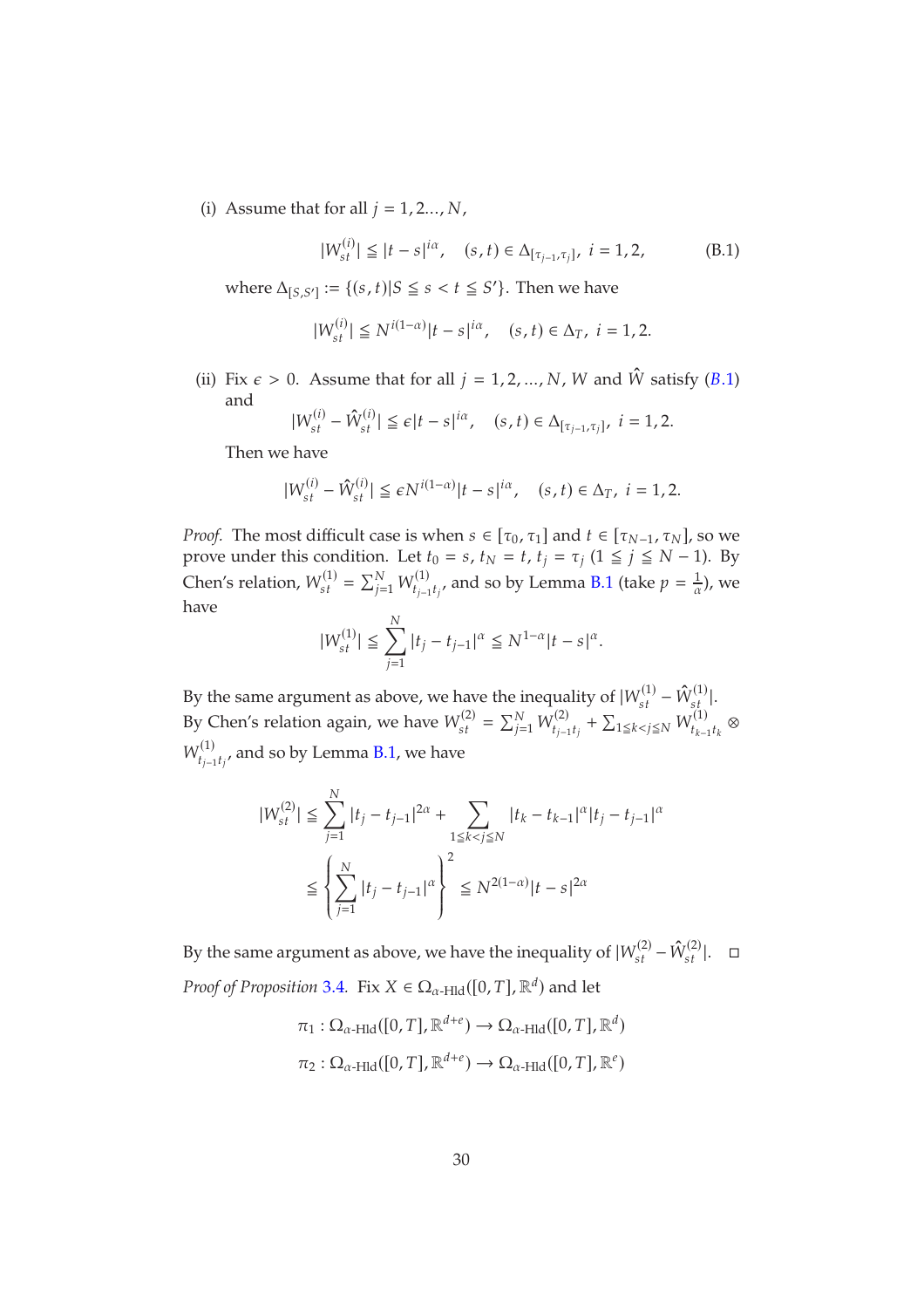be the projection map on the rough path space  $\Omega_{\alpha$ -Hld([0, *T*],  $\mathbb{R}^{d+e}$ ). For  $Z \in \Omega_{\alpha\text{-Hld}}([0,T], \mathbb{R}^{\hat{d}+\epsilon})$  satisfying with  $\pi_1 Z = X$ , we define  $Y = \pi_2 Z$ ,  $I[X, Y]$  and  $I[Y, X]$  as follows;

$$
Z_{st}^{(1)} = \begin{pmatrix} X_{st}^{(1)} \\ Y_{st}^{(1)} \end{pmatrix}, \quad Z_{st}^{(2)} = \begin{pmatrix} X_{st}^{(2)} & I[X,Y]_{st} \\ I[Y,X]_{st} & Y_{st}^{(2)} \end{pmatrix}.
$$

For  $R > 0$  and  $[S, S'] \subset [0, T]$ , we define

$$
B_{R,[S,S']}
$$
  
:= 
$$
\left\{ Z \in \Omega_{\alpha\text{-Hld}}([S,S'],\mathbb{R}^{d+e}) \middle| \begin{array}{l} \pi_1 Z = X|_{\Delta_{[S,S']}} \\ \text{and } Z \text{ has the following inequalities (B.2)} \end{array} \right\},
$$

$$
|X_{\alpha t}^{(i)}| \leq |t-s|^{\alpha}, |Y_{\alpha t}^{(i)}| \leq R^i |t-s|^{\alpha}, \tag{B.2}
$$

<span id="page-30-0"></span>
$$
|X_{st}^{(i)}| \leq |t - s|^{i\alpha}, |Y_{st}^{(i)}| \leq R^i |t - s|^{i\alpha},
$$
\n
$$
|I[X, Y]_{st}| \vee |I[Y, X]_{st}| \leq R|t - s|^{2\alpha}, \quad (s, t) \in \Delta_{[S, S']} \quad i = 1, 2.
$$
\n(B.2)

Take a metric function on  $B_{R,[S,S']}$  as

$$
\tilde{d}(Z, \hat{Z}) := R^{-1}||Y^{(1)} - \hat{Y}^{(1)}||_{\alpha\text{-Hld},[S,S']} \vee R^{-2}||Y^{(2)} - \hat{Y}^{(2)}||_{2\alpha\text{-Hld},[S,S']}
$$
\n
$$
\vee R^{-1}||I[X, Y]_{st} - I[X, \hat{Y}]_{st}||_{2\alpha\text{-Hld},[S,S']}
$$
\n
$$
\vee R^{-1}||I[Y, X]_{st} - I[\hat{Y}, X]_{st}||_{2\alpha\text{-Hld},[S,S']},
$$

then  $B_{R,[S,S']}$  is a complete metric space in  $\tilde{d}$ . Let  $F: \Omega_{\alpha\text{-Hld}}([0,T], \mathbb{R}^{d+e}) \to \Omega_{\alpha\text{-Hld}}([0,T], \mathbb{R}^{d+e})$  as

$$
F(Z):=\int \tilde{\sigma}_a(Z) {\rm d}Z, \quad Z\in \Omega_{\alpha\text{-Hld}}
$$

where  $\tilde{\sigma}_a(z)\{z'\}$  :=  $\int$  Id 0  $\sigma_a(y)$  0  $\overline{\phantom{0}}$  $\{z'\}, z =$  $\int x$  $\hat{y}$  $\overline{1}$ ,  $z' \in \mathbb{R}^{d+e}$  and Id is the identity matrix. Note that by assumption of Proposition,  $\sigma : \mathbb{R}^e \to \text{Mat}(e, d)$  is in  $C_h^3$ s.<br>b

**(Claim 1)** RDE;

<span id="page-30-1"></span>
$$
Y_t = \int_0^t \sigma_a(Y_u) dX_u, \tag{B.3}
$$

has a solution on some subinterval  $[0, T_1]$ .

Let  $K := ||\sigma||_{C_b^3}$  and fix  $R > K$ . First we prove that there exists  $S_1 \in (0, T]$  such that if  $0 < S \leq S_1$ , then  $F(B_{R,[0,S]}) \subset B_{R,[0,S]}.$ 

Fix  $0 < r < 1$  and  $R > K$ . Take S such that  $S^{\alpha} \leq rR^{-1}$ . Let c be a positive constant only depending on  $\alpha$ . Let also  $J^{(1)} := \tilde{\sigma}_a(z_s) Z_{st}^{(1)} +$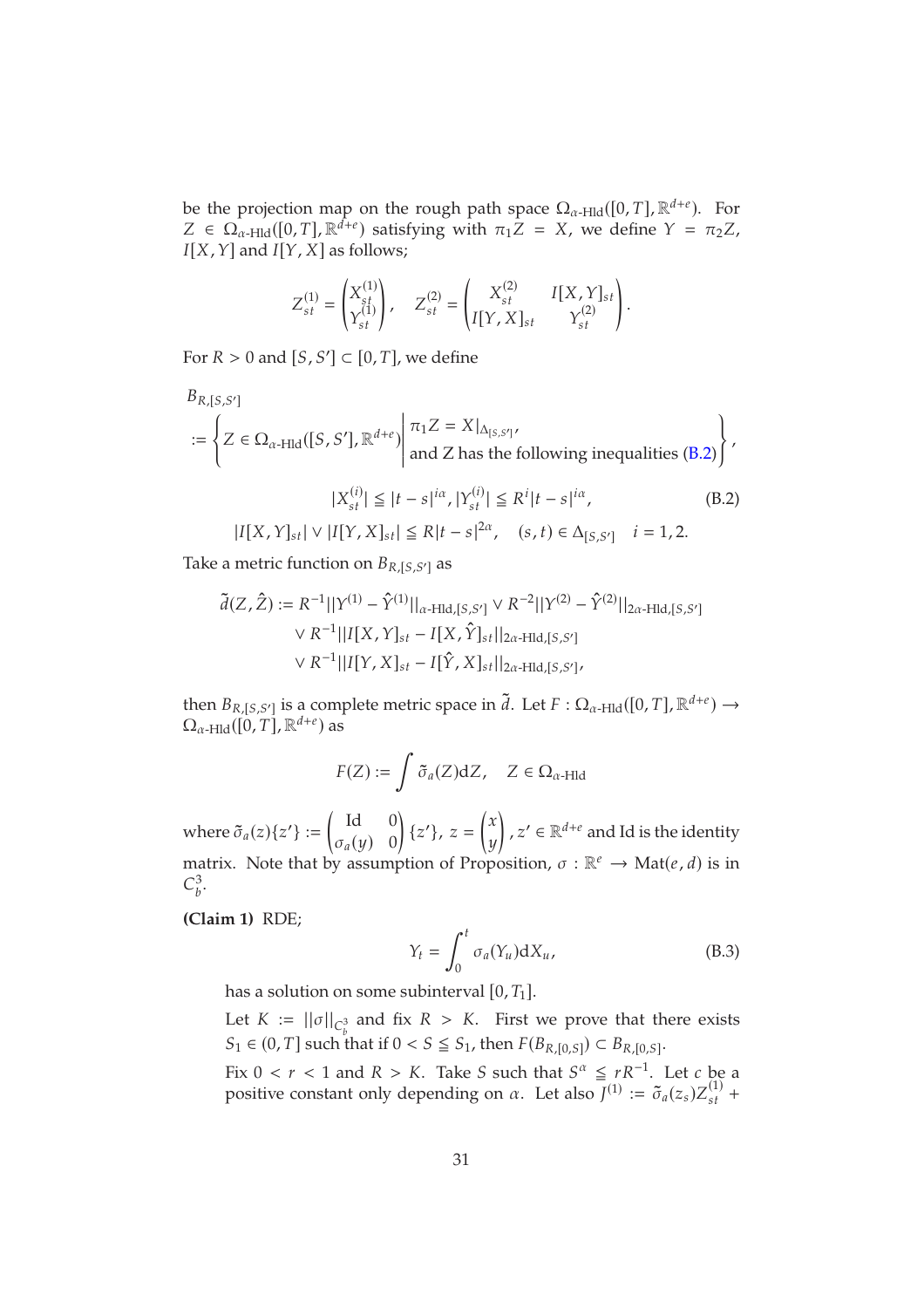$\nabla \tilde{\sigma}_a(z_s) Z_{st}^{(2)}$ ,  $J_{st}^{(2)} := \tilde{\sigma}_a(z_s) \otimes \tilde{\sigma}_a(z_s) Z_{st}^{(2)}$  and  $J := (J^{(1)}, J^{(2)})$ , where  $z_s :=$  $Z_{0s}^{(1)}$ . By Chen's relation and Taylor expansion, we have

$$
J_{st}^{(1)} = \begin{pmatrix} X_{st}^{(1)} \\ \sigma_a(y_s)X_{st}^{(1)} + \nabla \sigma_a(y_s)\{I[Y, X]_{st}\} \end{pmatrix},
$$
  

$$
J_{st}^{(2)} = \begin{pmatrix} X_{st}^{(2)} & \text{Id} \otimes \sigma_a(y_s)\{X_{st}^{(2)}\} \\ \sigma_a(y_s) \otimes \text{Id}\{X_{st}^{(2)}\} & \sigma_a(y_s) \otimes \sigma_a(y_s)\{X_{st}^{(2)}\} \end{pmatrix},
$$

where  $y_s = Y_{0s}^{(1)}$ . By the condition [\(B.2\)](#page-30-0), for  $Z \in B_{R,[0,S]}$  and  $(s, t) \in \Delta_S$ , we have

$$
|\pi_2\{J_{st}^{(1)}\}| \leq |\sigma_a(y_s)X_{st}^{(1)}| + |\nabla\sigma_a(y_s)\{I[Y, X]_{st}\}|
$$
  
\n
$$
\leq K|t - s|^{\alpha} + KR|t - s|^{2\alpha}
$$
  
\n
$$
\leq (1+r)K|t - s|^{\alpha}.
$$

By the same argument as before, we have

$$
|\pi_1 \otimes \pi_2\{J_{st}^{(2)}\}| = |\text{Id} \otimes \sigma_a(y_s)\{X_{st}^{(2)}\}| \le K|t-s|^{2\alpha},
$$
  

$$
|\pi_1 \otimes \pi_2\{J_{st}^{(2)}\}| = |\sigma_a(y_s) \otimes \text{Id}\{X_{st}^{(2)}\}| \le K|t-s|^{2\alpha},
$$
  

$$
|\pi_1 \otimes \pi_2\{J_{st}^{(2)}\}| = |\sigma_a(y_s) \otimes \sigma_a(y_s)\{X_{st}^{(2)}\}| \le K^2|t-s|^{2\alpha}.
$$

By Chen's relation and Taylor expansion, we have

$$
\pi_2 \{ J_{su}^{(1)} + J_{ut}^{(1)} - J_{st}^{(1)} \}
$$
\n
$$
= \left( \int_0^1 (1 - \theta) \nabla^2 \sigma_a (y_s + \theta Y_{st}^{(1)}) d\theta \right) \left\{ Y_{su}^{(1)} \otimes Y_{su}^{(1)} \otimes X_{ut}^{(1)} \right\}
$$
\n
$$
+ \left( \int_0^1 \nabla^2 \sigma_a (y_s + \theta Y_{st}^{(1)}) d\theta \right) \left\{ Y_{su}^{(1)} \otimes I[Y, X]_{ut} \right\}, \tag{B.4}
$$

and by using the condition  $(B.2)$ , we have

<span id="page-31-0"></span>
$$
\left| \pi_2 \{ J_{su}^{(1)} + J_{ut}^{(1)} - J_{st}^{(1)} \} \right| \le 2KR^2 |t - s|^{3\alpha}.
$$

Therefore, we have

$$
\left|\pi_2\{F(Z)^{(1)}_{st}-J^{(1)}_{st}\}\right|\leqq 2^{3\alpha}\zeta(3\alpha)2KR^2|t-s|^{3\alpha},
$$

and we conclude

$$
|\pi_2\{F(Z)_{st}^{(1)}\}| \leq \left\{K + KRS^{\alpha} + 2^{3\alpha}\zeta(3\alpha)2KR^2S^{2\alpha}\right\}|t-s|^{\alpha}
$$
  
 
$$
\leq (1+cr)K|t-s|^{\alpha}, \quad (s,t) \in \Delta_S.
$$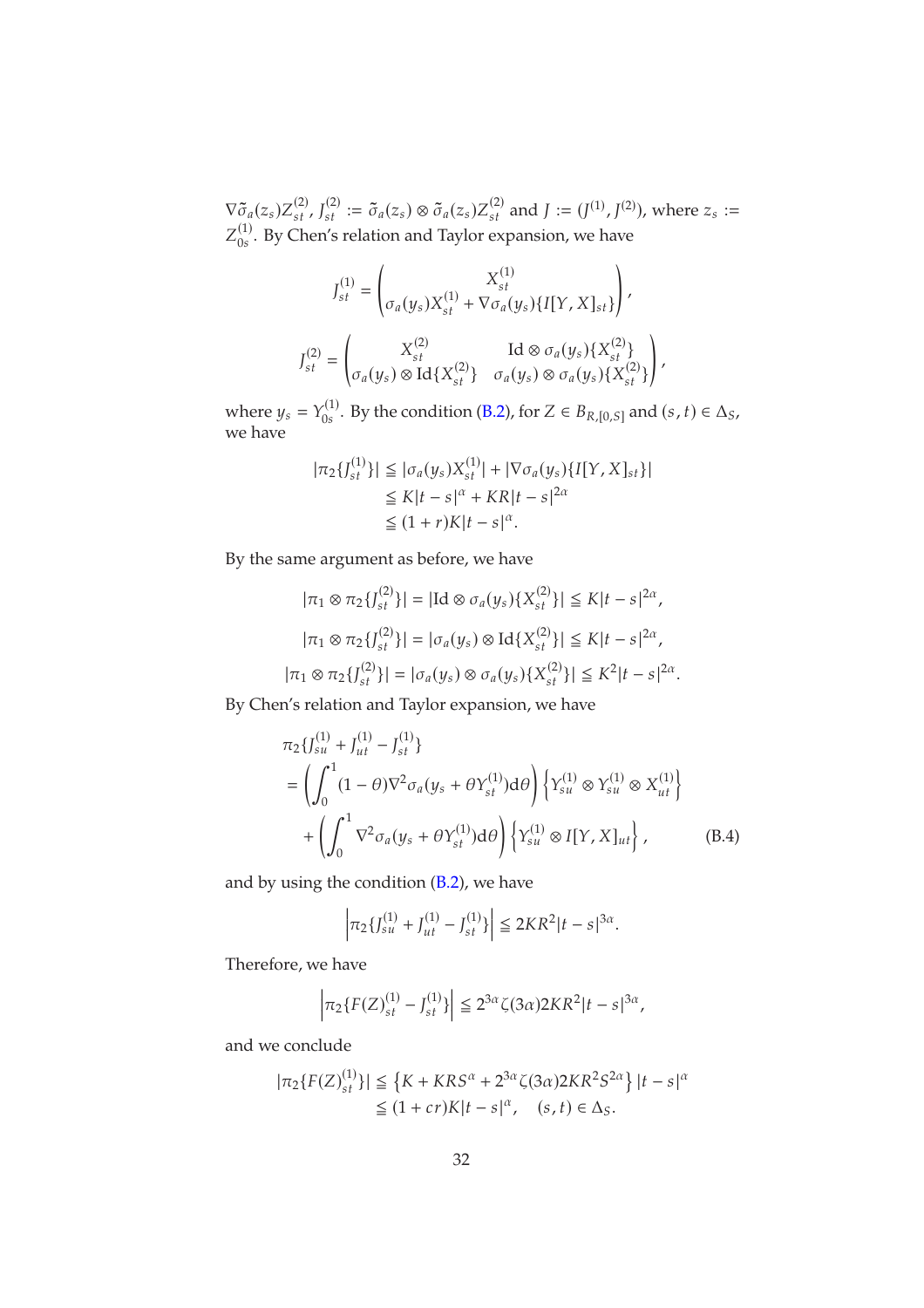Next we calculate the second level of  $F(Z)$ . Same argument as the first level path of *J*, by Taylor expansion and Chen's relation, for  $(k, l) = (2, 1), (1, 2), (2, 2),$  we have

$$
|\pi_k \otimes \pi_l \{ F(Z)_{st}^{(2)} \} | \le (1 + cr) K^{k+l-2} |t - s|^{2\alpha}, \quad (s, t) \in \Delta_S.
$$

Take *r* small enough, we can check that for  $Z \in B_{R,[0,S]}, F(Z)$  satisfies the condition [\(B.2\)](#page-30-0). Therefore we have  $F(B_{R,[0,S]}) \subset B_{R,[0,S]}.$ 

Next we prove that there exists  $T_1 \in (0, S_1]$  such that if  $0 < S \leq T_1$  and  $Z$  ,  $Z \in B_{R,[0,S]}$ , then

$$
\tilde{d}(F(Z),F(\hat{Z})) \leqq \frac{1}{2}\tilde{d}(Z,\hat{Z}).
$$

Take  $\delta = \tilde{d}(Z, \hat{Z})$  and  $r \in (0, 1)$  small enough. By the definition of  $\tilde{d}$ , we have

$$
|I[X,Y]_{st} - I[X,\hat{Y}]_{st}| \vee |I[Y,X]_{st} - I[\hat{Y},X]_{st}| \leq R\delta|t-s|^{2\alpha}
$$

$$
|Y_{st}^{(i)} - \hat{Y}_{st}^{(i)}| \leq R^i \delta|t-s|^{i\alpha}, (s,t) \in \Delta_S, i = 1,2.
$$

First we calculate the first level path of *J*. For  $(s, t) \in \Delta_S$  (note that  $S^{\alpha} \leq rR^{-1}$ ),

$$
|\pi_2\{J_{st}^{(1)} - \hat{J}_{st}^{(1)}\}| \leq |\sigma_a(y_s) - \sigma_a(\hat{y}_s)||X_{st}^{(1)}| + |\nabla \sigma_a(y_s)||I[Y, X]_{st} - I[\hat{Y}, X]_{st}|
$$
  
+ 
$$
|\nabla \sigma_a(y_s) - \nabla \sigma_a(\hat{y}_s)||I[\hat{Y}, X]_{st}|
$$
  
\$\leq KR\delta S^{\alpha}|t - s|^{\alpha} + KR\delta|t - s|^{2\alpha} + KR^2\delta S^{\alpha}|t - s|^{2\alpha}\$  
\$\leq \delta\{2r + r^2\}K|t - s|^{\alpha}\$  
\$\leq 3\delta rK|t - s|^{\alpha}\$.

Next, we calculate

$$
J_{su}^{(1)} + J_{ut}^{(1)} - J_{st}^{(1)} - \{\hat{J}_{su}^{(1)} + \hat{J}_{ut}^{(1)} - \hat{J}_{st}^{(1)}\}.
$$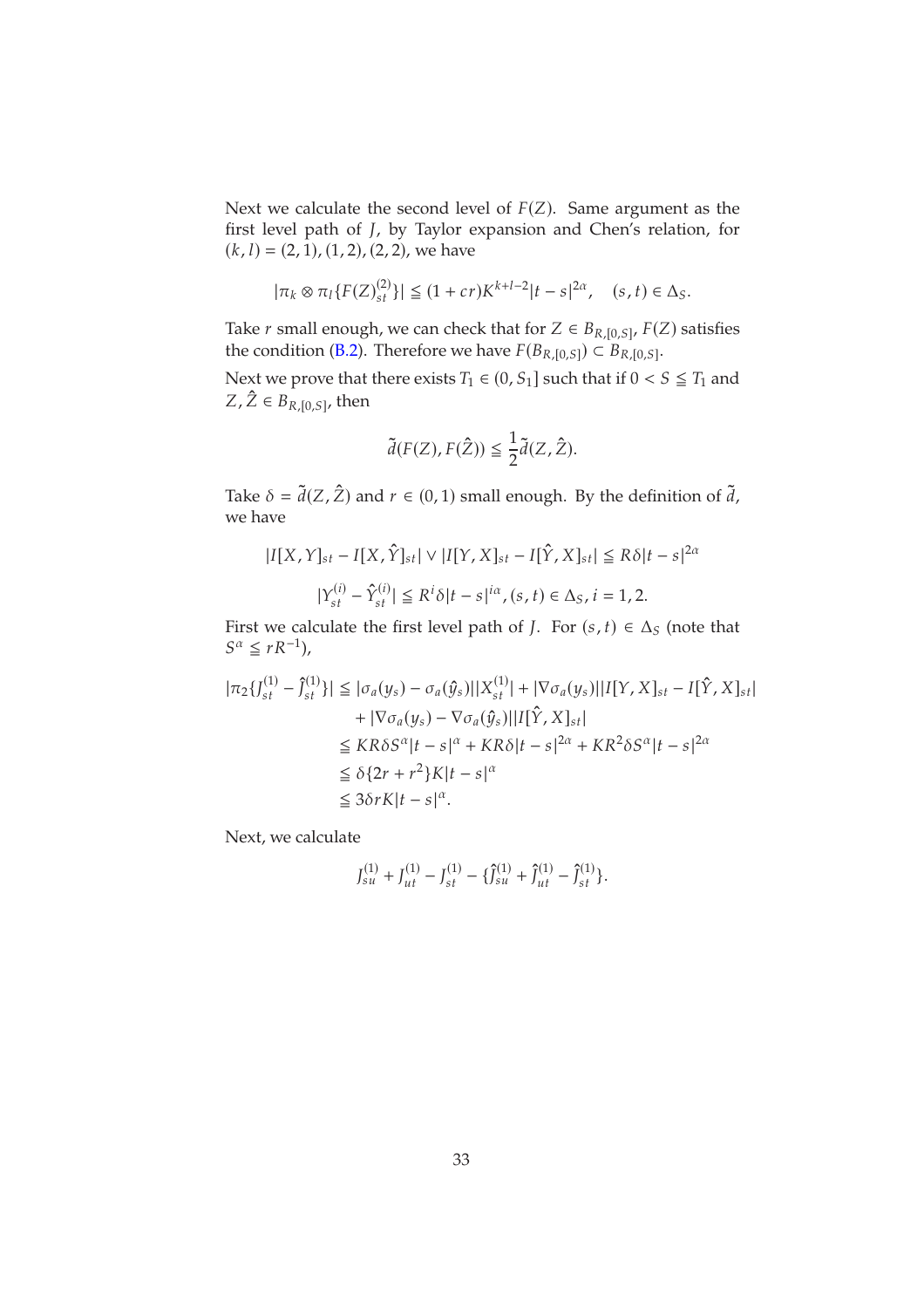By [\(B.4\)](#page-31-0) and the boundedness of  $\sigma_a$ , we have

$$
\begin{split}\n\left| \pi_{2} \left\{ J_{su}^{(1)} + J_{ut}^{(1)} - J_{st}^{(1)} - (\hat{J}_{su}^{(1)} + \hat{J}_{ut}^{(1)} - \hat{J}_{st}^{(1)}) \right\} \right| \\
&\leq \int_{0}^{1} (1 - \theta) \left| \nabla^{2} \sigma_{a} (y_{s} + \theta Y_{su}^{(1)}) (Y_{su}^{(1)} \otimes Y_{su}^{(1)} \otimes X_{ut}^{(1)}) \right. \\
&\quad \left. - \nabla^{2} \sigma_{a} (\hat{y}_{s} + \theta \hat{Y}_{su}^{(1)}) (\hat{Y}_{su}^{(1)} \otimes \hat{Y}_{su}^{(1)} \otimes X_{ut}^{(1)}) \right| d\theta \\
&+ \int_{0}^{1} \left| \nabla^{2} \sigma_{a} (y_{s} + \theta Y_{su}^{(1)}) (Y_{su}^{(1)} \otimes I[Y, X]_{ut}) \right. \\
&\quad \left. - \nabla^{2} \sigma_{a} (\hat{y}_{s} + \theta \hat{Y}_{su}^{(1)}) (\hat{Y}_{su}^{(1)} \otimes I[\hat{Y}, X]_{ut}) \right| d\theta \\
&\leq \delta c \{ K R^{3} S^{\alpha} + K R^{2} \} |t - s|^{3\alpha} \\
&\leq \delta c K R^{2} |t - s|^{3\alpha}.\n\end{split}
$$

This implies

$$
\left|\pi_2 \left\{ F(Z)_{st}^{(1)} - J_{st}^{(1)} - (F(\hat{Z})_{st}^{(1)} - \hat{J}_{st}^{(1)}) \right\} \right| \leq \delta c K R^2 |t - s|^{3\alpha},
$$

and so

$$
\left| \pi_2 \left\{ F(Z)_{st}^{(1)} - F(\hat{Z})_{st}^{(1)} \right\} \right| \leq \left| \pi_2 \left\{ F(Z)_{st}^{(1)} - J_{st}^{(1)} - (F(\hat{Z})_{st}^{(1)} - \hat{J}_{st}^{(1)}) \right\} \right|
$$
  
+ 
$$
\left| \pi_2 \{ J_{st}^{(1)} - \hat{J}_{st}^{(1)} \} \right|
$$
  

$$
\leq \delta \{ 3r + cR^2 S^{2\alpha} \} K |t - s|^{\alpha}
$$
  

$$
\leq c r R |t - s|^{\alpha}.
$$

Same argument as the first level path of  $F(Z)$ , for  $(k, l) = (2, 1)$ ,  $(1, 2)$ ,  $(2, 2)$ , we have

$$
\left|\pi_k \otimes \pi_l \left(F(Z)^{(2)}_{st}-F(\hat Z)^{(2)}_{st}\right)\right| \leq \delta cr R^{k+l-2} |t-s|^{2\alpha}, \quad (s,t) \in \Delta_S.
$$

Therefore by taking r small enough, we have  $\tilde{d}(F(Z), F(\hat{Z})) \leq \frac{1}{2}$  $\frac{1}{2}d(Z,Z)$ . Therefore we conclude that there exists a solution of [\(B.3\)](#page-30-1) on subinterval  $[0, T_1]$ .

**(Claim 2)** RDE solution has the unique time-global solution.

Let  $0 \leq \tau_0 < \tau_1 < \tau_2 \leq T$  and

$$
W(j):=(1,W(j)^{(1)},W(j)^{(2)})\in C(\Delta_{[\tau_{j-1},\tau_j]},\mathbb{R}\oplus\mathbb{R}^m\oplus\mathbb{R}^{m^2})
$$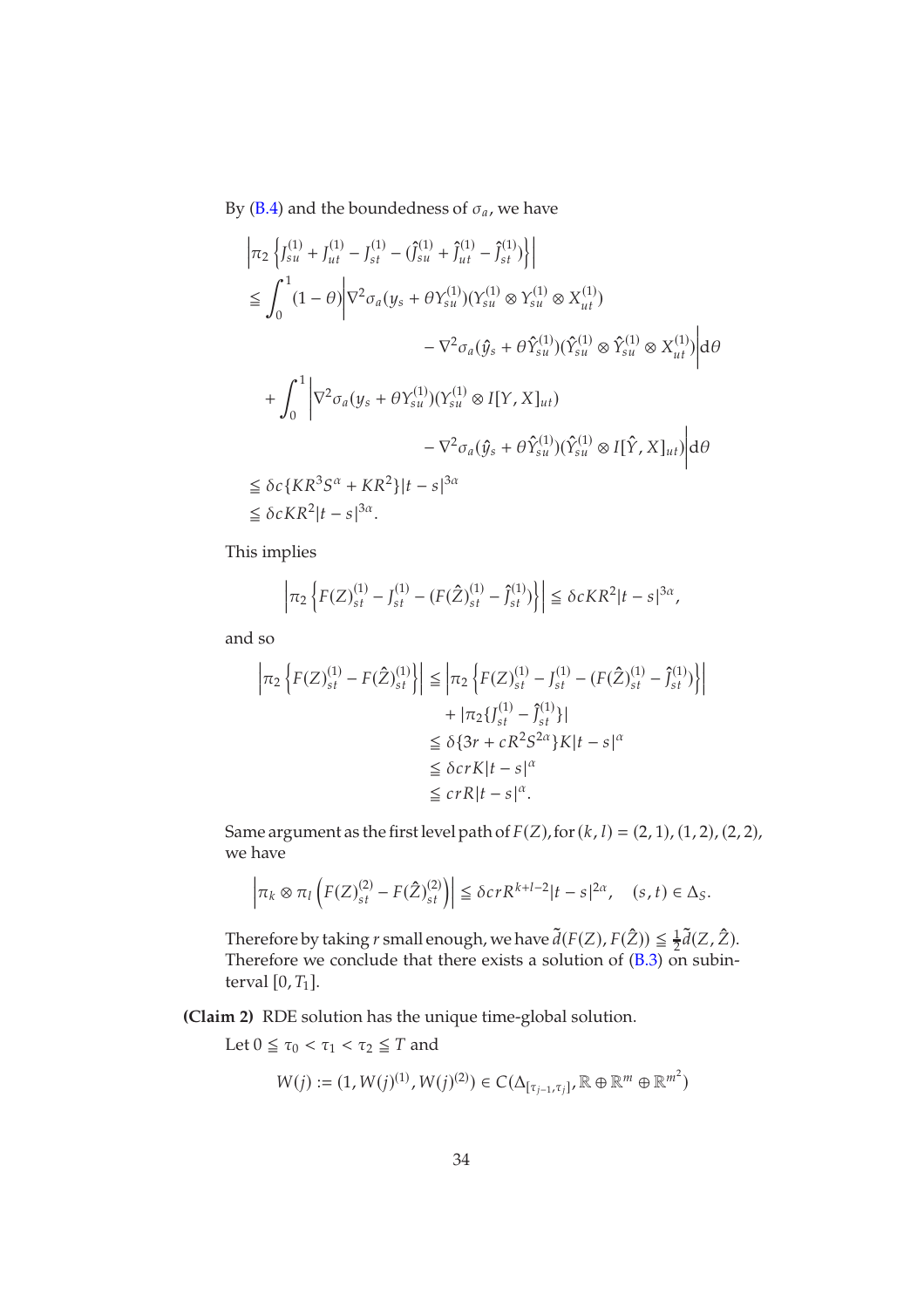satisfies Chen's relation on  $[\tau_{i-1}, \tau_i]$  ( $i = 1, 2$ ). Then we define W as a concatenation between  $W(1)$  and  $W(2)$  as follows; for  $(s, t) \in$  $[\tau_0, \tau_1] \times [\tau_1, \tau_2],$  $\sim$ 

$$
W_{st}^{(1)} := W(1)_{s\tau_1}^{(1)} + W(2)_{\tau_1 t}^{(1)},
$$
  

$$
W_{st}^{(2)} := W(1)_{s\tau_1}^{(2)} + W(2)_{\tau_1 t}^{(2)} + W(1)_{s\tau_1}^{(1)} \otimes W(2)_{\tau_1 t}^{(1)}.
$$

Then if  $W(j)$  is an  $\alpha$ -Hölder rough path on  $\Delta_{[\tau_{j-1},\tau_j]}$ , then  $W$  is also an  $\alpha$ -Hölder rough path on  $\Delta_{[\tau_0,\tau_2]}$ .

Let  $f : \mathbb{R}^m \to \text{Mat}(e, m)$  be  $C_b^3$  $\frac{3}{b}$  and  $f_a = f(a + \cdot)$ ,  $a \in \mathbb{R}^e$ . For  $W \in \Omega_{\alpha\text{-Hld}}([\tau_0, \tau_2], \mathbb{R}^m)$ , let  $W(j)$  be the restriction of  $\Delta_{[\tau_{j-1}, \tau_j]}$  and  $V(1) := \int f_a(W(1)) dW(1)$  and  $V(2) := \int f_a(W(2)) dW(2)$ , where  $\hat{a} :=$  $a + V(1)_{\tau_0 \tau_1}^{(1)}$ . Then we have  $V(j) \in \Omega_{\alpha}$ -Hld $([\tau_{j-1}, \tau_j], \mathbb{R}^e)$  and we can prove that the concatenation between  $V(1)$  and  $V(2)$  is equal to  $\int f_a(W)dW$ . Let  $U := (rR^{-1})^{\frac{1}{\alpha}}$  and take a partition  $\{0 = T_0 < T_1 < \ldots < T_N = T\}$  of  $[0, T]$  as follows;

$$
U = |T_1| = |T_2 - T_1| = \dots \ge |T_N - T_{N-1}|.
$$

Note that  $(N-1)U = \sum_{i=1}^{N-1} |T_i - T_{i-1}| \leq T$ . By (Claim 1), we have a solution *Z* on [0, *T*<sub>1</sub>]. On [*T*<sub>1</sub>, *T*<sub>2</sub>], by changing an initial value *a* to  $a + Y_{0T_1}^{(1)}$  $_{0T_1}^{(1)}$ , we have a solution on  $[T_1, T_2]$ . By concatenating these rough paths by the above way, we have a rough path on  $[0, T<sub>2</sub>]$ , and by the remark of the concatenating of rough path integral, this is a solution on  $[0, T_2]$ . By the same argument, we have a solution on subinterval  $[T_{k-1}, T_k]$ , and by concatenating these solutions, we have a time-global solution on [0, T]. Since *i*-th level of a solution on  $[T_{k-1}, T_k]$ is  $i\alpha$ −Hölder continuous, so by Lemma [B.2,](#page-28-1) we have

$$
|Y_{st}^{(1)}| \le RN^{1-\alpha}|t-s|^{\alpha} \le R(1+TU^{-1})^{1-\alpha}|t-s|^{\alpha}, \quad (s,t) \in \Delta_T
$$

and for  $(k, l) = (2, 1), (1, 2), (2, 2),$ 

$$
|\pi_k \otimes \pi_l \{Z_{st}^{(2)}\}| \le R^{k+l-2} (1+T U^{-1})^{2(1-\alpha)} |t-s|^{2\alpha}, \quad (s,t) \in \Delta_T
$$

and hence  $Z^{(i)}$  is  $i\alpha$ -Hölder continuous ( $i = 1, 2$ ). To prove the uniqueness of the time-global solition, let  $Z$  and  $\tilde{Z}$  be time-global solutions with respect to  $(a, X)$ . By taking R large enough, we have  $Z, Z \in B_{R,[0,S]}$ . Therefore a solution of [\(B.3\)](#page-30-1) is unique on [0, T].

**(Claim3)** The solution map is locally Lipschitz continuous.

Let  $Z$ ,  $\hat{Z}$  be the unique solution with respect to  $(X, a)$ ,  $(\hat{X}, \hat{a})$ . Let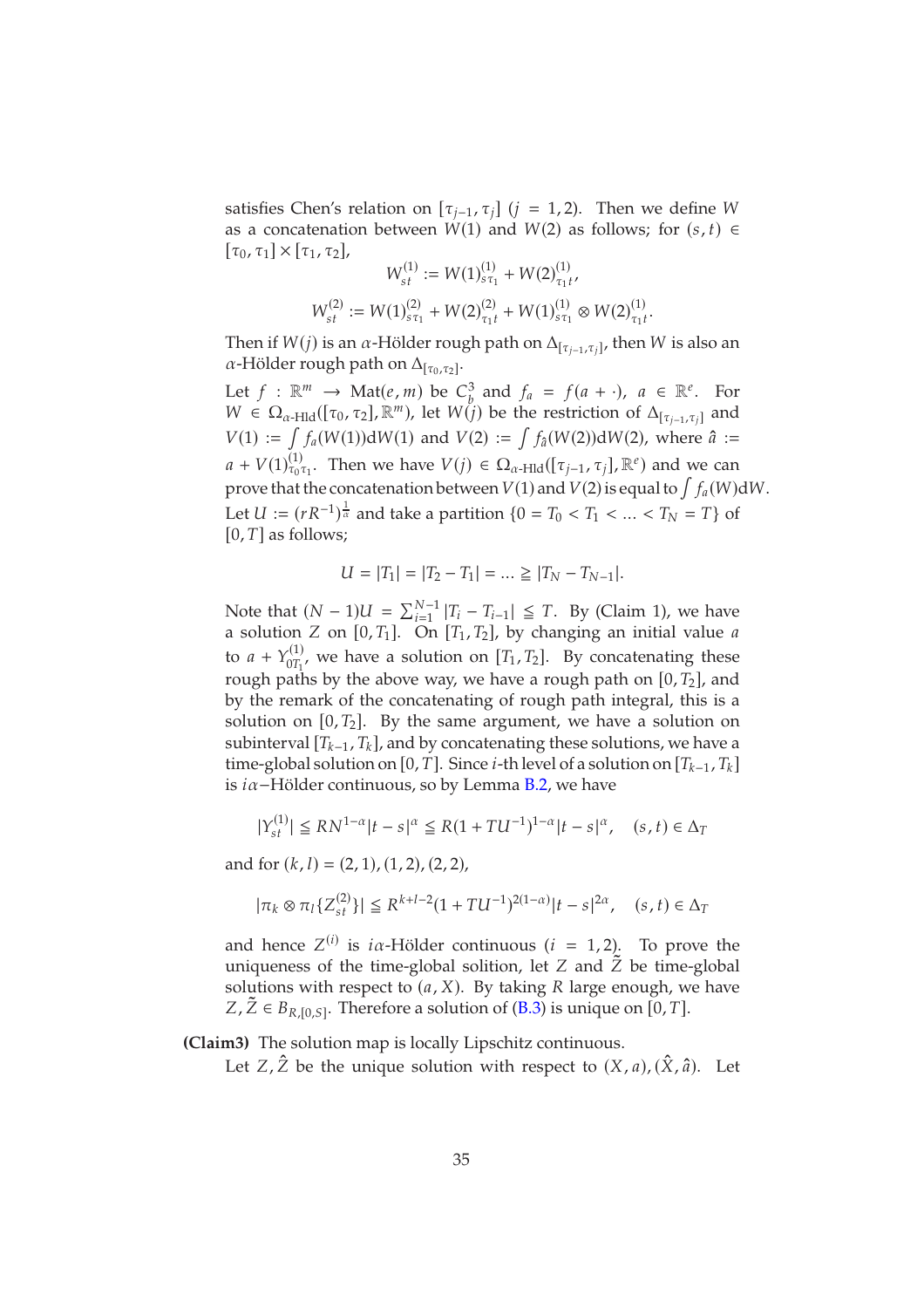$\epsilon' := |a - \hat{a}|$  and  $\epsilon := \max_{i=1,2} ||X^{(i)} - \hat{X}^{(i)}||_{i\alpha + \text{Hld}}$ . For  $R > 0$  and  $[S, S'] \subset [0, T]$ , let

$$
\bar{d}(Z, \hat{Z}) := R^{-1}||Y^{(1)} - \hat{Y}^{(1)}||_{\alpha \text{-Hld}, [S, S']} \vee R^{-2}||Y^{(2)} - \hat{Y}^{(2)}||_{2\alpha \text{-Hld}, [S, S']}
$$
\n
$$
\vee R^{-1}||I[X, Y]_{st} - I[\hat{X}, \hat{Y}]_{st}||_{\alpha \text{-Hld}, [S, S']}
$$
\n
$$
\vee R^{-1}||I[Y, X]_{st} - I[\hat{Y}, \hat{X}]_{st}||_{\alpha \text{-Hld}, [S, S']}.
$$

First we prove that there exists  $U_1 \in (0, T_1]$  and  $C > 0$  such that if  $0 < U \leq U_1$ , then

$$
|Y_{0U}^{(1)} - \hat{Y}_{0U}^{(1)}| \leq \epsilon + \epsilon',
$$

and also on subinterval  $[0, U]$ , the following inequality is true;

 $\bar{d}(Z, \hat{Z}) \leq C(\epsilon + \epsilon').$ 

Take  $R > K$  and let  $\delta = \overline{d}(Z, \hat{Z})$ . Then

$$
|I[X,Y]_{st} - I[\hat{X}, \hat{Y}]_{st}| \vee |I[Y,X]_{st} - I[\hat{Y}, \hat{X}]_{st}| \le R\delta|t - s|^{2\alpha},
$$
  

$$
|Y_{st}^{(i)} - \hat{Y}_{st}^{(i)}| \le R^i \delta|t - s|^{i\alpha}, \quad (s,t) \in \Delta_U, \quad i = 1,2.
$$

Note that for  $j = 0, 1, 2, (s, t) \in \Delta_U$ , and  $\theta \in [0, 1]$ , we have

$$
|\nabla^{j} \sigma_{a}(y_{s} + \theta Y_{su}^{(1)}) - \nabla^{j} \sigma_{\hat{a}}(\hat{y}_{s} + \theta \hat{Y}_{su}^{(1)})|
$$
  
\n
$$
\leq ||\nabla^{j+1} \sigma||_{\infty} (|a - \hat{a}| + \sup_{0 \leq s \leq U} |y_{s} - \hat{y}_{s}|)
$$
  
\n
$$
\leq K(\epsilon' + R\delta U^{\alpha}).
$$

Then for all  $(s, t) \in \Delta_U$ ,

$$
|\pi_2\{J_{st}^{(1)} - \hat{J}_{st}^{(1)}\}| \leq |\sigma_a(y_s)X_{st}^{(1)} - \sigma_{\hat{a}}(\hat{y}_s)\hat{X}_{st}^{(1)}|
$$
  
+  $|\nabla\sigma_a(y_s)[[Y, X]_{st} - \nabla\sigma_{\hat{a}}(\hat{y}_s)[[\hat{Y}, \hat{X}]_{st}]|$   
 $\leq |\sigma_a(y_s)||X_{st}^{(1)} - \hat{X}_{st}^{(1)}| + |\sigma_a(y_s) - \sigma_{\hat{a}}(\hat{y}_s)||\hat{X}_{st}^{(1)}|$   
+  $|\nabla\sigma_a(y_s)||I[Y, X]_{st} - I[\hat{Y}, \hat{X}]_{st}|$   
+  $|\nabla\sigma_a(y_s) - \nabla\sigma_{\hat{a}}(\hat{y}_s)||I[\hat{Y}, \hat{X}]_{st}|$   
 $\leq \{K\varepsilon + K(\varepsilon' + R\delta U^{\alpha})\}|t - s|^{\alpha}$   
+  $\{K\delta + K(\varepsilon' + R\delta U^{\alpha})\}R|t - s|^{2\alpha}$   
 $\leq \{\varepsilon + 2\varepsilon' + 3r\delta\}R|t - s|^{\alpha}.$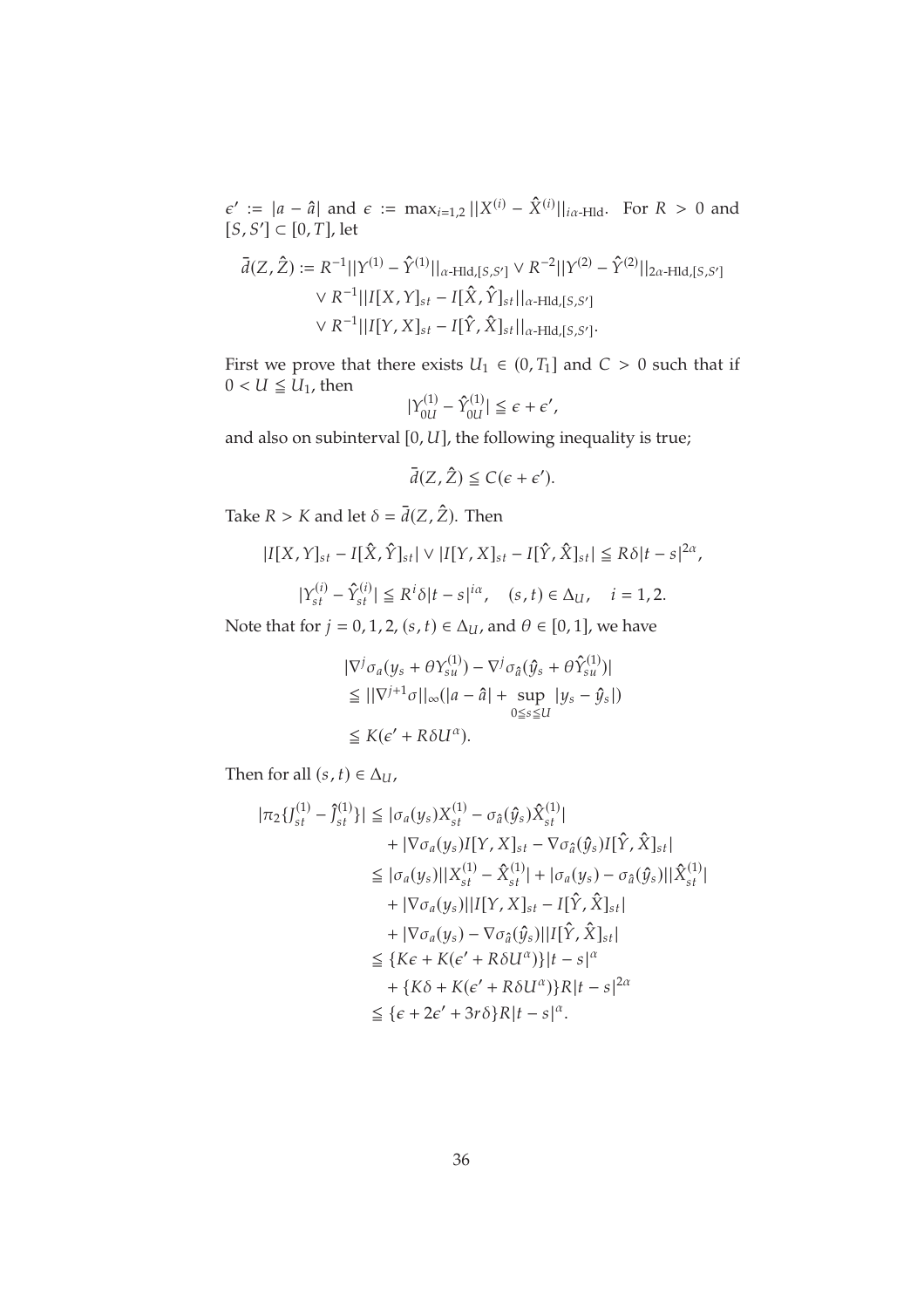Also for  $0 \le s \le u \le t \le U$ , by [\(B.4\)](#page-31-0), we have

$$
|\pi_2 \{ J_{su}^{(1)} + J_{ut}^{(1)} - J_{st}^{(1)} - (\hat{J}_{su}^{(1)} + \hat{J}_{ut}^{(1)} - \hat{J}_{st}^{(1)}) \}|
$$
  
\n
$$
\leq \int_0^1 (1 - \theta) |\nabla^2 \sigma_a (y_s + \theta Y_{su}^{(1)}) (Y_{su}^{(1)} \otimes Y_{su}^{(1)} \otimes X_{st}^{(1)})
$$
  
\n
$$
- \nabla^2 \sigma_{\hat{a}} (\hat{y}_s + \theta \hat{Y}_{su}^{(1)}) (\hat{Y}_{su}^{(1)} \otimes \hat{Y}_{su}^{(1)} \otimes \hat{X}_{st}^{(1)}) | d\theta
$$
  
\n
$$
+ \int_0^1 |\nabla^2 \sigma_a (y_s + \theta Y_{su}^{(1)}) (Y_{su}^{(1)} \otimes I[Y, X]_{st})
$$
  
\n
$$
- \nabla^2 \sigma_{\hat{a}} (\hat{y}_s + \theta \hat{Y}_{su}^{(1)}) (\hat{Y}_{su}^{(1)} \otimes I[\hat{Y}, \hat{X}]_{st}) | d\theta
$$
  
\n
$$
\leq (\epsilon + 2\epsilon' + 6\delta) KR^2 | t - s|^{3\alpha},
$$

and so we have

$$
|\pi_2(F(Z)_{st}^{(1)} - J_{st}^{(1)} - (F(\hat{Z})_{st}^{(1)} - \hat{J}_{st}^{(1)}))| \le c(\epsilon + 2\epsilon' + 6\delta)KR^2|t - s|^{3\alpha}.
$$

Therefore we have

$$
|\pi_2\{F(Z)_{st}^{(1)} - F(\hat{Z})_{st}^{(1)}\}| \leq |\pi_2(F(Z)_{st}^{(1)} - J_{st}^{(1)} - (F(\hat{Z})_{st}^{(1)} - \hat{J}_{st}^{(1)}))|
$$
  
+  $|\pi_2\{J_{st}^{(1)} - \hat{J}_{st}^{(1)}\}|$   
 $\leq c(\epsilon + \epsilon' + r\delta)R|t - s|^{\alpha}.$  (B.5)

By the same argument as the first level of path  $F(Z)$ , for  $(k, l)$  =  $(2, 1), (1, 2), (2, 2),$  we have

<span id="page-36-1"></span>
$$
|\pi_k \otimes \pi_l(F(Z)_{st}^{(2)} - F(\hat{Z})_{st}^{(2)})| \le c(\epsilon + \epsilon' + r\delta)R^{k+l-2}|t - s|^{2\alpha} \quad (s, t) \in \Delta_U.
$$
\n(B.6)

Hence by  $(B.5)$  and  $(B.6)$ , we have

<span id="page-36-0"></span>
$$
\bar{d}(Z,\hat{Z}) = \delta \leq c(\epsilon + \epsilon' + r\delta).
$$

Fix  $c > 0$  and take  $r > 0$  small enough ( $rc \leq \frac{1}{3}$  $\frac{1}{3}$ ). Then we have  $U^{\alpha} \leq rR^{-1} \leq (3Rc)^{-1}$  and so

$$
|\Upsilon_{0U}^{(1)} - \hat{\Upsilon}_{0U}^{(1)}| \leq \frac{3}{2}c(\epsilon + \epsilon')RU^{\alpha} \leq \epsilon + \epsilon',
$$

and we have the desired result.

Next take a partition  $0 = U_0 < U_1 < ... < U_N = T$  of  $[0, T]$  as follows;

$$
(rR^{-1})^{1/\alpha} = U_1 = |U_2 - U_1| = \dots = |U_N - U_{N-1}|.
$$

Note that  $N-1 \leq T(rR^{-1})^{-1/\alpha}$ . For each subinterval  $[U_i, U_{i+1}]$ , take the unique solution Z and  $\hat{Z}$  with respect to an initial value  $a + Y_{0U_i}^{(1)}$ 0 $\mathcal{U}_i$ and  $\hat{a} + \hat{Y}_{0U_i}^{(1)}$  $\chi_{0U_i}^{(1)}$  respectively. Then we have

$$
\left|a+\Upsilon_{0U_i}^{(1)}-(\hat{a}+\hat{\Upsilon}_{0U_i}^{(1)})\right|\leq-\epsilon+2^i(\epsilon+\epsilon'),
$$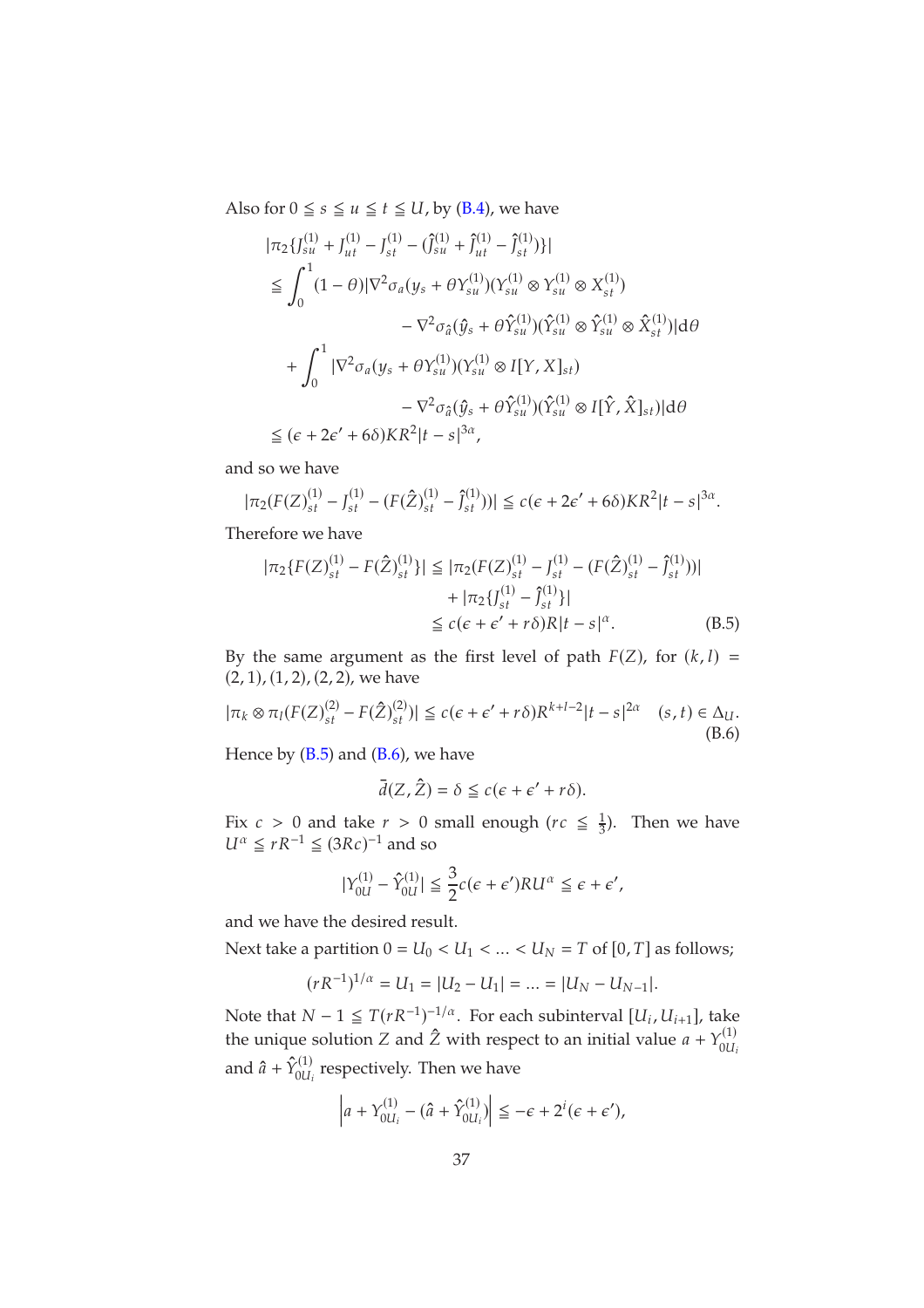and hence on each subinterval  $[U_i, U_{i+1}]$ ,

$$
\bar{d}(Z,\hat{Z}) \leq C2^{i}(\epsilon + \epsilon') \leq C2^{N}(\epsilon + \epsilon').
$$

Therefore by Lemma [B.2,](#page-28-1) we have

$$
|Y_{st}^{(1)} - \hat{Y}_{st}^{(1)}| \le RC2^N(\epsilon + \epsilon')N^{1-\alpha}|t - s|^{\alpha}, \quad (s, t) \in \Delta_T
$$

and for  $(k, l) = (2, 1), (1, 2), (2, 2)$ , we have

$$
|\pi_k \otimes \pi_l(Z_{st}^{(2)} - \hat{Z}_{st}^{(2)})| \leq (R)^{k+l-2} C 2^N (\epsilon + \epsilon') N^{1-\alpha} |t-s|^{2\alpha}, \quad (s, t) \in \Delta_T.
$$

Therefore since  $N \leq 1 + \frac{K^{1/\alpha}T}{r^{1/\alpha}}$  $\frac{1}{r^{1/\alpha}}$ , we have the claim.

# **C Proof of Theorem** [3](#page-8-2).8

*Proof.* To shorten, let  $\sigma := \sigma(S_0, 0)$ . Since  $\tilde{S}_1^{\epsilon} \sim \tilde{S}_{\epsilon}^1$ , by Theorem 3.[6,](#page-8-1)  $t^{H-1/2} \bar{S}_t$ satisfies the LDP with speed  $t^{-2H}$  with good rate function

 $J(\tilde{s})$ 

$$
:=\inf\left\{I^{\#}(u,v)\middle|\ u,v\in C_{[0,T]}, v\in\text{BV},\ \tilde{s}=\left(\sigma\int f(\hat{\mathbb{L}}(u,v))\mathrm{d}\mathbb{L}(u,v)\right)^{(1)}_{01}\right\}.
$$

Let *H* be the Cameron-Martin space. We can calculate that for  $g = (h^1, h^2) \in$  $H \times H$ ,

$$
(T^{\Psi}g)_t = \begin{pmatrix} \int_0^t k_H(t-r)\dot{h}_r^1 dr \\ \rho h_t^1 + \sqrt{1-\rho^2}h_t^2 \end{pmatrix} = \begin{pmatrix} u_t \\ v_t \end{pmatrix},
$$

and

$$
\frac{1}{2}||T^{\Psi}g||_{\mathcal{H}^{\Psi}}^{2} = \frac{1}{2}\int_{0}^{1} \left\{ |\dot{h}_{r}^{1}|^{2} + |\dot{h}_{r}^{2}|^{2} \right\} d r.
$$

Then

$$
\tilde{s} = \left(\sigma \int f(\hat{\mathbb{L}}(u,v)) \mathbb{L}(u,v)\right)_{01}^{(1)}
$$
  
\n
$$
= \sigma \int_0^1 f\left(\int_0^t k_H(t-r)\dot{h}_r^1 dr\right) d\left(\rho h_t^1 + \sqrt{1 - \rho^2} h_t^2\right)
$$
  
\n
$$
= \rho \sigma \int_0^1 f\left(\int_0^t k_H(t-r)\dot{h}_r^1 dr\right) dh_t^1
$$
  
\n
$$
+ \sqrt{1 - \rho^2} \sigma \int_0^1 f\left(\int_0^t k_H(t-r)\dot{h}_r^1 dr\right) dh_t^2,
$$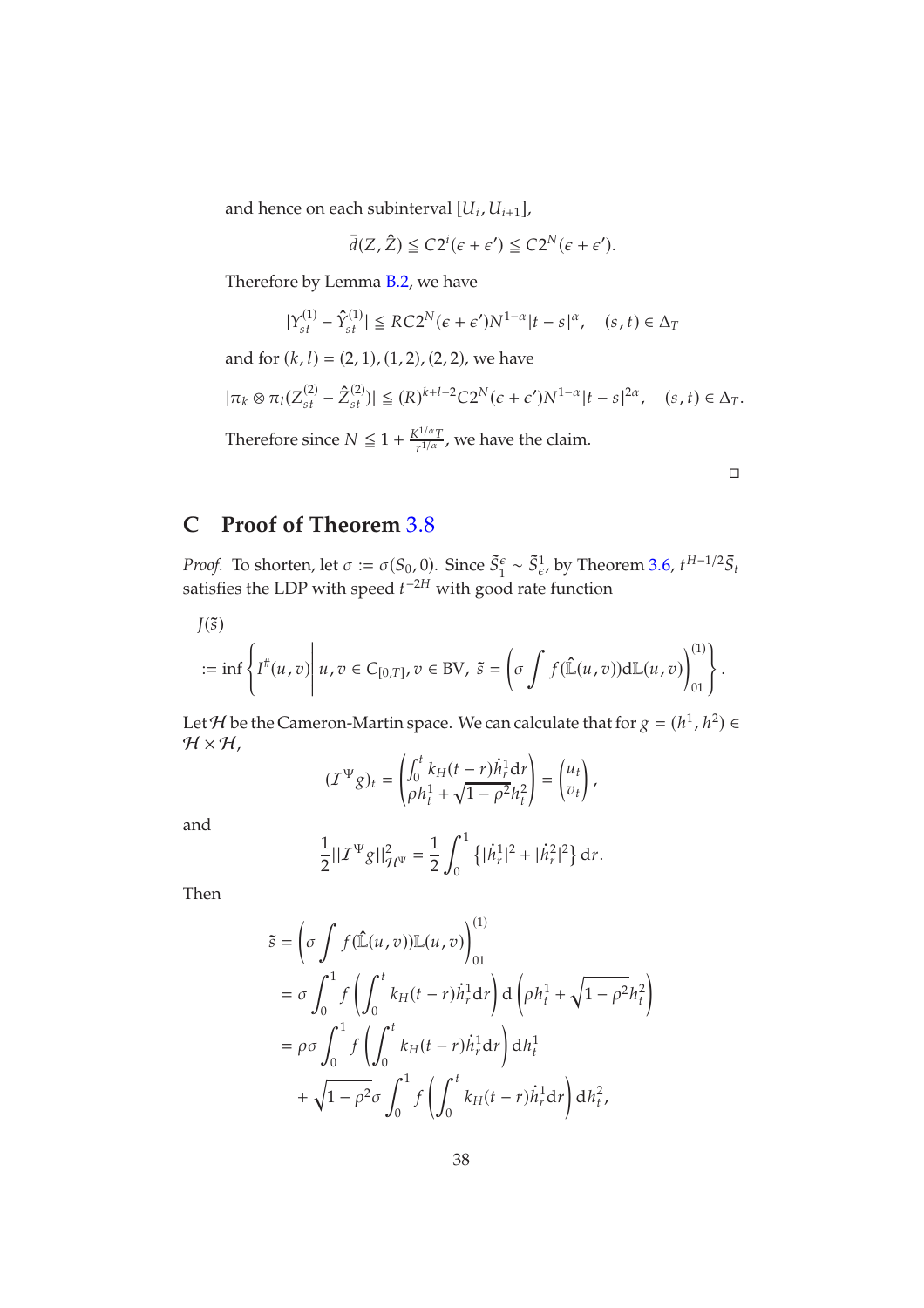and so

<span id="page-38-1"></span>
$$
\frac{\tilde{s} - \rho \sigma \int_0^1 f\left(\int_0^t k_H(t - r) \dot{h}_r^1 dr\right) dh_t^1}{\sqrt{1 - \rho^2}} = \sigma \int_0^1 f\left(\int_0^t k_H(t - r) \dot{h}_r^1 dr\right) dh_t^2.
$$
\n(C.1)

Fix  $h_1 \in \mathcal{H}$ , and minimize  $\frac{1}{2}||\mathcal{I}^{\Psi}g||_{\mathcal{H}^{\Psi}}^2$  with respect to  $h_2 \in \mathcal{H}$  under the condition (C.1). Let  $\tilde{h}$  be the minimizer. Take  $\epsilon > 0$  and  $\hat{h} \in \mathcal{H}$ , and consider  $h + \epsilon h$ . Since  $h$  satisfies the condition (C.1),

<span id="page-38-2"></span>
$$
\int_0^1 f\left(\int_0^t k_H(t-r)\dot{h}_r^1 dr\right) d\hat{h}_t = 0.
$$
 (C.2)

Since  $\tilde{h}$  is the minimizer, we have

$$
\frac{\mathrm{d}}{\mathrm{d}\epsilon}\bigg|_{\epsilon=0} \frac{1}{2} \int_0^1 (\dot{\tilde{h}}_r + \epsilon \dot{\hat{h}}_r)^2 \mathrm{d}r = 0,
$$

we have

$$
\int_0^1 \dot{\tilde{h}}_r \dot{\hat{h}}_r \mathrm{d}r = 0
$$

for any  $\hat{h}$  with [\(C.2\)](#page-38-2). Therefore there exists  $c \in \mathbb{R}$  such that

$$
\dot{\tilde{h}} = cf\left(\int_0^{\cdot} k_H(\cdot - r) \dot{h}_r^1 dr\right).
$$

Hence

$$
\frac{\tilde{s} - \rho \sigma \int_0^1 f\left(\int_0^t k_H(t-r) \dot{h}_r^1 dr\right) dh_t^1}{\sqrt{1 - \rho^2}} = c\sigma \int_0^1 f^2 \left(\int_0^t k_H(t-r) \dot{h}_r^1 dr\right) dt.
$$

and we calculate that

$$
J(\tilde{s}) = I^{\#}(u, v) = \frac{1}{2} ||T^{\Psi}g||_{\mathcal{H}^{\Psi}}^2
$$
  
= 
$$
\frac{1}{2} \int_0^1 |\dot{h}_r^1|^2 ds + \frac{\left\{\tilde{s} - \rho \sigma \int_0^1 f\left(\int_0^t k_H(t-r) \dot{h}_r^1 dr\right) dh_t^1\right\}^2}{2(1 - \rho^2) \sigma^2 \int_0^1 f^2(\int_0^t k_H(t-r) \dot{h}_r^1 dr) dt}, \quad (u, v) = I^{\Psi}g.
$$

 $\Box$ 

# <span id="page-38-0"></span>**Bibliography**

[1] C. Bayer, P. Friz, and J. Gatheral, Pricing under rough volatility, *Quantitative Finance*, 16 (2016), pp. 887-904.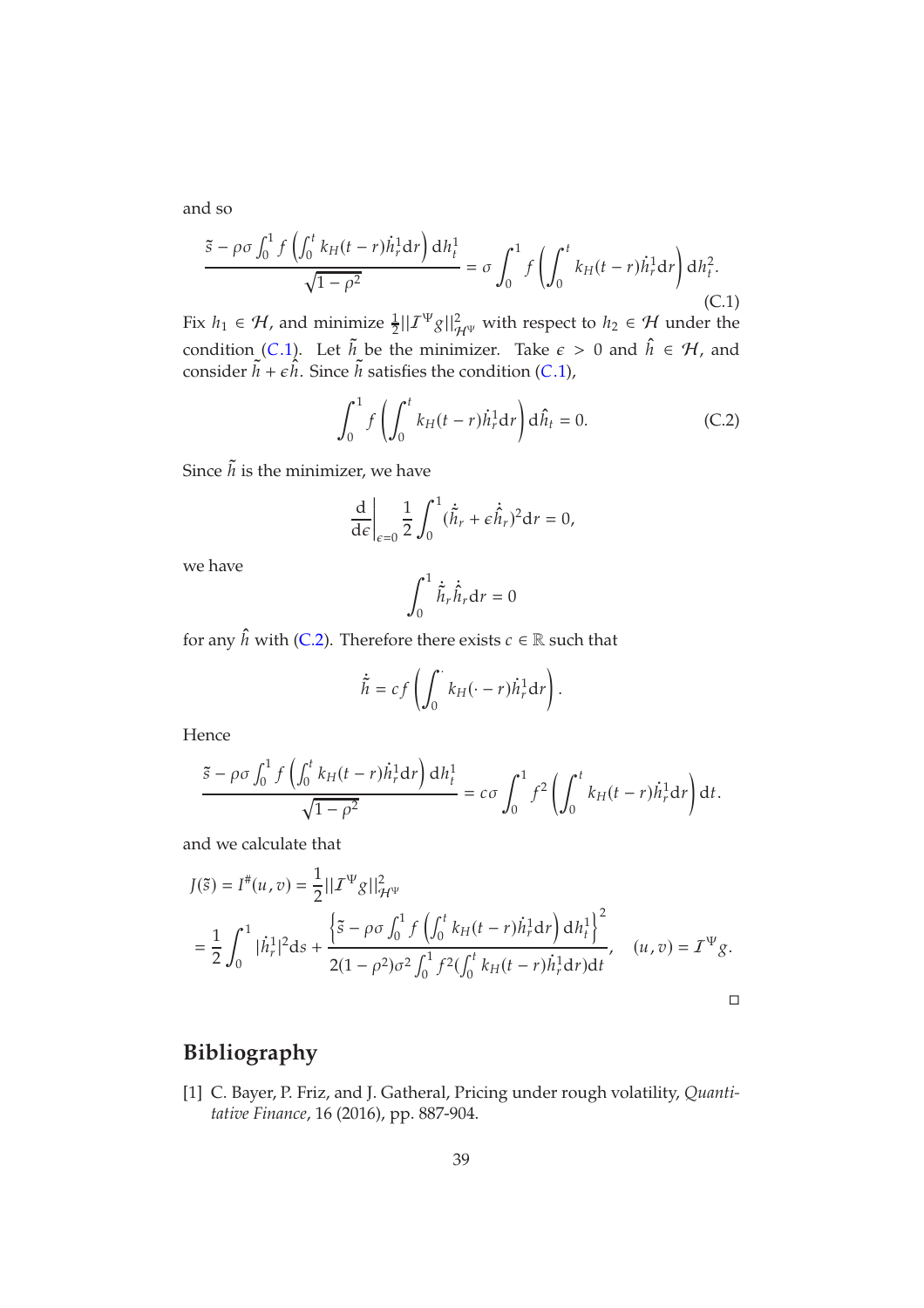- <span id="page-39-3"></span><span id="page-39-2"></span>[2] C. Bayer, P.K. Friz, P. Gassiat, J. Martin and B. Stemper, A regularity structure for rough volatility, *Mathematical Finance*, 30, 782–832, (2020).
- [3] C. Bayer, P.K. Friz, A. Gulisashvili, B. Horvath and B. Stemper, Shorttime near-the-money skew in rough fractional volatility models, *Quantitative Finance*, 19, 779–798, (2019).
- <span id="page-39-6"></span>[4] M. Bennedsen, A. Lunde, and M.S. Pakkanen, Decoupling the Short- and Long-Term Behavior of Stochastic Volatility, *Journal of Financial Econometrics*, nbaa049, <https://doi.org/10.1093/jjfinec/nbaa049>
- <span id="page-39-7"></span>[5] A.E. Bolko, K. Christensen, M.S. Pakkanen, and B. Veliyev, A GMM approach to estimate the roughness of stochastic volatility, arXiv:2010.04610
- <span id="page-39-13"></span><span id="page-39-1"></span>[6] A. Dembo and O. Zeitouni, *Large Deviations Techniques and Applications*, 2nd ed., Springer, 1998.
- [7] M. Forde and H. Zhang, Asymptotics for rough stochastic volatility models, *SIAM Journal on Financial Mathematics* 8, 114–145 (2017).
- [8] M. Forde, S. Gerhold and B. Smith, Small-time, large-time, and asymptotics for the Rough Heston model, *Mathematical Finance*, 31 203–241, (2021).
- <span id="page-39-4"></span>[9] P.K. Friz, P. Gassiat and P. Pigato, Precise asymptotics: robust stochastic volatility models, *The Annals of Applied Probability*, 31, 896–940, (2021).
- <span id="page-39-5"></span>[10] P.K. Friz, P. Gassiat and P. Pigato, Short-dated smile under rough volatility: asymptotics and numerics, *Quantitative Finance*, 21, 1–18, (2021).
- <span id="page-39-12"></span><span id="page-39-11"></span>[11] P. Friz and M. Hairer, *A Course on Rough Paths*, Springer (2014).
- [12] P. Friz and N. Victoir, *Multidimensional Stochastic Processes as Rough Paths: Theory and Applications*, Cambridge University Press (2010).
- <span id="page-39-0"></span>[13] M. Fukasawa, Volatility has to be rough, *Quantitative Finance* 21, 1-8 (2021).
- <span id="page-39-10"></span>[14] M. Fukasawa, On asymptotically arbitrage-free approximations of the implied volatility, arXiv:2201.02752.
- <span id="page-39-8"></span>[15] M. Fukasawa, B. Horvath and P. Tankov, Hedging under rough volatility, arXiv:2105.04073.
- <span id="page-39-9"></span>[16] M. Fukasawa and J. Gatheral, A rough SABR formula, *Frontiers of Mathematical Finance*, 1 (2022), 81-97.